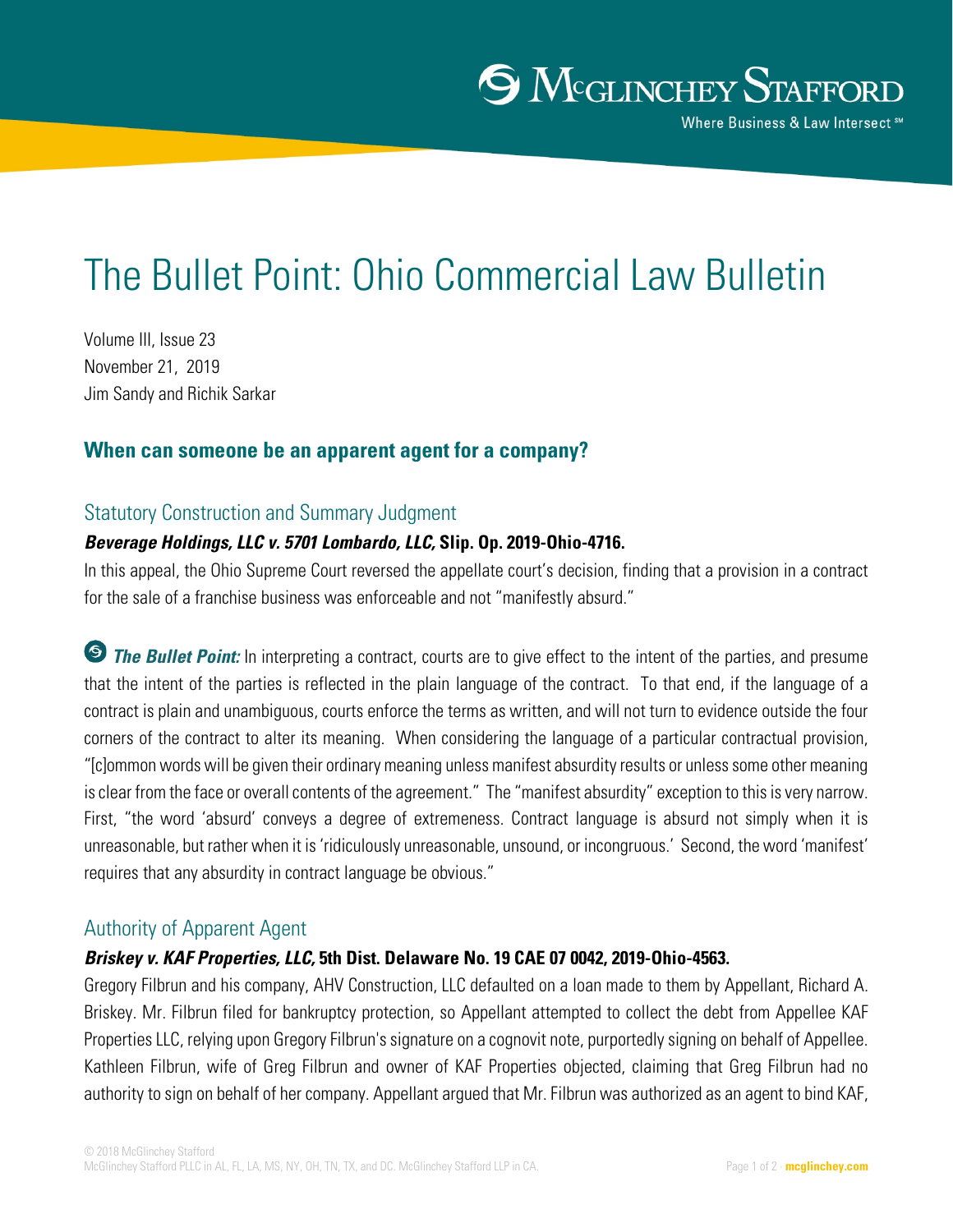but the trial court disagreed and found that the Appellee was entitled to summary judgment. On appeal, the Fifth Appellate District upheld a trial court's decision, finding that a debtor was not an agent of a company and could not bind that company to a cognovit note.

*The Bullet Point:* The creation of an agency relationship may be express or implied. "The relationship of principal and agent, and the resultant liability of the principal for the acts of the agent, may be created by the express grant of authority by the principal. Absent express agency, the relation may be one of implied or apparent agency." Apparent agency exists "where one who is assuming to act as an agent for a party in the making of a contract but in fact has no actual authority to do so, such party will nonetheless be bound by the contract 'if such party has by his words or conduct, reasonably interpreted, caused the other party to the contract to believe that the one assuming to act as agent had the necessary authority to make the contract.'" For a principal to be bound by the acts under a theory of apparent agency, two things must be shown: (1) principal held the agent out to the public as possessing sufficient authority, and (2) the person dealing with the agent knew about this and, acting in good faith, had reason to believe and did believe that the agent had authority.

# Ohio Consumer Sales Practices Act

# *Hatfield v. Preston Chevrolet-Cadillac, Inc.,* **11th Dist. Geauga No. 2018-G-0168, 2019-Ohio-4730.**

In this appeal, the Eleventh Appellate District affirmed the trial court's decision to dismiss a claim brought under Ohio law and the Consumer Sales Practices Act (CSPA) related to a fee charged in connection with a vehicle lease.

**The Bullet Point:** The CSPA prohibits unfair or deceptive acts and unconscionable acts or practices by suppliers in consumer transactions whether they occur before, during, or after the transaction. The Ohio legislature has given the Attorney General authority to adopt, amend, or repeal substantive rules that define acts or practices that violate the CSPA. One such rule is Ohio Adm. Code 109:4-3-16(B) which makes it a violation of the CSPA to, among other things, advertise the price of a vehicle unless the price includes all costs to the consumer (except for tax, title and registration fees.) A plain reading of Ohio Adm.Code 109:4-3-16(B)(21) reveals that it does not preclude a dealer or seller of an automobile from charging fees other than those specified. To the contrary, a plain reading confirms that this provision is designed to ensure that the advertised price includes all costs, except those specified.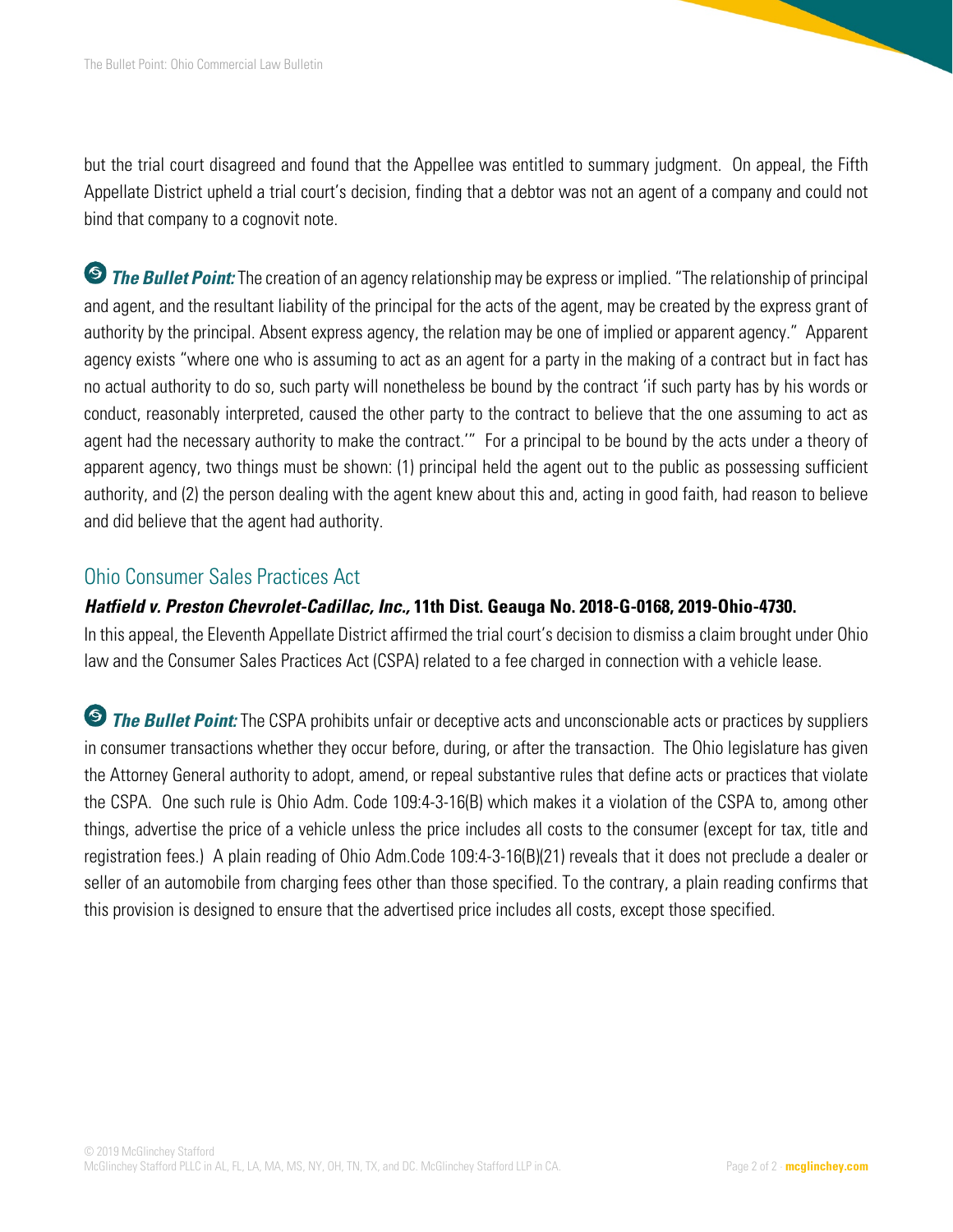**[Until this opinion appears in the Ohio Official Reports advance sheets, it may be cited as**  *Beverage Holdings, L.L.C. v. 5701 Lombardo, L.L.C.***, Slip Opinion No. 2019-Ohio-4716, 2019- Ohio-4716.]**

#### **NOTICE**

This slip opinion is subject to formal revision before it is published in an advance sheet of the Ohio Official Reports. Readers are requested to promptly notify the Reporter of Decisions, Supreme Court of Ohio, 65 South Front Street, Columbus, Ohio 43215, of any typographical or other formal errors in the opinion, in order that corrections may be made before the opinion is published.

## **SLIP OPINION NO. 2019-OHIO-4716**

**BEVERAGE HOLDINGS, L.L.C., APPELLANT,** *v.* **5701 LOMBARDO, L.L.C., D.B.A. VALENTINO-VAV, <sup>1</sup> L.L.C., APPELLEE.**

**[Until this opinion appears in the Ohio Official Reports advance sheets, it may be cited as** *Beverage Holdings, L.L.C. v. 5701 Lombardo, L.L.C.,* **Slip Opinion No. 2019-Ohio-4716.]** 

*Contract dispute—Plain language of contract provision does not lead to manifest absurdity—Court of appeals' judgment reversed.* 

(No. 2018-0616—Submitted May 21, 2019—Decided November 19, 2019.) APPEAL from the Court of Appeals for Cuyahoga County,

No. 104559, 2017-Ohio-7090.

#### **O'CONNOR, C.J.**

1

**{¶ 1}** This case involves the sale of a franchise business and the real property on which it sits. The parties structured the agreement for the sale of the

<sup>1.</sup> In its complaint, appellant identified appellee's separate entity as Valentino-Val, L.L.C. The secretary of state's records as well as evidence in this case show that the correct name is Valentino-VAV, L.L.C. The caption in this case has been changed accordingly.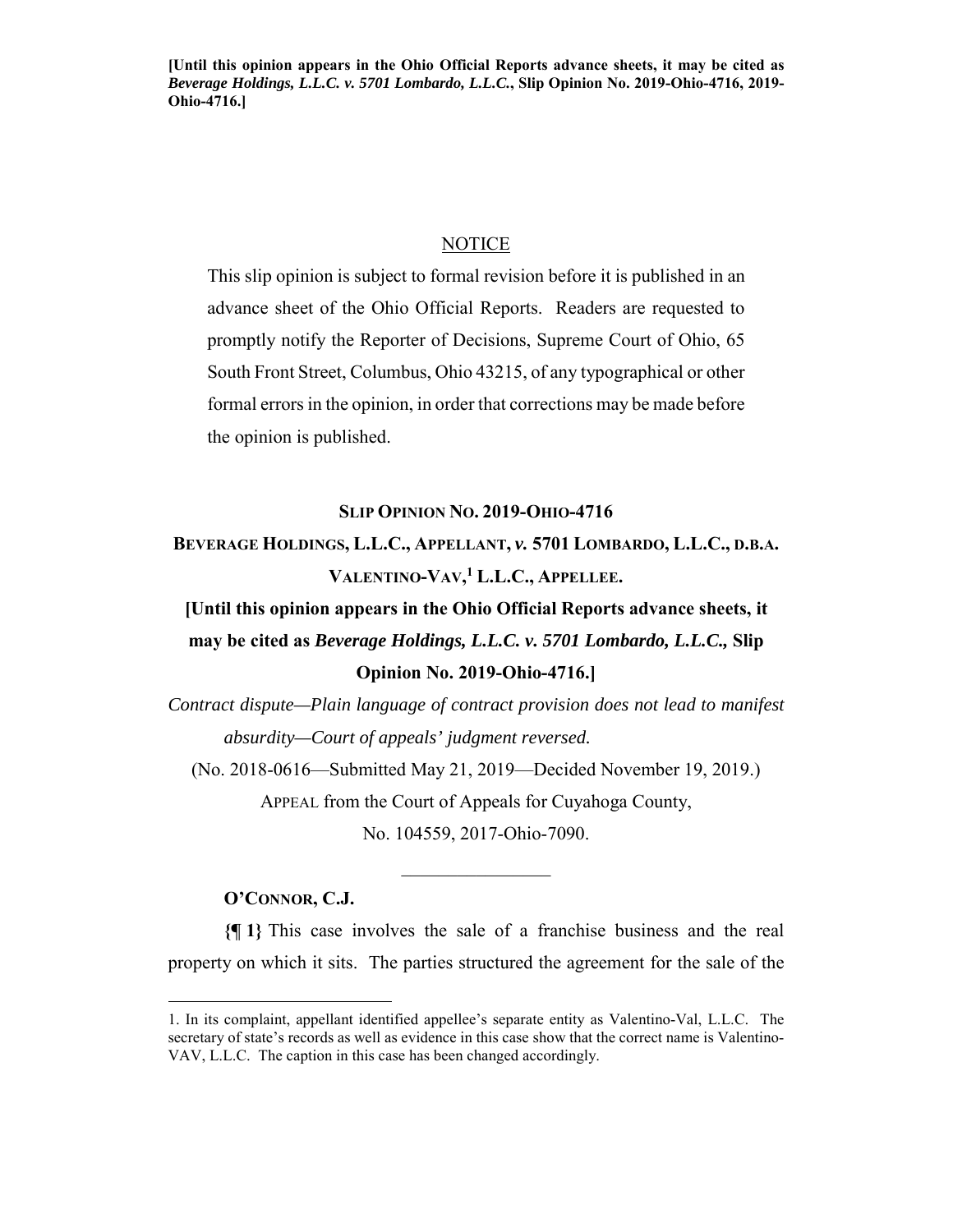real property to include several adjustments that would be made to the overall purchase price based on circumstances present at the time of the closing. When the closing was initiated, however, the parties disputed how one of the credit provisions should be interpreted.

**{¶ 2}** The trial court granted summary judgment in favor of the buyer, plaintiff-appellant, Beverage Holdings, L.L.C., finding that the plain language of the disputed credit provision supported its position. The Eighth District Court of Appeals initially affirmed, 2017-Ohio-2983, but it later granted reconsideration and reversed on the ground that the plain language of the provision was manifestly absurd, 2017-Ohio-7090. It therefore remanded the case to the trial court for consideration of evidence concerning the provision's meaning.

**{¶ 3}** For the reasons discussed below, we hold that the Eighth District erred. We therefore reverse.

## **I. Relevant Background**

**{¶ 4}** Defendant-appellee, 5701 Lombardo, L.L.C., d.b.a. Valentino-VAV, L.L.C., ("Lombardo"), owns real property in Independence, Ohio, on which it operated a preschool and daycare-center franchise. As of 2011, Lombardo owed \$1,726,000 on several loans on the property, and it sought to sell both the property and the franchise to Beverage Holdings. The parties conducted the real-property and franchise sales through separate transactions.<sup>2</sup>

**{¶ 5}** The sale of the franchise business to Beverage Holdings took place in one transaction, and Beverage Holdings began operating the business immediately. That transaction is not directly at issue in this appeal. The transaction for the sale of the real property was more complicated, however, because of a penalty that would be imposed by one of Lombardo's lenders if its loan was paid off early. To

1

<sup>2.</sup> The parties used related entities to complete the transactions, at least in part, but for the purposes of this opinion, we refer to the entities used by Lombardo simply as Lombardo and the entities used by Beverage Holdings as Beverage Holdings.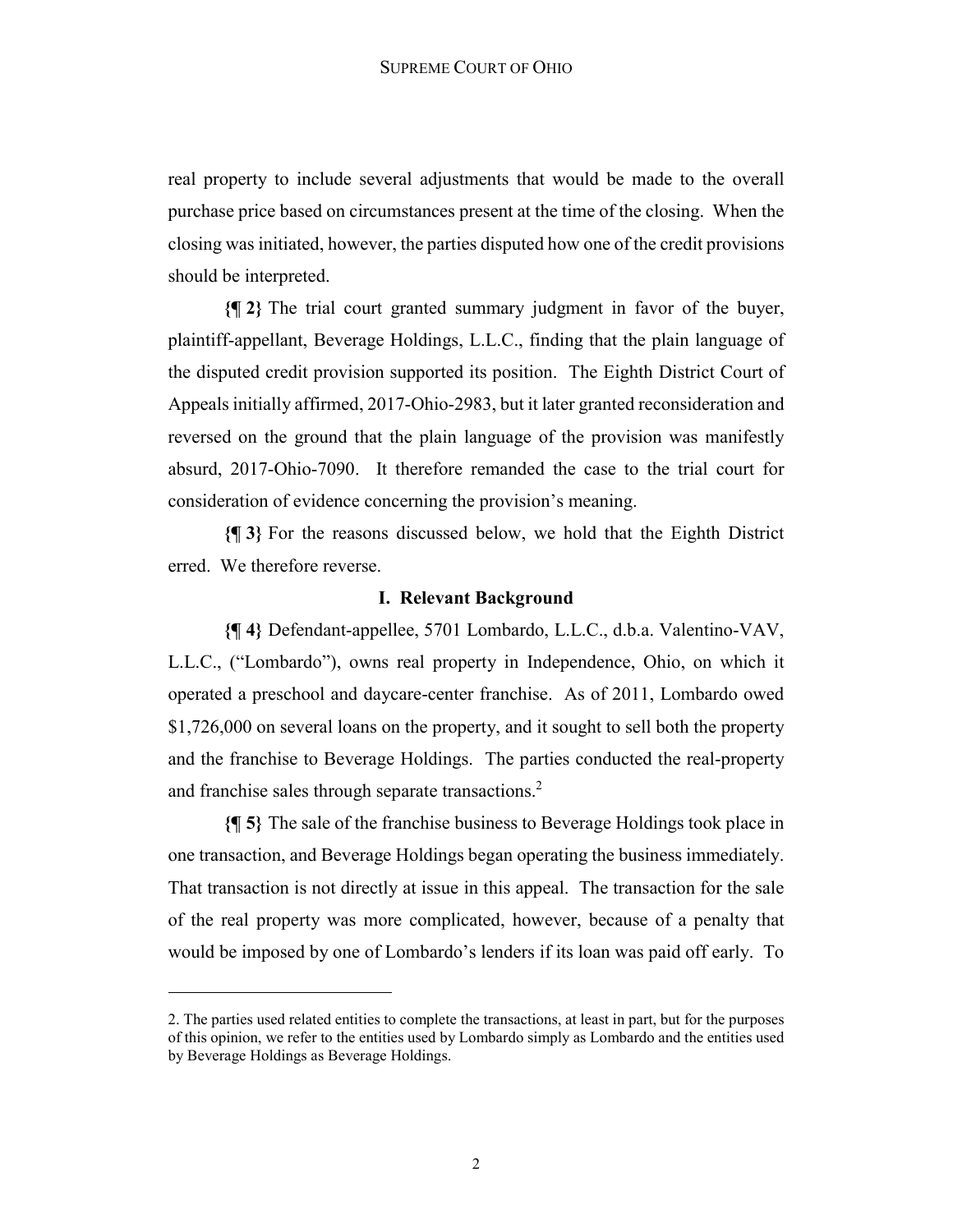effectuate the sale of the real property, the parties entered into agreements on April 29, 2011. Relevant here, one agreement was for the sale of the real property (the "Real Estate Purchase Agreement"). The parties set the purchase price at \$1,726,000, but they agreed that the closing would not take place until a date in the future, to be selected after Beverage Holdings had delivered to Lombardo a notice of its intent to close the transaction. The second was a lease of the property designed to be in effect before the closing occurred (the "Lease Agreement"). Beverage Holdings agreed to pay \$12,500 per month in rent.

**{¶ 6}** In the Real Estate Purchase Agreement, the parties also agreed that several credits would be applied to reduce the purchase price at the time of closing. One credit would reduce the purchase price by the amount the principal on Lombardo's loans was reduced between the date of the agreement and the date of the closing. ("Reduction in Principal Credit"). Another credit would reduce the purchase price by the amount of "[r]ents received by [Lombardo] from [Beverage Holdings], prorated to date of closing" ("Rents Credit"). Beverage Holdings also agreed that, if it elected to close the transaction before February 15, 2018, and thereby caused Lombardo to be required to pay the early-termination penalty to one of its lenders, Beverage Holdings would pay the penalty for Lombardo.

**{¶ 7}** On March 12, 2015, after leasing the property for approximately four years, Beverage Holdings notified Lombardo that it intended to close the real-estate transaction. In the notice, Beverage Holdings asserted that it was entitled to a Rents Credit of \$462,500. Combining that credit with others provided in the agreement, including the Reduction in Principal Credit, Beverage Holdings asserted the total purchase price was reduced to \$1,202,110.09. Lombardo rejected the notice, asserting that Beverage Holdings's calculation of the Rents Credit was not in line with what was originally contemplated by the parties.

**{¶ 8}** Beverage Holdings sued Lombardo, seeking, among other things, a declaratory judgment that its interpretation of the Rents Credit was correct. The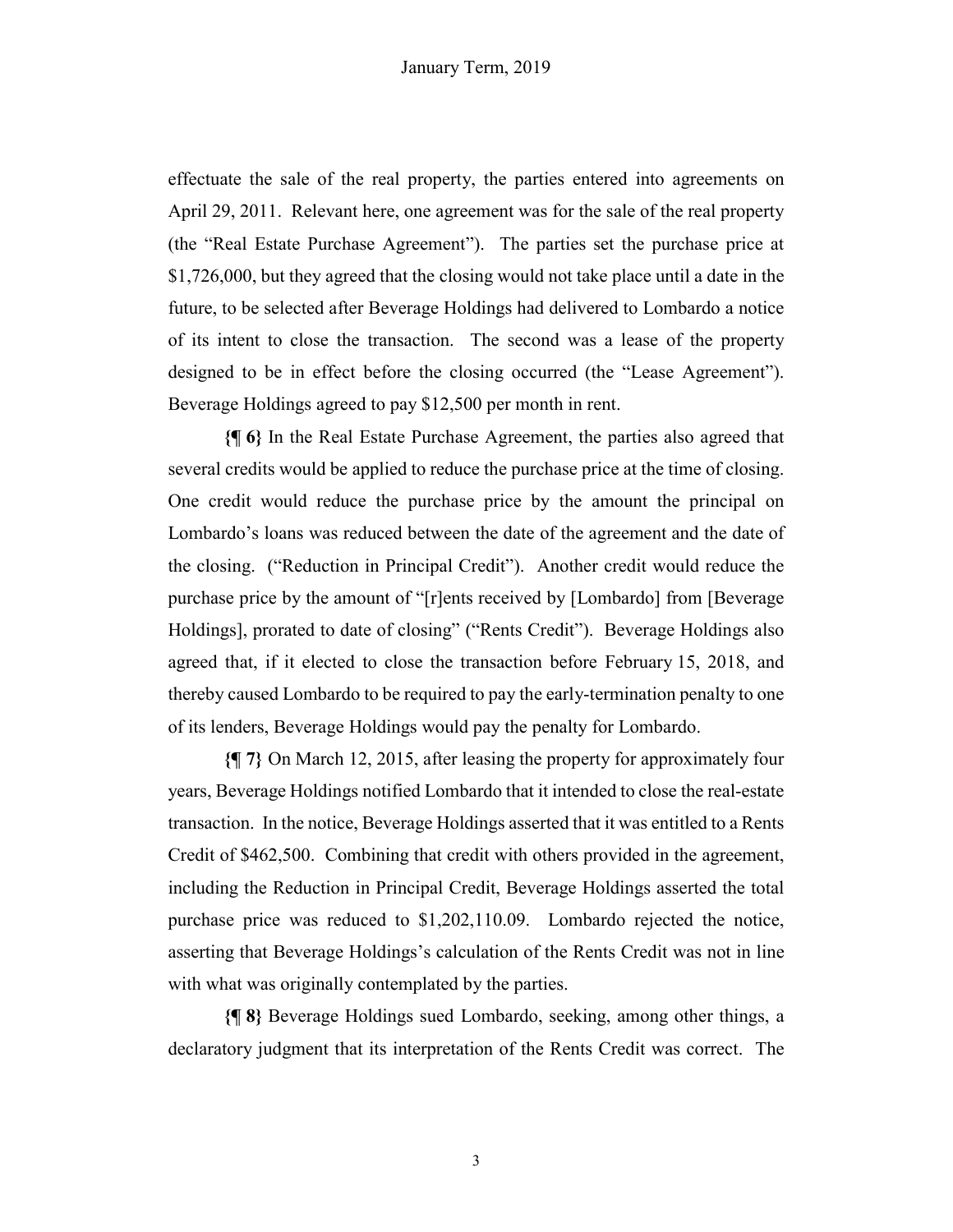trial court granted summary judgment to Beverage Holdings as to its request for declaratory judgment interpreting the Rents Credit clause, finding that the plain meaning of the Rents Credit clause was unambiguous and in line with the position of Beverage Holdings. The Eighth District initially affirmed on appeal, but it subsequently granted reconsideration and reversed.

**{¶ 9}** In its decision on reconsideration, the Eighth District agreed with the trial court that "standing alone, the plain language of the [Rents Credit] clause stating that the purchase price of the property would be decreased by '[r]ents received by [Lombardo] from [Beverage Holdings], prorated to date of closing' appears to apply to all rents received from [Beverage Holdings], not just the rent paid during the closing period." 2017-Ohio-7090 at ¶ 7. But it declined to apply the plain language in Beverage Holdings's favor because it believed the plain language led to a "manifestly absurd result." *Id.*, citing *Cincinnati Ins. Co. v. Anders*, 99 Ohio St.3d 156, 2003-Ohio-3048, 789 N.E.2d 1094, ¶ 34. Specifically, the court of appeals believed that because the parties recognized from the outset that "Lombardo's financing at the time made it impractical to currently close the transaction and, in fact, that the sale might not close for 'several years,' " it would be absurd to conclude that Lombardo intended to provide Beverage Holdings with credits against the purchase price for *both* (1) all rents paid between the start of the agreement and the closing (pursuant to Beverage Holdings's interpretation of the Rents Credit clause) and (2) the amount by which the principal on the loans was reduced during that time (pursuant to the Reduction in Principal Credit clause). It therefore remanded the case to the trial court for "fact-finding to give the contract the most sensible and reasonable interpretation." *Id.* at ¶ 7.

**{¶ 10}** Beverage Holdings appealed to this court, and we granted discretionary review.

4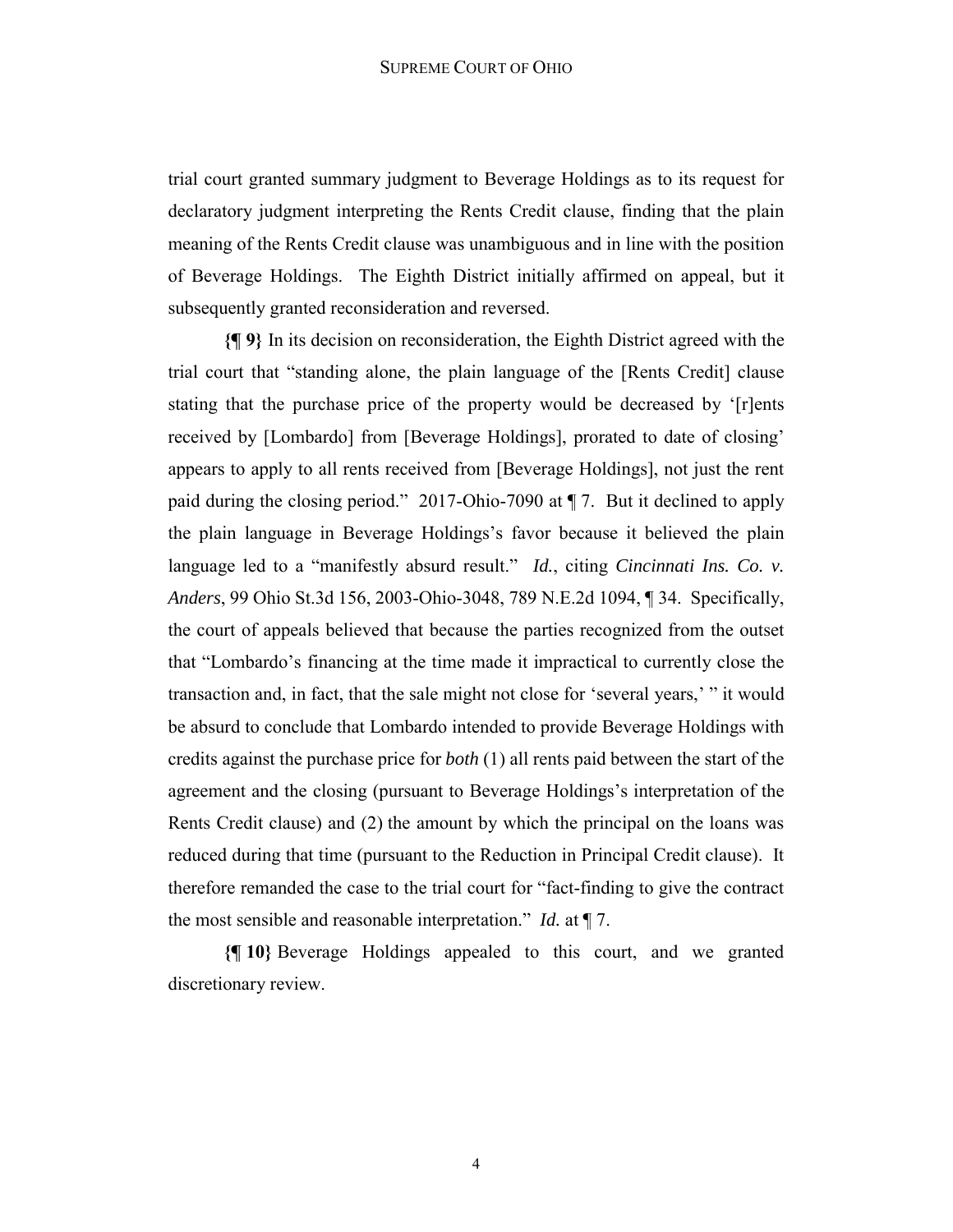#### **II. Analysis**

#### *A. The plain language of the Rents Credit*

**{¶ 11}** We review de novo the Eighth District's decision regarding the propriety of the trial court's grant of summary judgment in favor of Beverage Holdings. *Bonacorsi v. Wheeling & Lake Erie Ry. Co.*, 95 Ohio St.3d 314, 2002- Ohio-2220, 767 N.E.2d 707, ¶ 24. Summary judgment should be granted only when "there is no genuine issue as to any material fact and \* \* \* the moving party is entitled to judgment as a matter of law." Civ.R. 56(C).

**{¶ 12}** In its first proposition of law, Beverage Holdings argues that the plain language of the Rents Credit provides that it is entitled to a credit for all rent payments made during the life of the Lease Agreement and that the Eighth District erred by concluding that the plain language resulted in a manifest absurdity. Lombardo counters that Beverage Holdings's interpretation of the Rents Credit is, in fact, manifestly absurd and, therefore, the Eighth District correctly remanded the case for consideration of extrinsic evidence regarding the parties' intent. We agree with Beverage Holdings.

**{¶ 13}** Our legal standards for the interpretation of contracts are well established. We seek primarily to give effect to the intent of the parties, and we presume that the intent of the parties is reflected in the plain language of the contract. *Westfield Ins. Co. v. Galatis*, 100 Ohio St.3d 216, 2003-Ohio-5849, 797 N.E.2d 1256, ¶ 11. As a result, if the language of a contract is plain and unambiguous, we enforce the terms as written, and we may not turn to evidence outside the four corners of the contract to alter its meaning. *See id.*; *Aultman Hosp. Assn. v. Community Mut. Ins. Co.*, 46 Ohio St.3d 51, 53, 544 N.E.2d 920 (1989) ("Intentions not expressed in the writing are deemed to have no existence and may not be shown by parol evidence"). When considering the language of a particular contractual provision, "[c]ommon words \* \* \* will be given their ordinary meaning unless manifest absurdity results or unless some other meaning is clear from the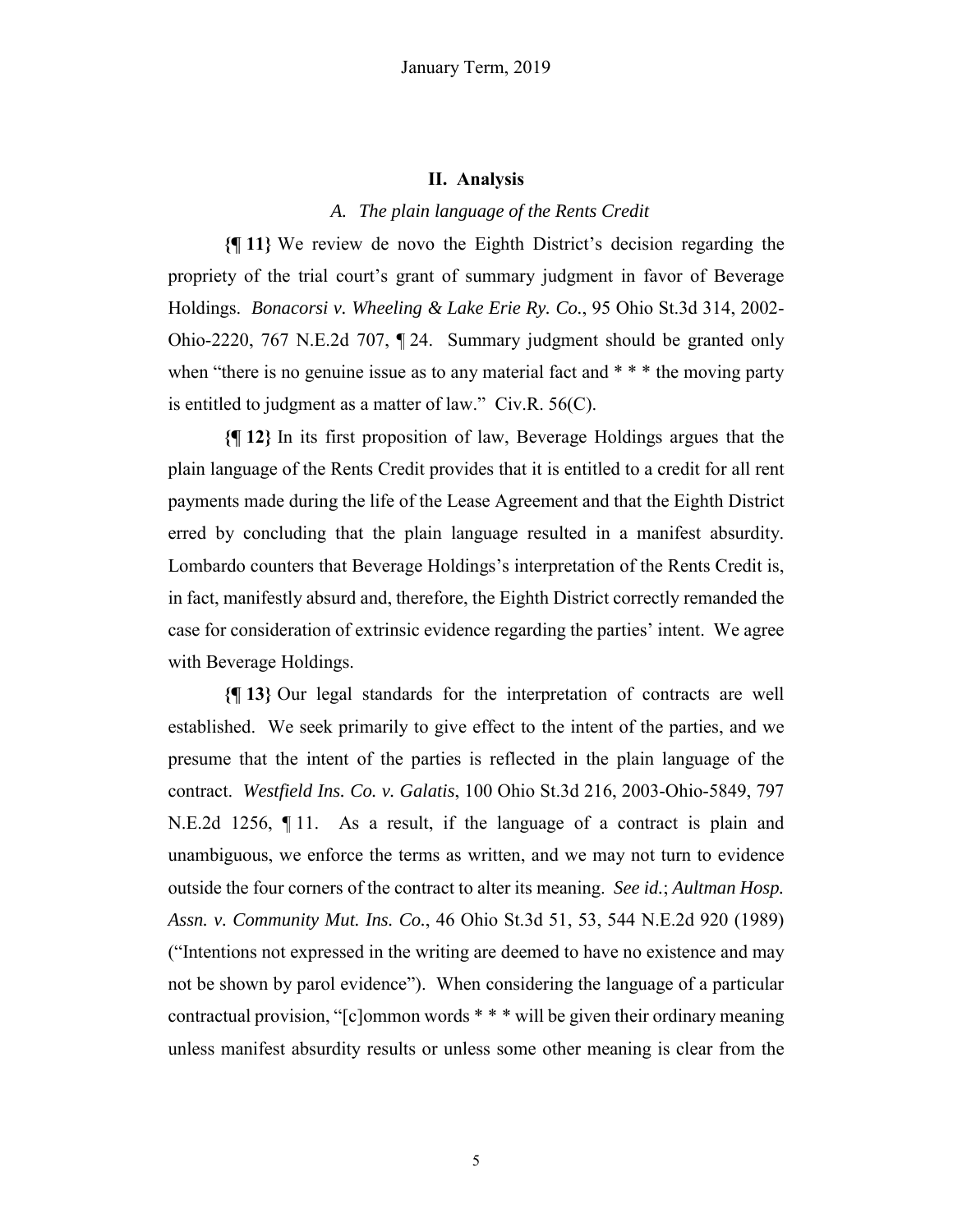face or overall contents of the agreement." *Anders*, 99 Ohio St.3d 156, 2003-Ohio-3048, 789 N.E.2d 1094, at ¶ 34, citing *Alexander v. Buckeye Pipe Line Co.*, 53 Ohio St.2d 241, 374 N.E.2d 146 (1978), paragraph two of the syllabus.

**{¶ 14}** As noted above, the Rents Credit clause provides that the purchase price shall be reduced by the amount of "[r]ents received by [Lombardo] from [Beverage Holdings], prorated to date of closing." Beverage Holdings argues that the clause creates a credit for all rent paid between the beginning of the lease and the closing of the sale of the real property. For example, if the agreements were signed on January 1 of a given year and the closing occurred on May 8 of that year, a Rents Credit would be awarded for rent paid for the entire period between January 1 and May 8.

**{¶ 15}** Lombardo, by contrast, argues that because the full amount of each month's rent was paid by Beverage Holdings in advance, at a time when the exact date of the closing might not have been known, the Rents Credit is properly understood as providing a credit for rent covering the partial-month period *after* the closing. Using the same example, a Rents Credit would be awarded for rent paid for the period between May 9 and May 31.

**{¶ 16}** The language of the Rents Credit is plain and unambiguous, and it supports only the interpretation asserted by Beverage Holdings. The language is broad and clear, providing that a credit would be provided for all "rents" paid and that the credit would be prorated to the date of closing. Notably, the parties made clear in the Lease Agreement that Beverage Holdings's obligation to pay rent would extend only to the date of the closing, at which point, of course, it would become the owner of the property, and the proration language in the Rents Credit makes clear that the credit is limited to the same date. The interpretation proffered by Lombardo would be a plausible reading of the clause only if it contained different language stating that the credit applied to the period *after the date of the closing*. Because there is no such language in the Rents Credit clause, we reject the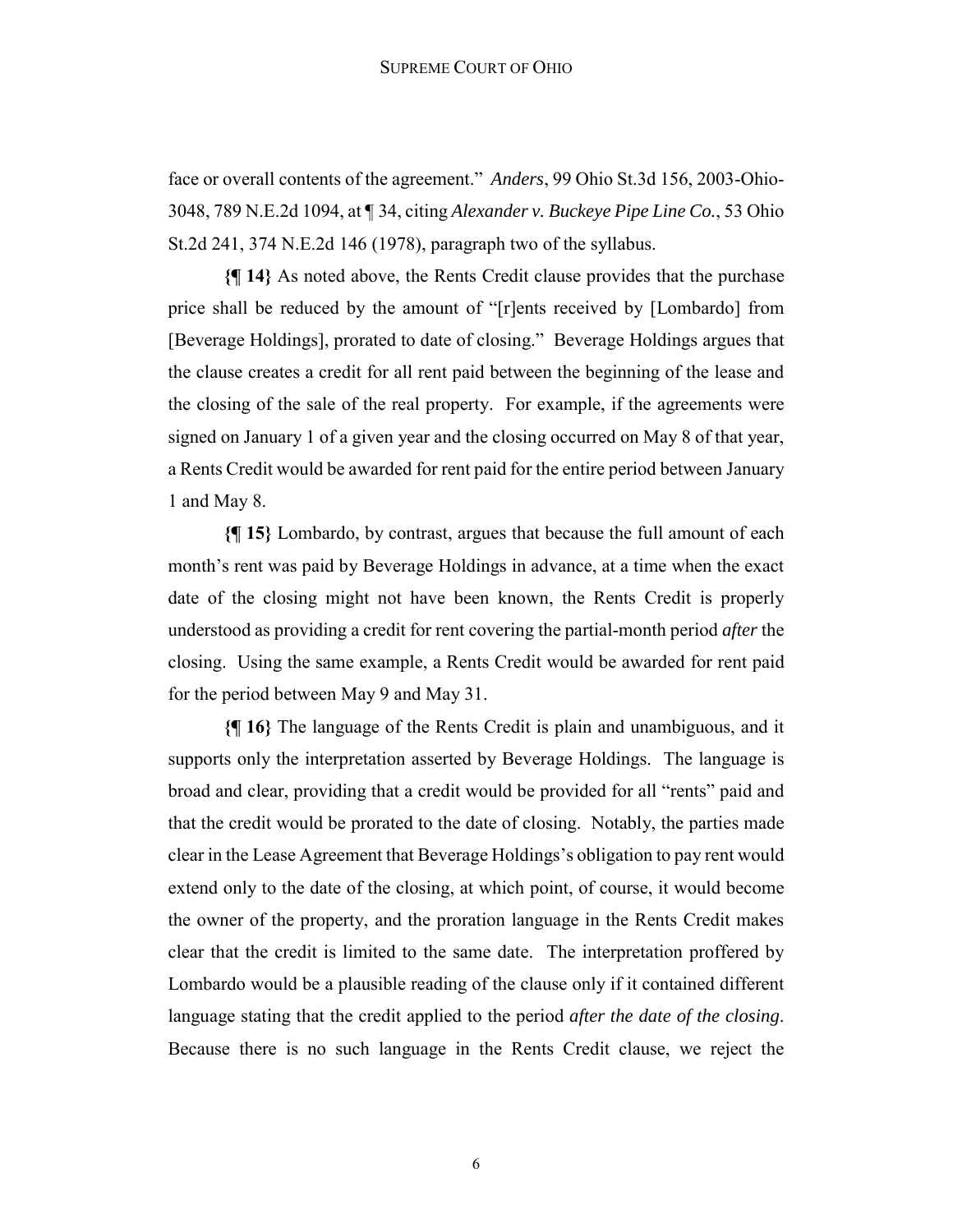interpretation advanced by Lombardo. *See Alexander*, 53 Ohio St.2d at 246, 374 N.E.2d 146 ("where the terms in an existing contract are clear and unambiguous, this court cannot in effect create a new contract by finding an intent not expressed in the clear language employed by the parties").

## *B. The dissenting opinions*

**{¶ 17}** The first dissenting opinion asserts that the plain language of the Rents Credit has only one reasonable interpretation, namely that it provides Beverage Holdings with a credit only for the portion of the last month's rent attributable to the period *after* the closing. The second dissenting opinion asserts that this post-closing-only interpretation of the Rents Credit is at least plausible, and because it also believes our interpretation is plausible, it would find that the Rents Credit is ambiguous and remand the case to the trial court for consideration of extrinsic evidence. We disagree with both views. Although both dissenting opinions raise questions about our interpretation, that is not enough to support their ultimate conclusions. Both dissenting opinions lack a convincing affirmative explanation for why the alternative, post-closing-only interpretation is plausible. Without that, the approaches of both opinions lack merit.

**{¶ 18}** The most notable claims of the dissenting opinions are their assertions that the proration language is rendered superfluous under our interpretation and that the proration language has no meaning unless the Rents Credit applies to only the post-closing portion of the final month of the lease. We do not agree with either point. As we stated above, the proration language is not superfluous under our view because it can reasonably be understood as ensuring that the end date for the Rents Credit is clearly defined and matches the end date for Beverage Holdings's obligation to pay rent. The dissenting opinions' postclosing-only interpretation also fails to provide relevant meaning to the proration language because, under their interpretation, the Rents Credit *as a whole* would be superfluous. If the parties wanted the last month's rent to be "distributed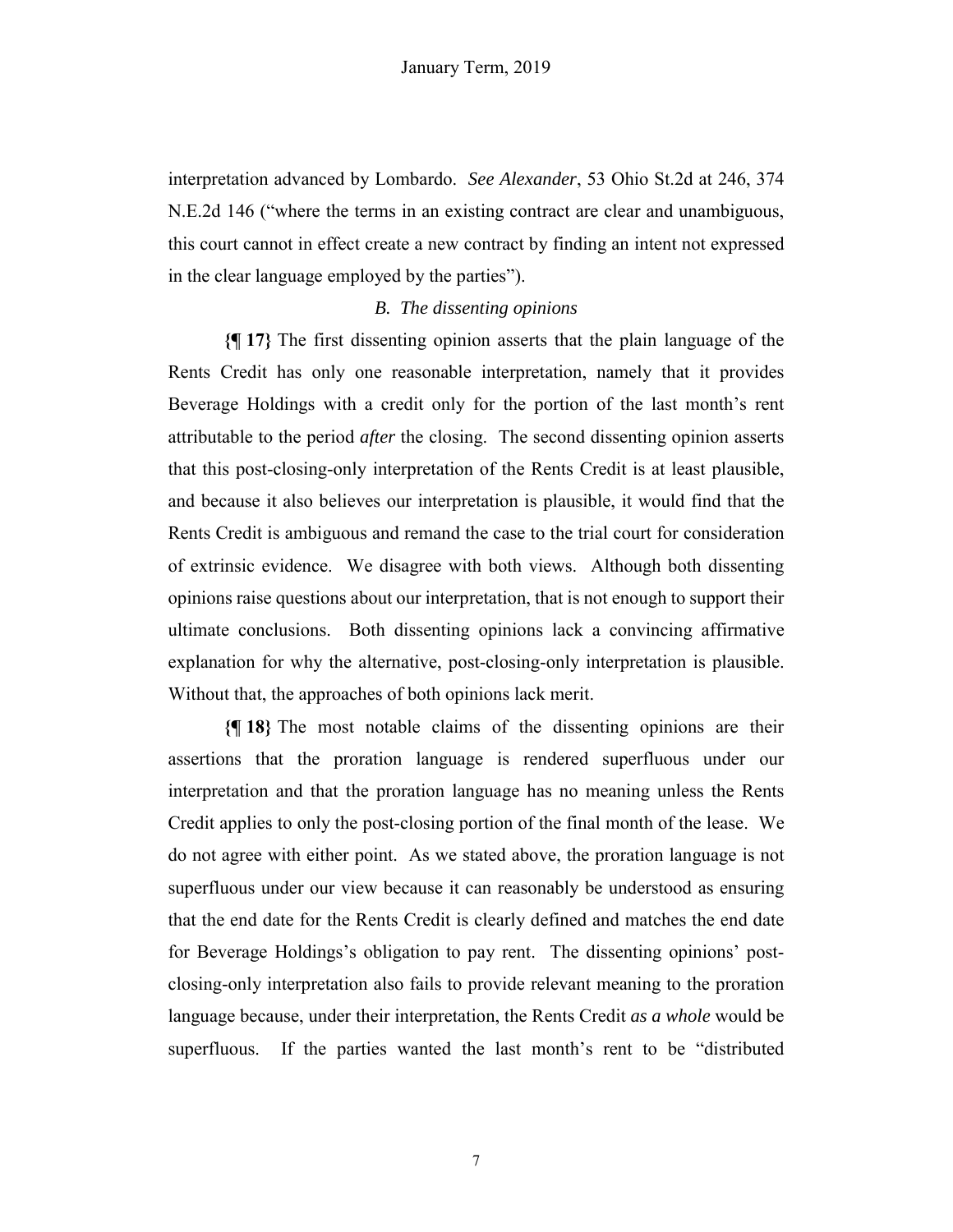proportionately between the buyer and the seller, as determined by the closing date," dissenting opinion of Kennedy, J., at ¶ 40, there was no need to create a special "Rents Credit" to achieve that result. Even without such a credit, Beverage Holdings would have had a legal right to receive back the portion of the last month's rent covering the period *after* the closing, because its obligation to pay rent extended only to the date of the closing and no further. The dissents' avoidanceof-surplusage argument is therefore not convincing.

**{¶ 19}** Ultimately, it is better to put theories of surplusage to the side and to simply look to the text of the contract. The post-closing-only interpretation proffered by the dissenting opinions would be plausible only if additional language were included in the credit, language clearly indicating that the credit applies only to the post-closing period of the last month of the lease. Because the Rents Credit does not contain any such language, the only reasonable interpretation is the one we find here: that the Rents Credit applies to all rents received during the life of the lease.

## *C. Manifest absurdity*

**{¶ 20}** We also reject the conclusion of the Eighth District that the plain language of the Rents Credit leads to a manifest absurdity. The Eighth District relied on our statement in *Anders*, 99 Ohio St.3d 156, 2003-Ohio-3048, 789 N.E.2d 1094, at ¶ 34, that common words in a contract should "be given their ordinary meaning unless manifest absurdity results \* \* \*." Although we have repeated this statement on numerous occasions, *e.g.*, *Aultman*, 46 Ohio St.3d at 54, 544 N.E.2d 920; *Alexander*, at paragraph two of the syllabus, this exception to the plainmeaning rule is narrow in scope and is necessarily limited by the meaning of the term "manifest absurdity" itself. First, the word "absurd" conveys a degree of extremeness. Contract language is absurd not simply when it is unreasonable but rather when it is "*ridiculously* unreasonable, unsound, or incongruous" (emphasis added), *Webster's Third New International Dictionary* 8 (2002) (defining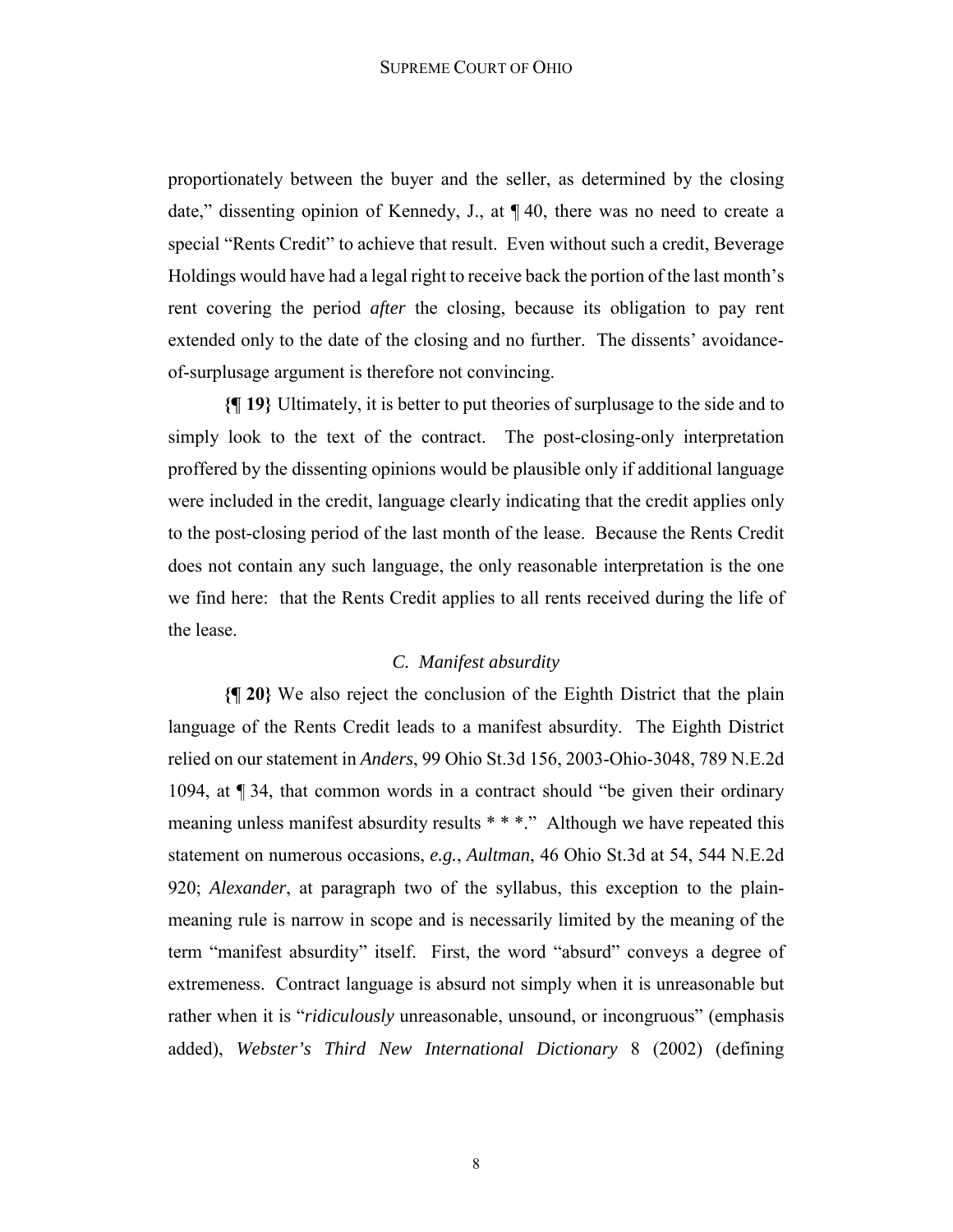"absurd"). Second, the word "manifest" requires that any absurdity in contract language be *obvious*. *See Webster's Third New International Dictionary* at 1375 (defining "manifest" to mean "easily understood or recognized at once by the mind \* \* \* : OBVIOUS"); *see also Black's Law Dictionary* 1107 (10th Ed.2014) (defining "manifest injustice" as "[a] *direct, obvious, and observable* error in a trial court" (emphasis added)); *id.* at 660 (defining "manifest error" as "[a]n error that is *plain and indisputable*" (emphasis added)). The Eighth District failed to acknowledge the narrow scope of the manifest-absurdity exception to the plainmeaning rule.

**{¶ 21}** The Eighth District also erred in its application of the exception. It determined that the plain language of the Rents Credit resulted in a manifest absurdity based on two factors. First, it believed that if the Rents Credit is interpreted to include all rent payments, it would be absurd for the parties to reduce the purchase price by *both* the Reduction in Principal Credit and the Rents Credit "during what could be a lengthy lease term." 2017-Ohio-7090 at ¶ 9. As an example, the Eighth District observed that, although the initial term of the lease was 10½ years, the Lease Agreement permitted two five-year extensions, meaning the lease could potentially continue for up to 20½ years. If the lease remained in effect for that full period, then under Beverage Holdings's interpretation, the court stated that it "would not only acquire the property" at the end of the lease but because the Rents Credit would have grown enormously over the lease period, Beverage Holdings "would also be owed money at closing—all the while enjoying the profits from operating the business." *Id.* Second, the Eighth District stated that the Real Estate Purchase Agreement provides for a closing period of between 120 and 180 days, which it believed "indicates that the [proration provision in the Rents Credit] was meant to apply only to rent paid after Beverage Holdings gave notice of intent to close." *Id.* at ¶ 10.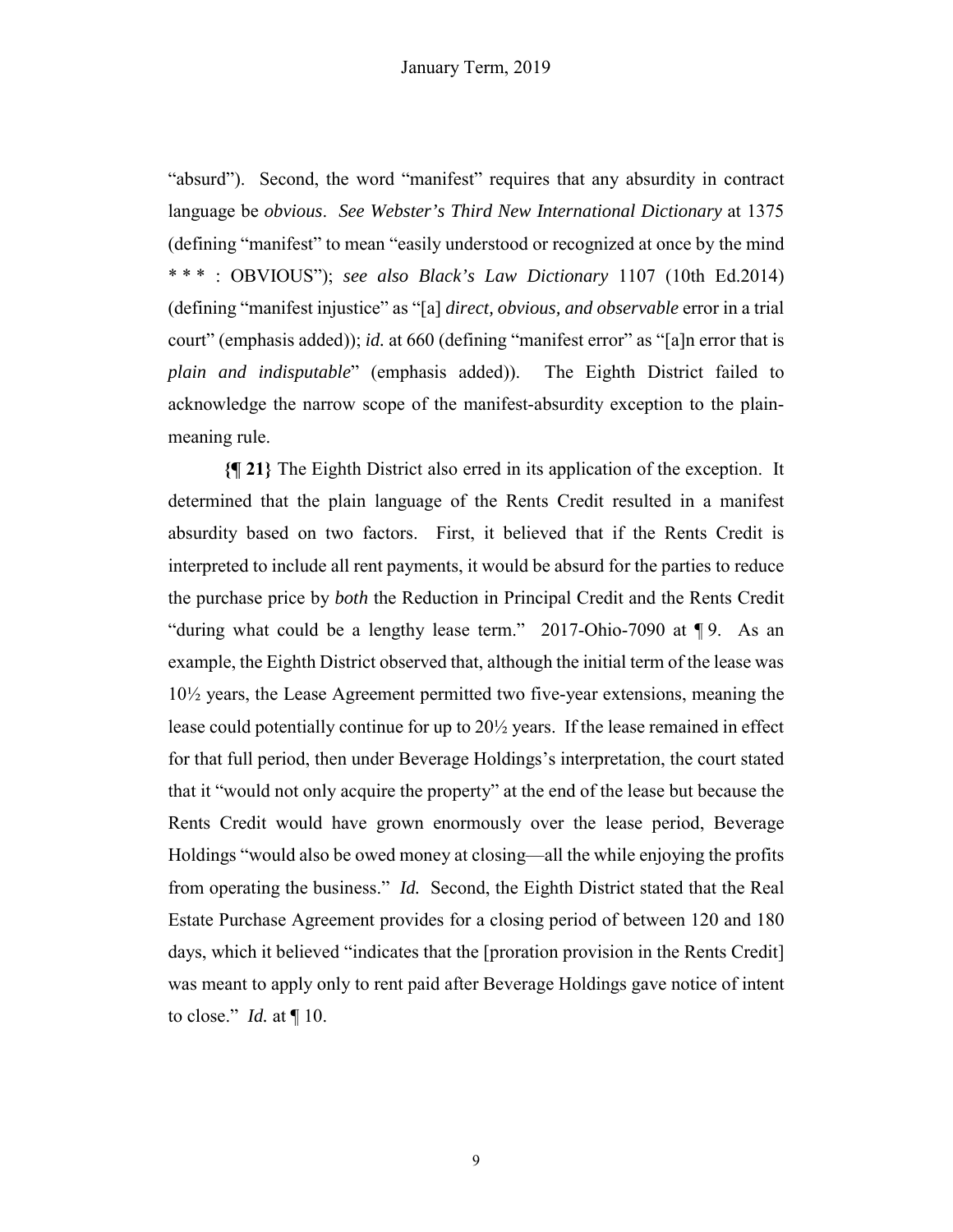**{¶ 22}** When considered with the standard for "manifest absurdity" described above in mind, neither of these rationales supports a finding that the contract language at issue here is absurd, much less *obviously* absurd.

**{¶ 23}** Contrary to the Eighth District's first concern, we see no manifest absurdity in the Rents Credit including all rent payments made during a potentially "lengthy lease term." Beverage Holdings argues that the rent payments are properly understood as prepayments of the purchase price. The growth in the Rents Credit over time therefore would not reduce the overall amount of money received by Lombardo for the sale of the property, because the reduction in the purchase price due to the Rents Credit would be matched dollar-for-dollar by the rent payments received by Lombardo. As noted above, Lombardo also received the benefit of completing the sale in the near future with Beverage Holdings agreeing to pay the early-termination penalty to one of Lombardo's lenders—a payment Lombardo otherwise would have been required to make in order to complete the transaction before February 15, 2018, and that offset the credits from the perspective of Beverage Holdings. Finally, if the lease were to last long enough for the credits to add up to the initial purchase price of \$1,726,000, Beverage Holdings could easily avoid the overpayment situation envisioned by the Eighth District by providing notice of its intent to close the transaction before that occurs. We therefore reject the conclusion of the Eighth District that the inclusion of the Rents Credit and the Reduction in Principal Credit in a potentially lengthy lease supports a finding of a manifest absurdity. *See Alexander*, 53 Ohio St.2d at 246, 374 N.E.2d 146 (finding no absurdity where extreme result theoretically permitted by plain language would reasonably be expected not to occur).

**{¶ 24}** We similarly see no manifest absurdity in the second concern raised by the Eighth District. It is true that the Real Estate Purchase Agreement allowed the closing to occur several months after Beverage Holdings provided notice of its intent to close the transaction, but nothing in the language of the provision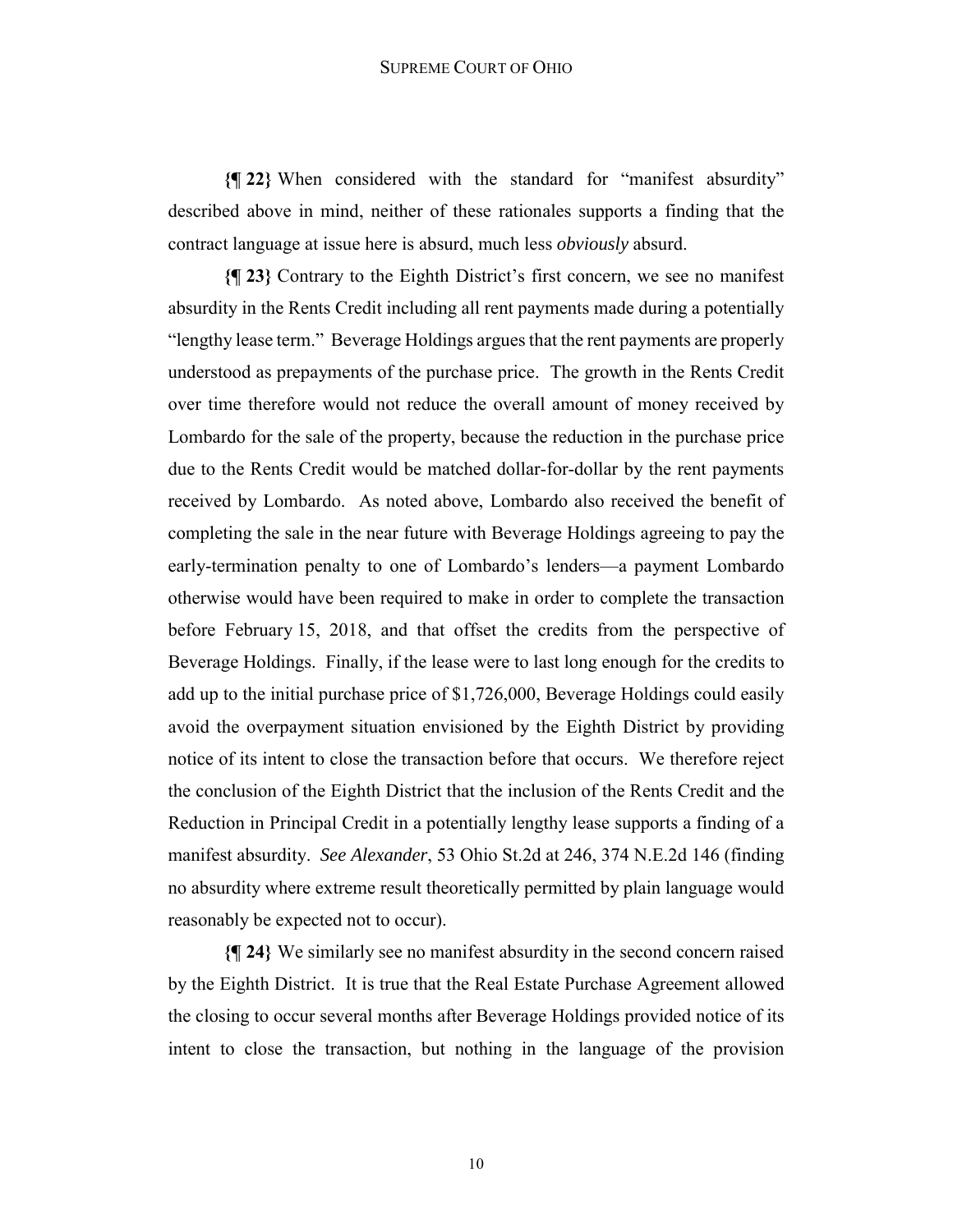addressing the time for closing alters the plain language of the Rents Credit or otherwise provides a basis for interpreting the Rents Credit in the manner sought by Lombardo.

**{¶ 25}** Putting aside the rationales relied on by the Eighth District, we see no other basis on which to conclude that the plain language of the Rents Credit results in a manifest absurdity. The parties are sophisticated entities and were represented by counsel. Together they agreed to a unique transaction in which the purchase price would be reduced over time due to the application of various accumulating credits. To the extent Lombardo may be dissatisfied with the purchase price that resulted from the plain language agreed to by the parties, "[i]t is not the responsibility or function of this court to rewrite the parties' contract in order to provide for a more equitable result." *Foster Wheeler Enviresponse, Inc. v. Franklin Cty. Convention Facilities Auth.*, 78 Ohio St.3d 353, 362, 678 N.E.2d 519 (1997); *see also Natl. Union Fire Ins. Co. of Pittsburgh, Pa. v. Circle, Inc.*, 915 F.2d 986, 991 (5th Cir.1990) ("Although a business decision may be unwise, imprudent, risky, or speculative, it is not necessarily 'absurd.' We decline to allow contracting parties to escape the unfortunate and unexpected, though not objectively 'absurd,' consequences of a contract by subsequently characterizing their consequences as 'absurd' ").

## **III. Conclusion**

**{¶ 26}** For these reasons, we reverse the judgment of the Eighth District Court of Appeals and reinstate the judgment of the trial court.

Judgment reversed.

FRENCH, FISCHER, DONNELLY, and SCHAFER, JJ., concur.

KENNEDY, J., dissents, with an opinion.

DEWINE, J., dissents, with an opinion.

JULIE A. SCHAFER, J., of the Ninth District Court of Appeals, sitting for STEWART, J.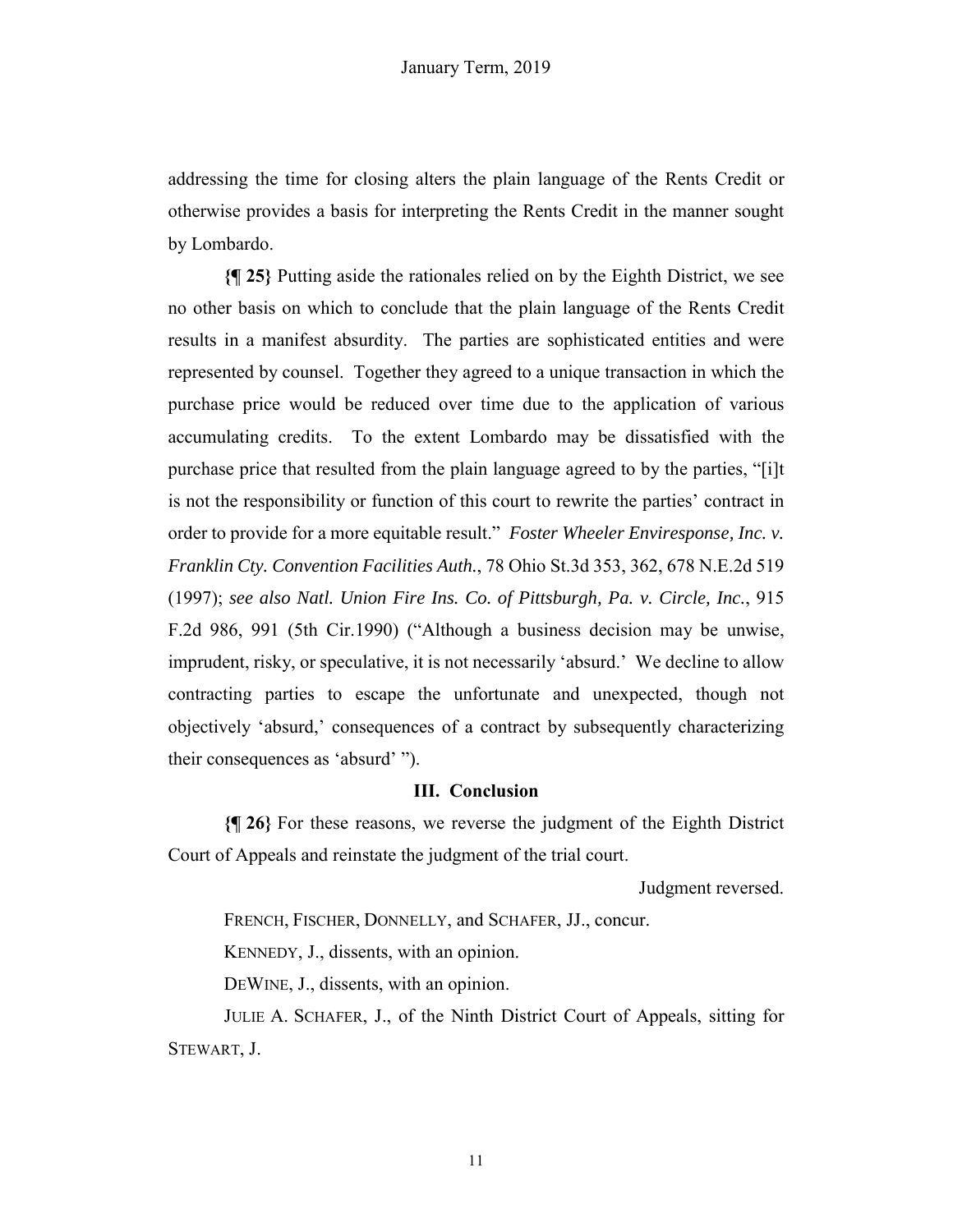## **KENNEDY, J., dissenting.**

**{¶ 27}** I agree with the majority that "[i]t is not the responsibility or function of this court to rewrite the parties' contract in order to provide for a more equitable result." *Foster Wheeler Enviresponse, Inc. v. Franklin Cty. Convention Facilities Auth.*, 78 Ohio St.3d 353, 362, 678 N.E.2d 519 (1997). It *is* our responsibility, however, "to discover and effectuate the intent of the parties" when we construe a contract. *Graham v. Drydock Coal Co.*, 76 Ohio St.3d 311, 313, 667 N.E.2d 949 (1996), citing *Skivolocki v. E. Ohio Gas Co.*, 38 Ohio St.2d 244, 313 N.E.2d 374 (1974), paragraph one of the syllabus. Here, the majority addresses whether a certain reading of the contract is manifestly absurd. But the problem is that the majority, like the appellate court, misinterprets the contract. The contract doesn't say what the majority says it says, and therefore, the majority's discussion regarding whether the contract is manifestly absurd under its reading is irrelevant. Section 3(a)(ii), the "Rents Credit" clause of the Real Estate Purchase Agreement ("Purchase Agreement"), does not credit the appellant, Beverage Holdings, L.L.C., with all the rents that have been paid since the signing of the Purchase Agreement; instead, pursuant to the Rents Credit clause, the prepaid rent for the last month of the lease is distributed proportionately to the owners—the buyer and the seller based on the dates of ownership determined by the closing date. That is, the owner of the property before the closing receives the proportionate share of the rent that covers the dates before the closing and the owner after the closing takes the part of the rent that covers the remainder of the month after the closing.

**{¶ 28}** The first proposition of law set forth by Beverage Holdings is "Courts cannot disregard unambiguous contract terms by deciding that they could lead to an absurd result under hypothetical circumstances." I would hold that that proposition of law is true, but contrary to the argument of Beverage Holdings, I would hold that the unambiguous contract terms require judgment in favor of the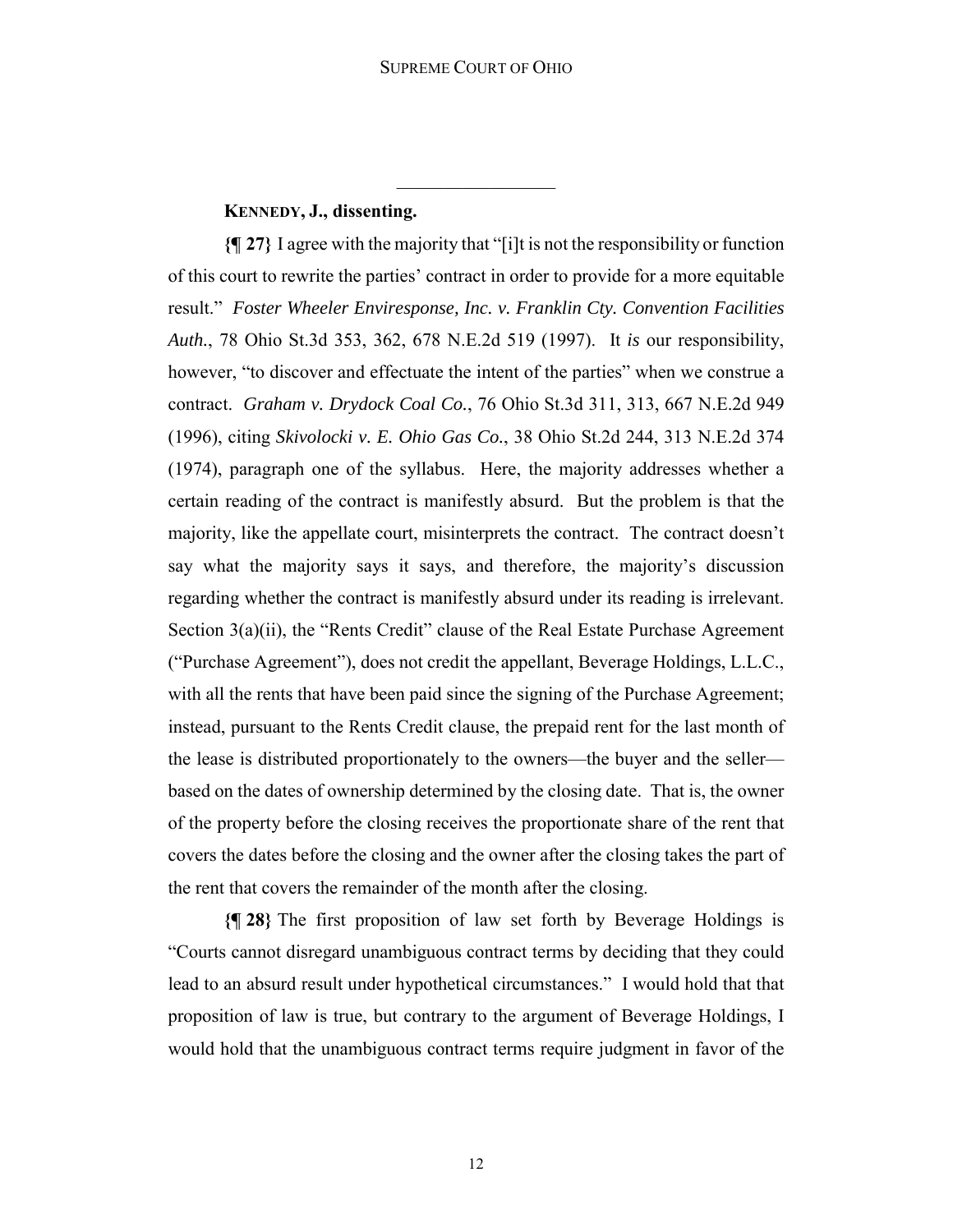appellee, 5701 Lombardo, L.L.C. Because this case is resolved by addressing the first proposition of law, I would decline to address the four remaining propositions of law. I would affirm the court of appeals' reversal of the trial court on other grounds and would remand the case to the trial court to enter judgment for the appellee. Accordingly, I dissent.

**{¶ 29}** The contract at issue in this case is the Purchase Agreement between Beverage Holdings and Valentino-VAV, L.L.C., specifically Section 3 of the agreement, titled "Adjustments to Purchase Price." The majority opinion does not set forth the language of the entire section. Here is how it reads in the contract:

3. *Adjustments to Purchase Price***.** *At closing*, the purchase price shall be adjusted by providing Buyer a credit for the following:

a) The Purchase Price shall be decreased by:

i) All general taxes and assessments which are a lien on the property at closing and which are not paid at closing.

ii) *Rents received by Seller from the tenant of the Premises, prorated to date of closing*.

iii) Any security deposit held by Seller from the tenant occupying the property.

iv) The Reduction in Principal Credit*.*

v) Any indebtedness of Seller assumed by Buyer

b) The purchase price shall be increased and Buyers shall be responsible to pay an additional amount equal to the Credit-Swap Differential.

(Emphasis added.)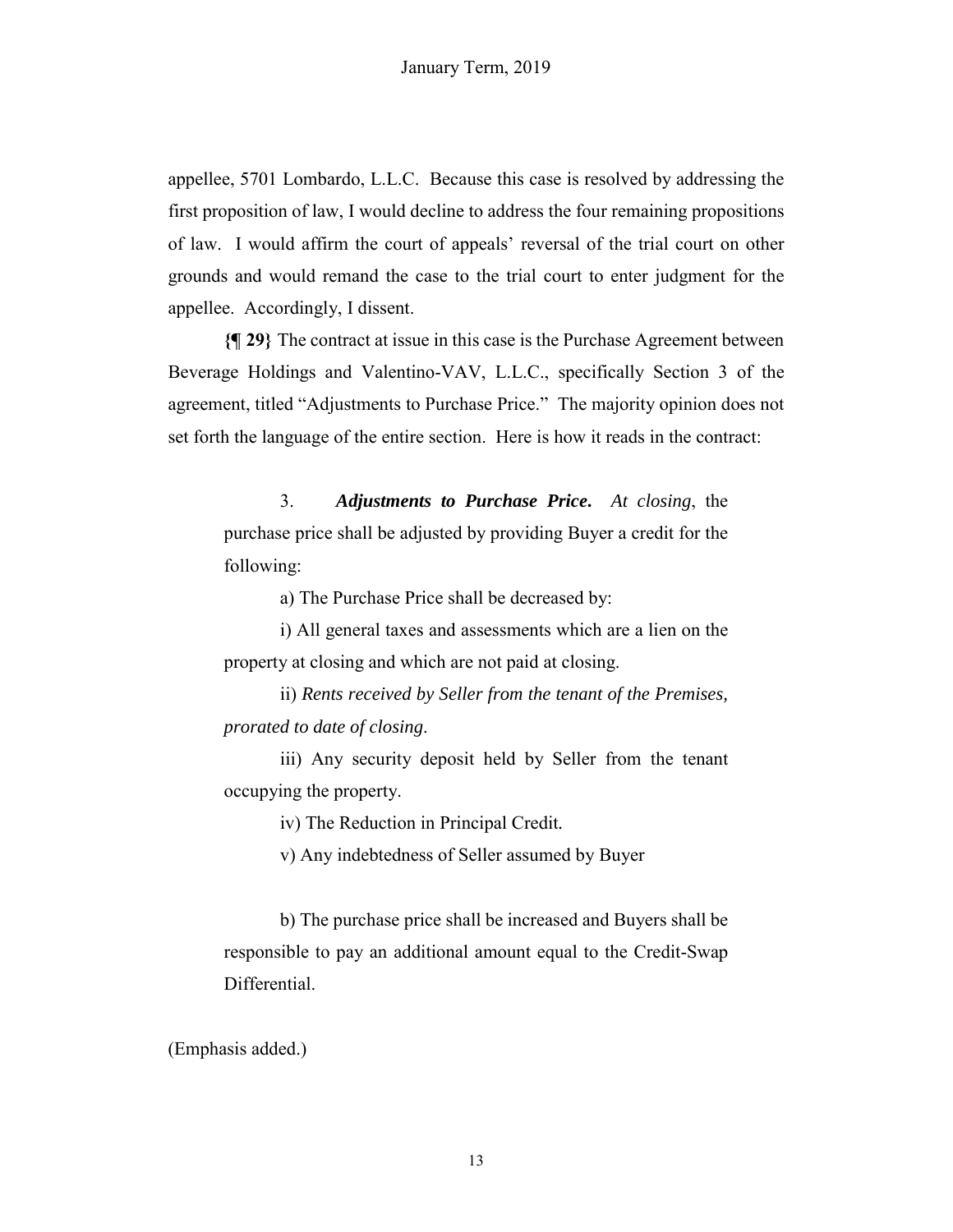**{¶ 30}** The specific term in dispute is Section 3(a)(ii), which grants the purchaser "Rents received by Seller from the tenant of the Premises, prorated to date of closing." The majority says, "The language is broad and clear, providing that a credit would be provided for all 'rents' paid and that the credit would be prorated to the date of closing." Majority opinion at ¶ 16. But the language does not say or mean what the majority thinks it says or means.

**{¶ 31}** First, Section 3(a)(ii) does not use the word "all." That word is assuredly missing from the clause. Every rent payment is not part of the credit; the credit includes only those rents that the seller receives from the tenant that are prorated to the date of closing. The significance of the word "prorated" is discussed below.

**{¶ 32}** Second, the fact that "rents" is plural does not necessarily mean that the credit is for multiple months. We need to look to the Lease Agreement executed the same day as the Purchase Agreement; "[a]s a general rule of construction, a court may construe multiple documents together if they concern the same transaction." *Ctr. Ridge Ganley, Inc. v. Stinn*, 31 Ohio St.3d 310, 314, 511 N.E.2d 106 (1987). The Lease Agreement addresses different *types* of rent. Leases can include clauses that call for "additional rent" to be paid, a charge for instance, for the reasonable cost of operating and maintaining common areas. *See, e.g.*, *Ohio Forms & Transactions*, Section 18:19 (2019). The lease in this case contains the statement, in Section 4, "Any other sums payable to Lessor under this Lease shall be deemed to be additional rent." And the lease specifically addresses at least one "additional rent":

For each Lease Year during the Term, Lessee shall pay Lessor, *as additional rent on a monthly basis*, one-twelfth (1/12th) Real Property Taxes assessed against the Premises annually as such taxes become due and payable during the Lease Term, prorated for *any*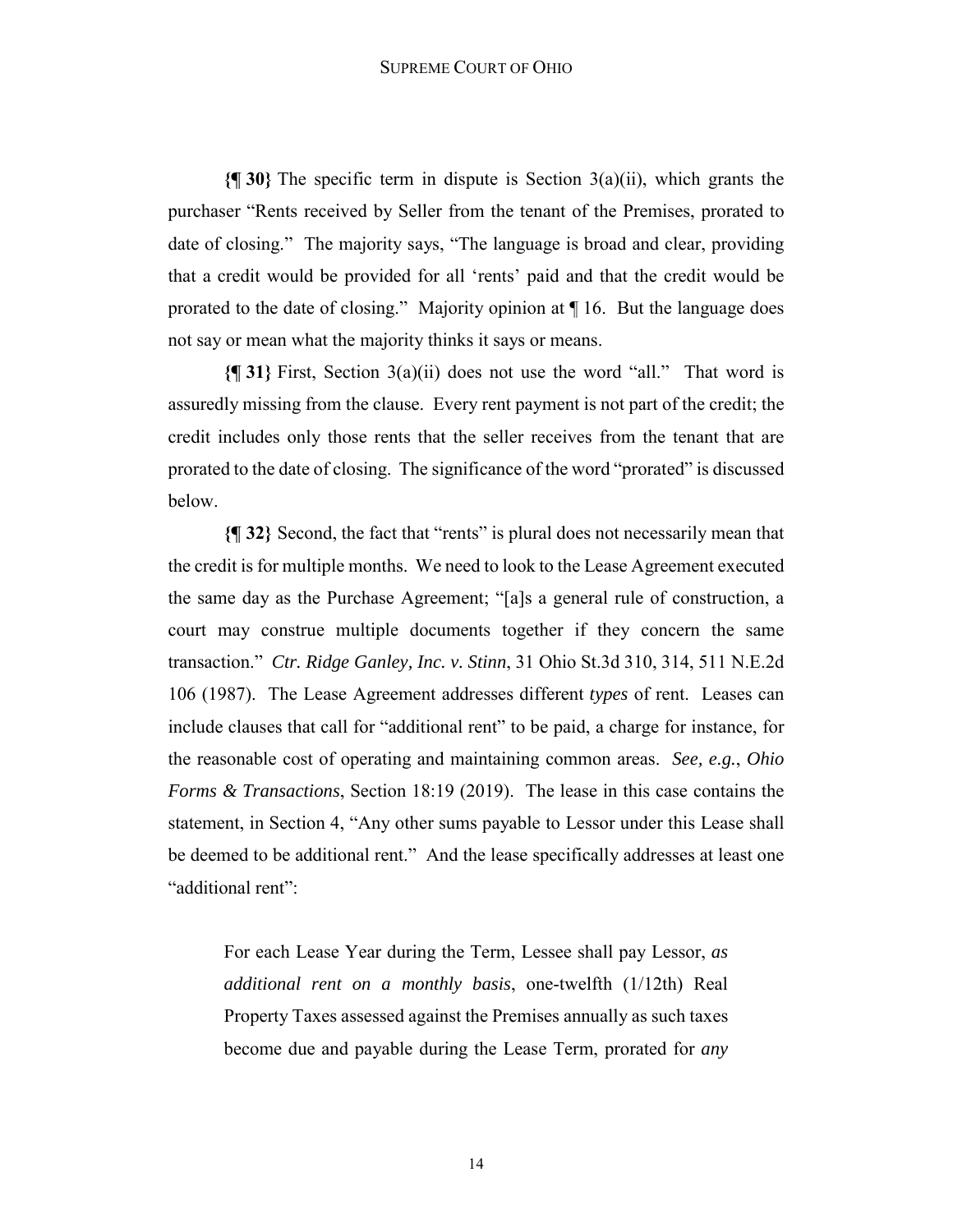partial assessment period occurring immediately before the Rent Commencement Date and after the Expiration Date.

(Emphasis added.) Therefore, the presence of more than one type of rent in the Lease Agreement accounts for the use of the word "rents" in the Purchase Agreement. Moreover, it makes sense under the Purchase Agreement that the prepaid portion of the real-estate taxes paid on the first of each month would be prorated such that the purchaser gains the benefit of that payment when it becomes the owner of the property. That is, this "additional rent" would be prorated like the monthly rent for the premises.

**{¶ 33}** Third, the majority's interpretation of Section 3(a)(ii) renders the word "prorated" meaningless. "When interpreting a contract, we will presume that words are used for a specific purpose and will avoid interpretations that render portions meaningless or unnecessary." *Wohl v. Swinney*, 118 Ohio St.3d 277, 2008- Ohio-2334, 888 N.E.2d 1062, ¶ 22. To prorate is to "divide, assess, or distribute proportionately." *Black's Law Dictionary* 1340 (9th Ed.2009)*.* There was only one thing under the Rents Credit clause that would require proration, that would require a proportionate division: the prepaid rents for the one month during which the buyer and the seller each owned the property for a separate part of the month. The Rents Credit clause controls the seller as well as the buyer. Each gets a proportionate share. Under the majority's interpretation of the contract, there is nothing to be divided proportionately. If the buyer is receiving as a credit all the rents received by the seller, then proration is unnecessary—the buyer simply receives credit for all the rents that were paid. A proration is meant to ensure that the entity with the burden of ownership gets the benefit of the rent. For example, if the sale of a rental property closes on October 15, the seller gets the rents paid from October 1 to October 15, and the buyer gets the rent from October 16 through October 31. The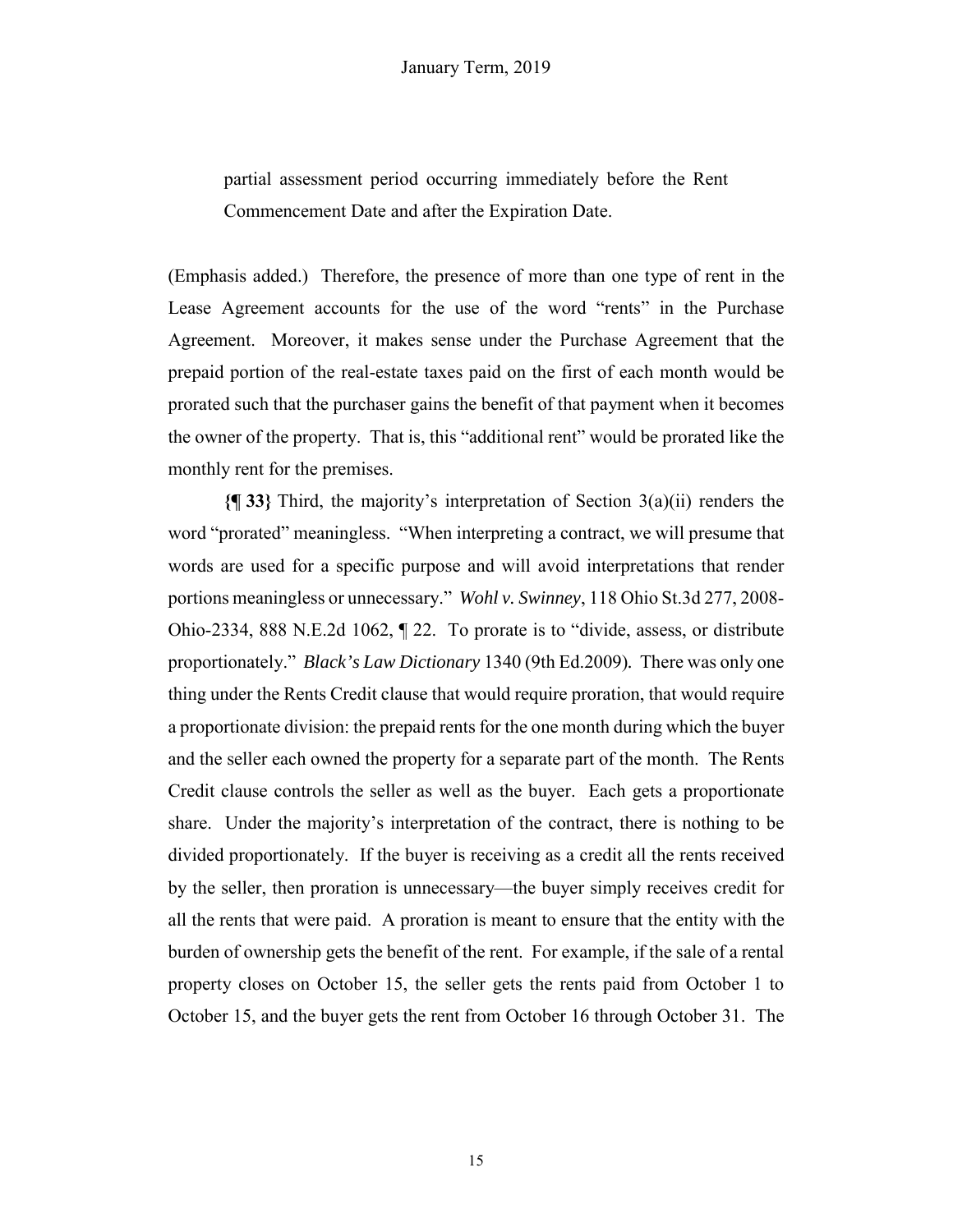use of "prorated" in Section  $3(a)(ii)$  ensures that the last month's rent is distributed according to the periods of ownership.

**{¶ 34}** Lastly, the majority gives very little attention to the Reduction in Principal Credit clause in the contract. However, we must construe the contract as a whole, "and the intent of each part will be gathered from a consideration of the whole." *Foster Wheeler Enviresponse*, 78 Ohio St.3d at 361, 678 N.E.2d 519. In Section 3(a)(iv) of the Purchase Agreement, the buyer receives a credit for "The Reduction in Principal Credit." That credit is separately defined in Section 4 of the agreement:

4. *Reduction in Principal Credit***.** Due to the current financing Seller has in place for the property; it is not practical to currently close this transaction. Because this transaction may not close for several years, Seller agrees to reduce the purchase price to Buyers by the amount of principal payments made by Seller to Seller's lender for the mortgage notes currently on the property. Therefore, at closing, Buyers will receive a credit equal to the reduction in principal for the mortgage notes from the date of the execution of this agreement until the closing date (The Reduction in Principal Credit).

**{¶ 35}** The Reduction in Principal Credit already provides a credit to the buyer for a portion of the rents paid from the execution of the Purchase Agreement through the closing; this is where the seller recognizes through the granting of a credit that an affiliate of the buyer has paid down the principal of the mortgage notes on the property through long-term rental payments. Therefore, credits to the buyer for *all* rents paid under the Lease Agreement would be redundant. The buyer would be getting a credit for the amount the principal was reduced through the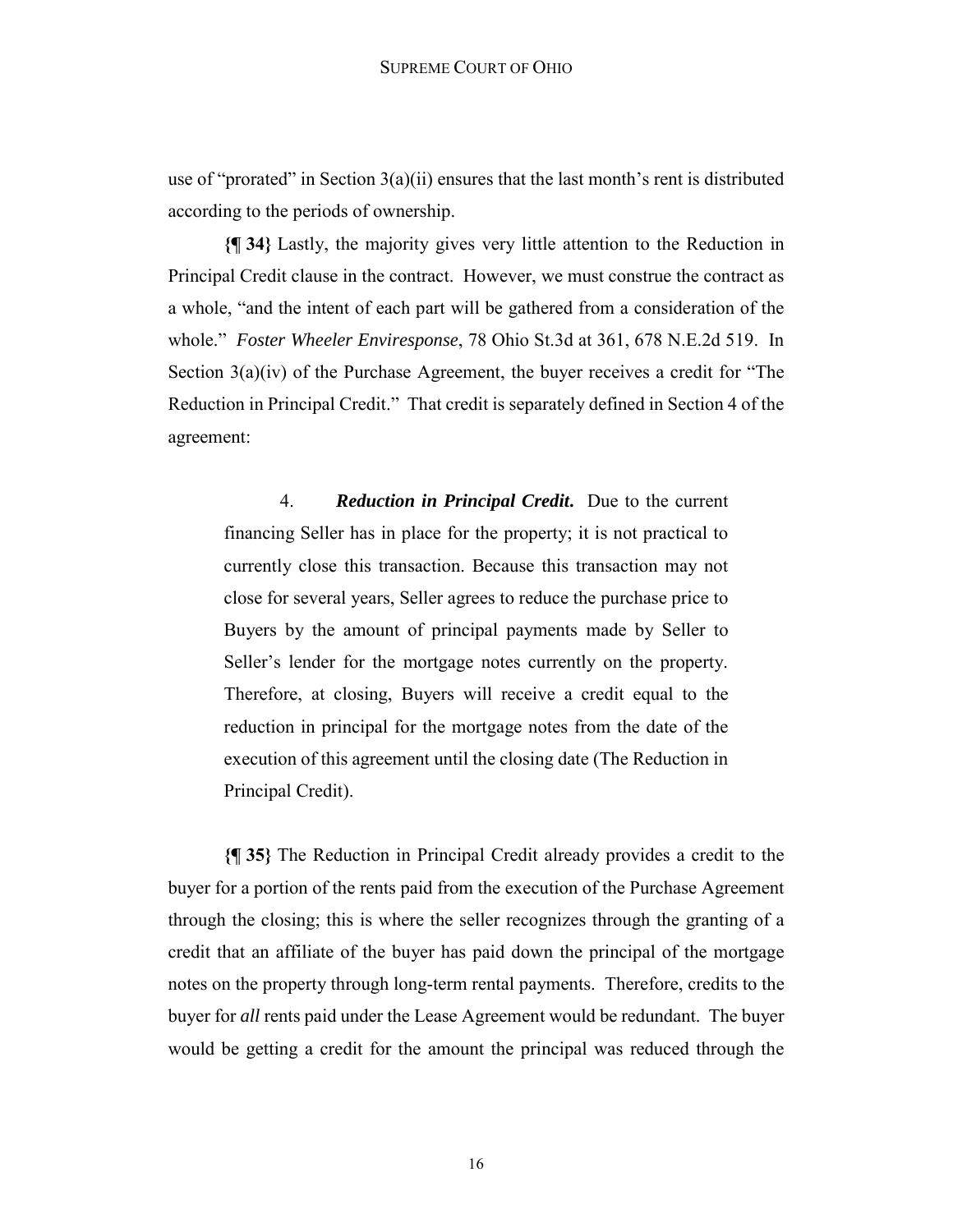payment of rents under Section 3(a)(iv) as well as a complete credit for all rents paid under Section 3(a)(ii). Therefore, the buyer would be credited twice for the amount paid toward reducing the principal—once through the Reduction in Principal Credit and then again through the Rents Credit as the majority reads it. If the buyer already got credit for all rents paid under Section 3(a)(ii), why would it receive another credit for a portion of rents paid under Section 3(a)(iv)?

**{¶ 36}** The majority's interpretation of the contract is unreasonable. To get where it ends up, the majority adds the word "all," ignores the meaning of the word "prorated," and fails to recognize any significance of the Reduction in Principal Credit clause. We need only follow our rules of contract interpretation to properly resolve this case:

When confronted with an issue of contract interpretation, our role is to give effect to the intent of the parties. We will examine the contract as a whole and presume that the intent of the parties is reflected in the language of the contract. In addition, we will look to the plain and ordinary meaning of the language used in the contract unless another meaning is clearly apparent from the contents of the agreement. When the language of a written contract is clear, a court may look no further than the writing itself to find the intent of the parties. "As a matter of law, a contract is unambiguous if it can be given a definite legal meaning." *Westfield Ins. Co. v. Galatis,* 100 Ohio St.3d 216, 2003-Ohio-5849, 797 N.E.2d 1256, ¶ 11.

*Sunoco, Inc. (R & M) v. Toledo Edison Co.*, 129 Ohio St.3d 397, 2011-Ohio-2720, 953 N.E.2d 285, ¶ 37.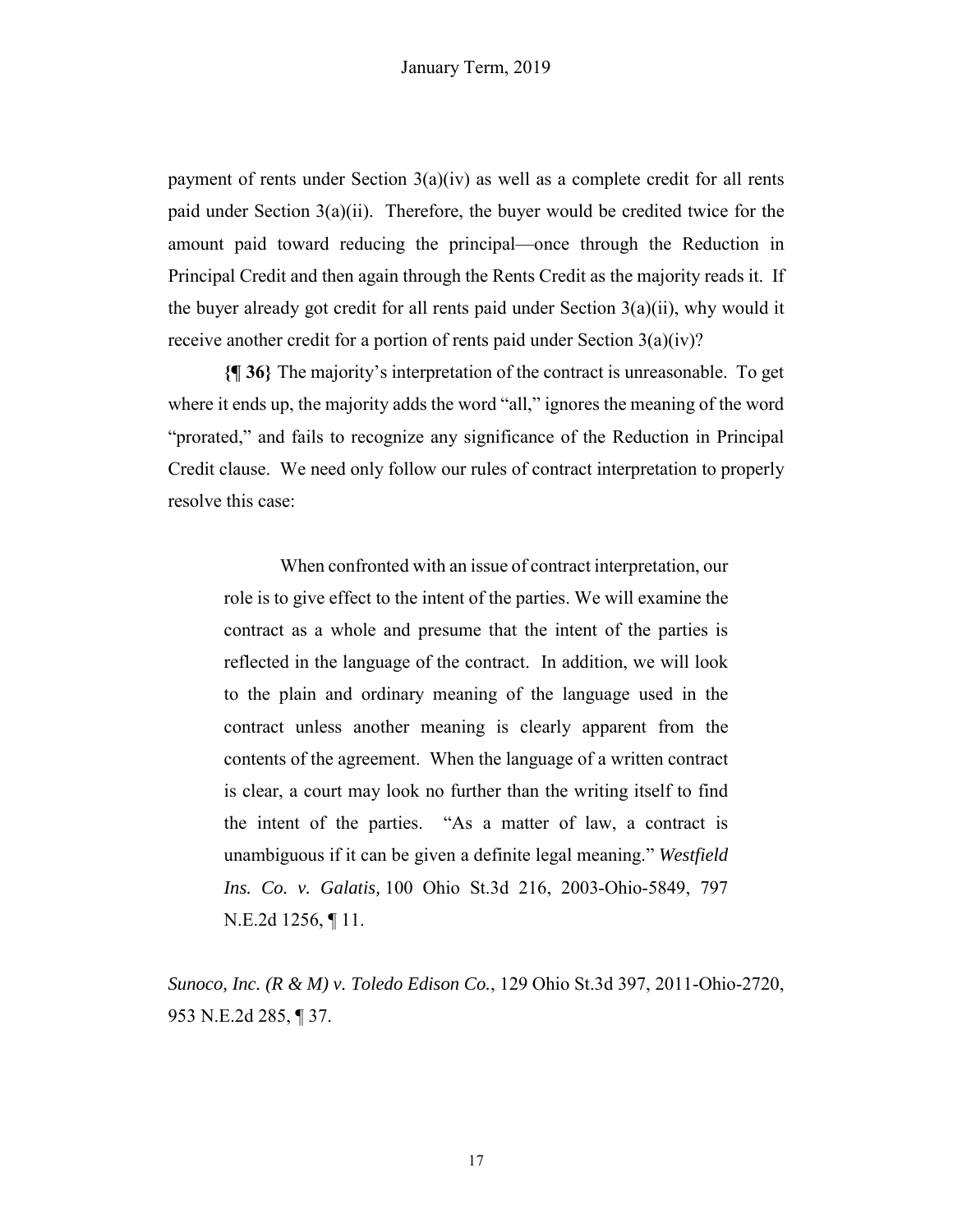#### SUPREME COURT OF OHIO

**{¶ 37}** There is only one reasonable interpretation of the contract in this case. Again, the crux of the case is Section  $3(a)(ii)$  of the Purchase Agreement, through which the buyer is credited with "Rents received by Seller from the tenant of the Premises, prorated to date of closing." When it sets forth this phrase in its opinion, the majority substitutes "Lombardo" for "Seller," which is unimportant, but also substitutes "Beverage Holdings" for "tenant." The tenant, however, is not Beverage Holdings; it is PRB Development, L.L.C., the affiliate of Beverage Holdings that was running the Goddard School at the property. And the use of the word "tenant" is important to consider. The reasonable interpretation of Section  $3(a)(ii)$  is that Lombardo was selling a building that had a tenant and the parties had to address what would happen to payments from the tenant occupying the building. The clause at issue speaks of the "[r]ents received by Seller from the *tenant* of the Premises." (Emphasis added.) An Ohio treatise discusses the prorating of prepaid rent in a sale subject to tenancies:

At the time of conveyance and transfer of possession to purchaser, all rentals from property prepaid beyond the transfer date will be prorated between seller and purchaser as of that date. All rentals after that date falling due will be the sole property of purchaser.

*Ohio Forms Legal & Business*, Section 1:186 (2019). Therefore, the clause at issue recites a common clause included in sales of property that include tenancies. Since rent is prepaid under the lease—\$12,500 rent is paid on the first of each month—it follows that the Purchase Agreement would account for the portion of the monthly payment that applies to the days remaining in the month after the closing of the sale. That prorated portion of the rent would go to the purchaser, who is the new owner of the property.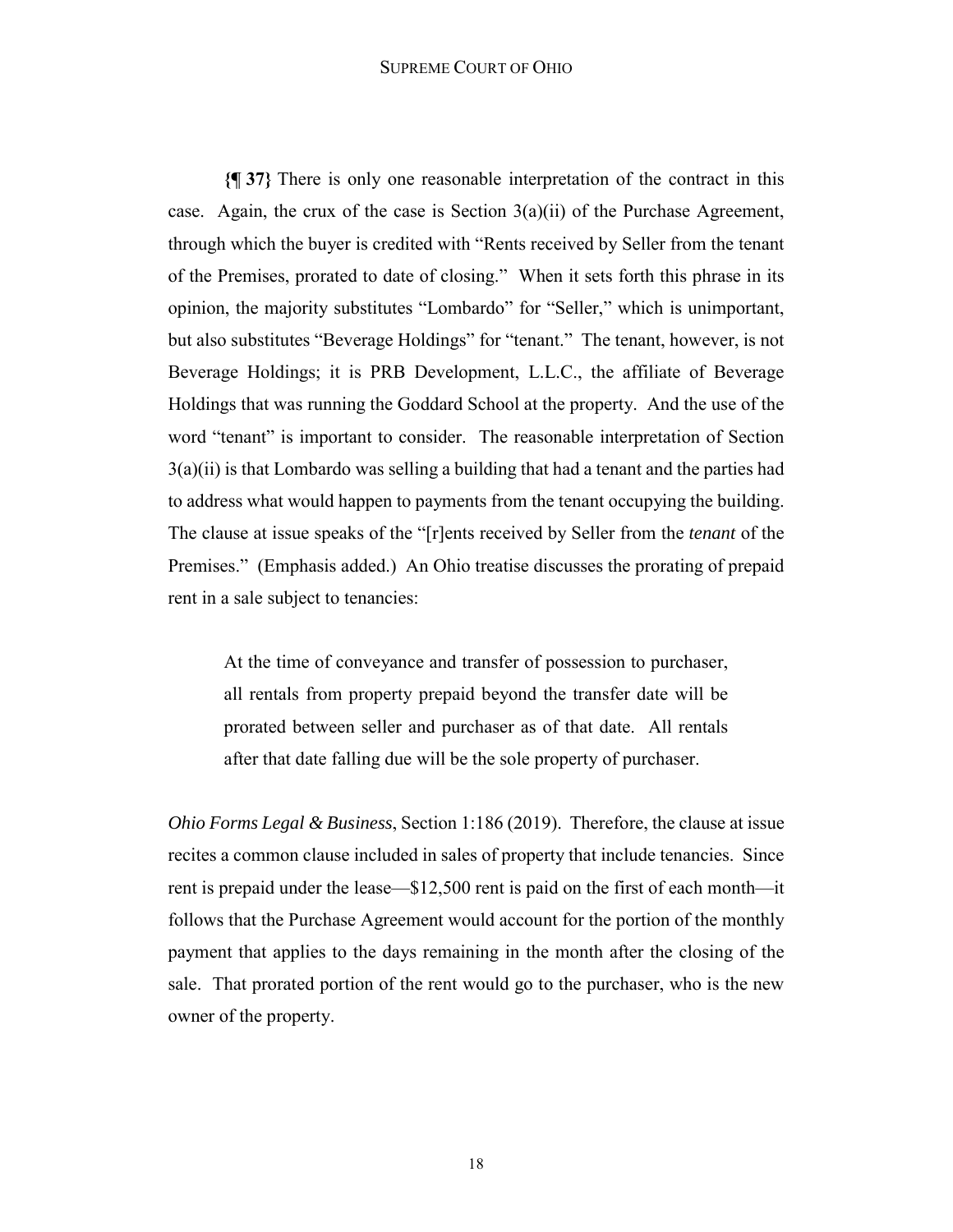**{¶ 38}** Another clause in Section 3 also addresses the fact that the transfer involves property that includes a tenant under a lease. Section 3(a)(iii) credits to the buyer "[a]ny security deposit held by Seller from the tenant occupying the property." As the new landlord, the buyer takes the whole of the security deposit and theoretically returns that amount less deductions to the tenant at the conclusion of the lease.

**{¶ 39}** The only reasonable interpretation of the Purchase Agreement is that Section  $3(a)(ii)$  and Section  $3(a)(iii)$  were designed to address the issues that any transfer of property that involves a tenant under a lease would address—how to distribute the last month of prepaid rent when the closing doesn't fall on the last day of the month and what to do with the security deposit. Section(3)(a)(iv) is the term unique to this agreement and how the buyer in this case gets credit for the benefit the seller received from the long-term lease payments. That clause gets its own explanatory paragraph in Section 4 of the Purchase Agreement.

**{¶ 40}** I agree with the appellant's first proposition of law, that "[c]ourts cannot disregard unambiguous contract terms by deciding that they could lead to an absurd result under hypothetical circumstances." But I would hold that the unambiguous language of the contract should be interpreted differently from the interpretation supported by the appellant. Section  $3(a)(ii)$  of the Purchase Agreement says that the last month's rent paid by the tenant should be distributed proportionately between the buyer and the seller, as determined by the closing date. Therefore, I would remand the cause to the trial court for it to enter judgment in favor of the appellee.

## **DEWINE, J., dissenting.**

**{¶ 41}** The dispute here concerns a contract provision that reduces the purchase price of the property by the amount of "[r]ents received by Seller [i.e., appellee, 5701 Lombardo, L.L.C.,] from the tenant [i.e., an affiliate of appellant,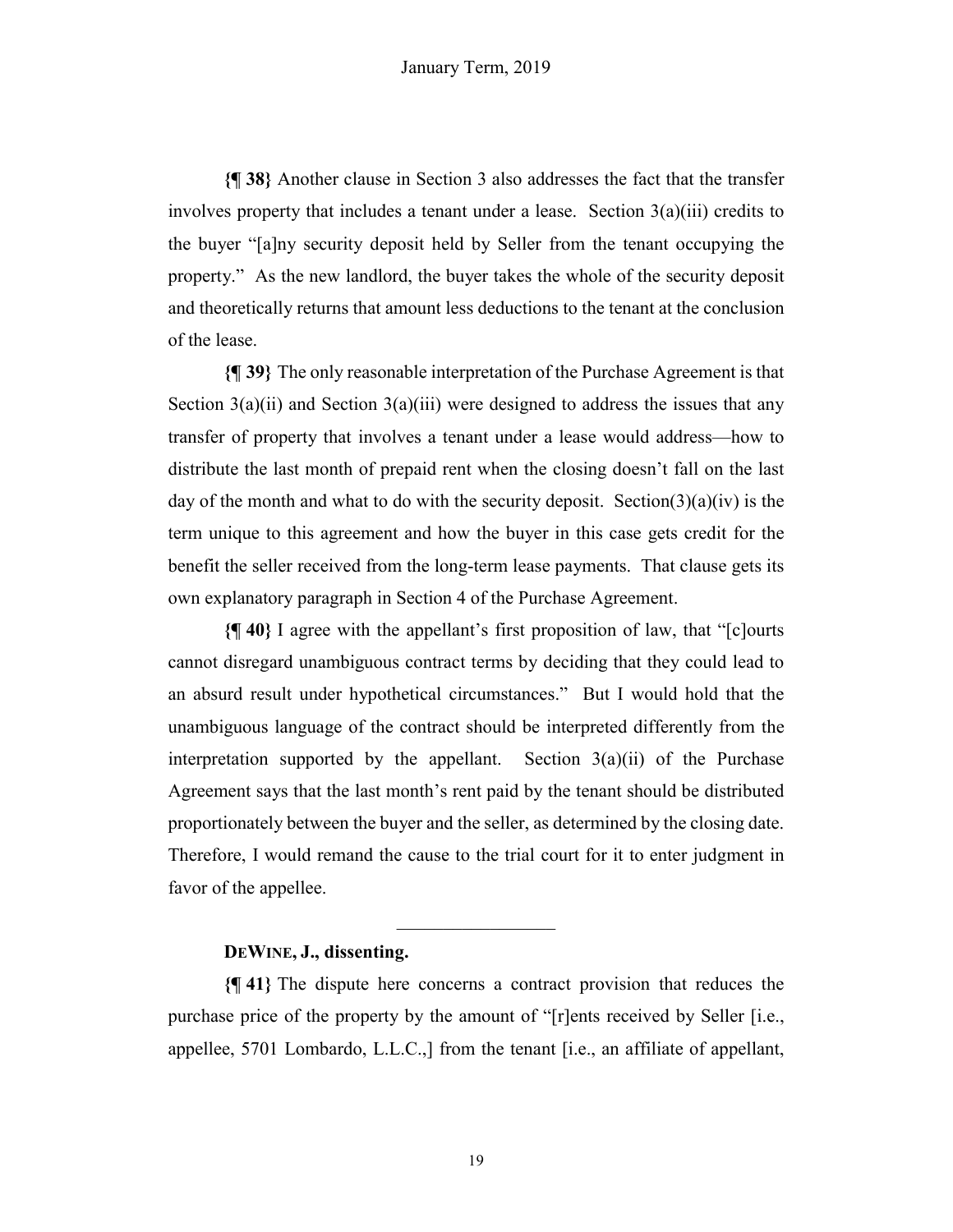Beverage Holdings, L.L.C.] of the Premises, prorated to date of closing." Both the majority and the other dissent insist that this clause is unambiguous. The majority says the contract unambiguously favors Beverage Holdings's interpretation, entitling the company to a credit for all rents paid over the entire term of the lease. The other dissent says the contract unambiguously favors Lombardo's interpretation, providing Beverage Holdings a credit only for a portion of the last month's rent payment. Neither story is wholly satisfying. While both opinions identify contract terms that seemingly point in their direction, neither is able to account for terms that seem to go the other way. In my view, the contract reasonably admits of competing interpretations, each of which is equally plausible on the face of the contract. I would thus hold that the disputed provision is ambiguous and remand the matter to the trial court for it to consider extrinsic evidence.

**{¶ 42}** As a rule, "written contracts are usually enforced in accordance with the ordinary meaning of the language used in them and without recourse to evidence, beyond the contract itself, as to what the parties meant." *Beanstalk Group, Inc. v. AM Gen. Corp.*, 283 F.3d 856, 859 (7th Cir.2002). This "strong presumption" that we not look beyond the four corners of the contract "simplifies the litigation of contract disputes and, more important, protects contracting parties against being blindsided by evidence intended to contradict the deal that they thought they had graven in stone by using clear language." *Id.*

**{¶ 43}** Accordingly, it is the duty of the court to exhaust principles of contract interpretation before resorting to extrinsic evidence of the parties' intent. *See* 11 Lord, *Williston on Contracts*, Section 30:4 (4th Ed.2019); *CNH Indus. N.V. v. Reese*, U.S. , 138 S. Ct. 761, 765, 200 L.Ed.2d 1 (2018). Using basic principles of interpretation, it will usually be the case that one interpretation of a contract is the most plausible, because competing interpretations strain ordinary usage or are at odds with the apparent structure or purpose of the contract read as a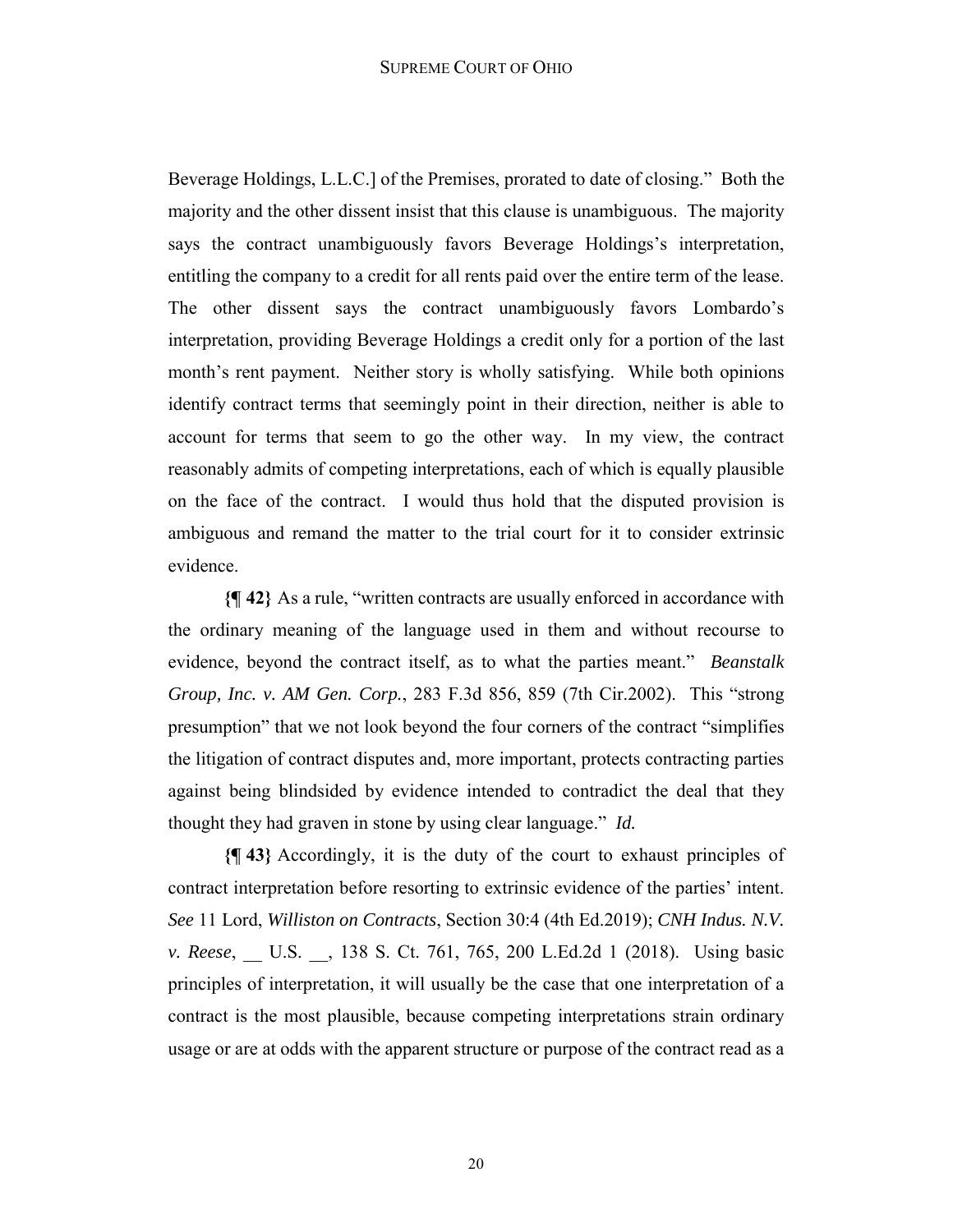whole. In such a case, the mere fact that a motivated attorney can formulate a competing interpretation that is arguably consistent with the text of a contractual provision doesn't mean that the contract is ambiguous.

**{¶ 44}** But here, the case turns on a provision that is, to say the least, underspecified, given the effect that it has on the terms of the deal between the parties. And looking to the broader context of the contract doesn't help to resolve the issue in favor of one or the other of the dueling interpretations offered. As both the majority and other dissent illustrate, each of the interpretations is an imperfect fit for the contractual language—both require modifying the contractual language in order to yield a wholly unambiguous statement of the parties' intent.

**{¶ 45}** Start with the majority. The majority states that the "language is broad and clear, providing that a credit would be provided for all 'rents' paid and that the credit would be prorated to the date of closing." Majority opinion at ¶ 16. The majority thus reads the disputed provision to mean *all* rents received by the seller from the tenant *over the entire course of the lease agreement*, prorated to the date of closing*.* At first blush, this reading would appear to make sense. If A enters into a contract for the purchase of 100 widgets from B and the contract states that "the widgets shall be delivered on March 15," the referent of "the widgets" is usually fairly understood to be all 100 widgets that are the subject of the transaction and not some subset thereof. Reading "the widgets" to encompass all the widgets seems right based on the broader structure and context of the contract.

**{¶ 46}** The majority assumes that something similar is happening here: that one can fairly infer that "rents received by Seller from the tenant" means *all* rents received. And if the contract had merely provided a credit for rents received by the seller from the tenant, without additional qualifying language, that might be the most logical reading of the contract. But as the other dissent points out, the majority's account struggles to make sense of the proration clause—"the purchase price shall be decreased by \* \* \* [r]ents received by Seller \* \* \* *prorated to date*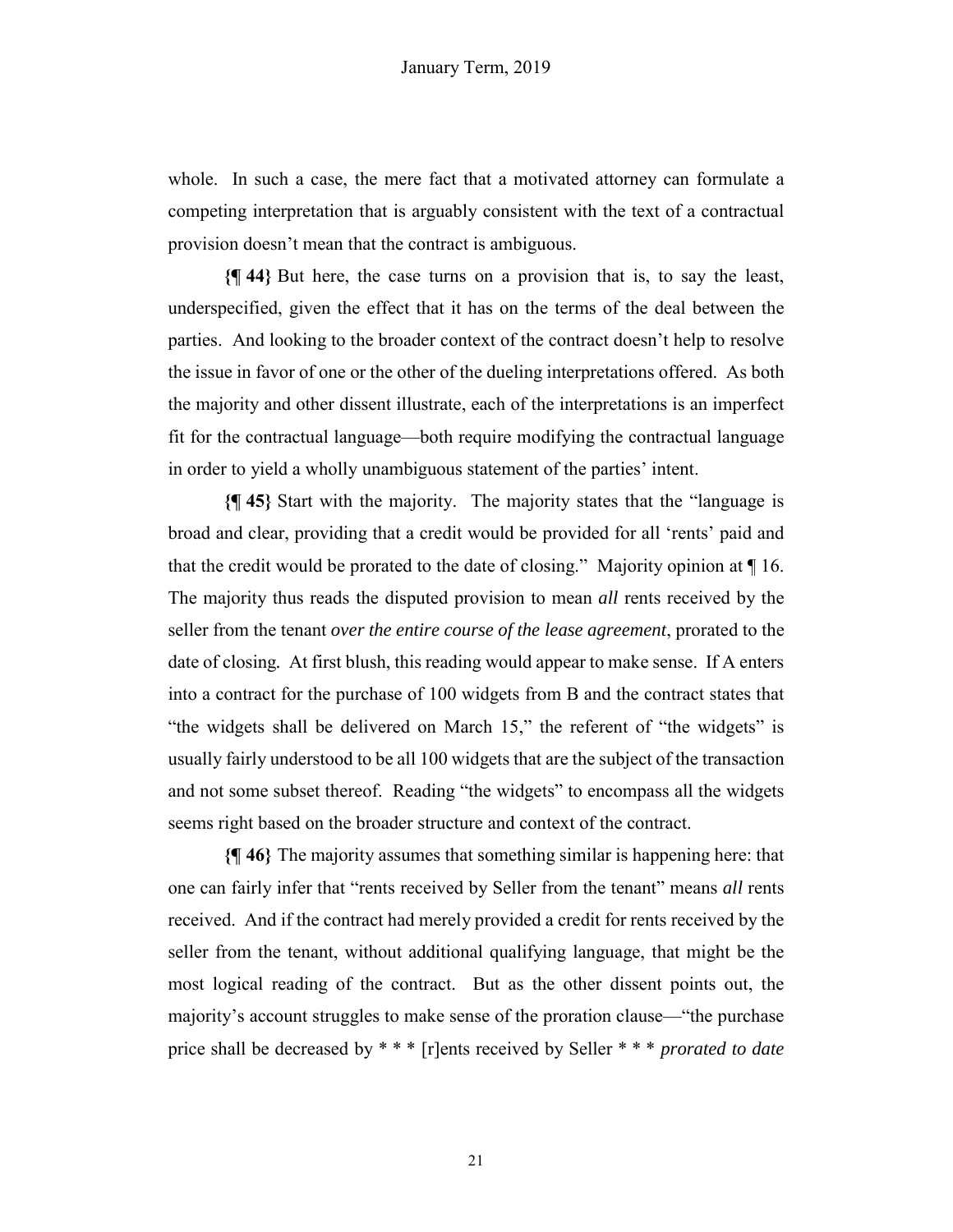*of closing*." (Emphasis added.) Since rent is prepaid, if the buyer gets a credit for all rents received by the seller, then there is nothing left to prorate—the proration clause has no effect. The majority offers no real rationale for the inclusion of the provision. It says only that "the proration language in the Rents Credit makes clear that the credit is limited to the [date of closing.]" Majority opinion at  $\P$ 16. But that makes little sense. If, as the majority contends, there is a credit for all rents received, then the rent credit isn't prorated at all.

**{¶ 47}** So, to adopt the majority's view, we must necessarily conclude that the proration clause is without practical effect, that it is simply surplusage. The necessity to do so certainly counts against the majority's interpretation. But I do not believe it completely forecloses our adoption of that approach. As the United States Supreme Court has noted, a "preference for avoiding surplusage constructions is not absolute." *Lamie v. United States Trustee*, 540 U.S. 526, 536, 124 S.Ct. 1023, 157 L.Ed.2d 1024 (2004). And in this case, the competing view of the contract offered by the other dissent also fails to satisfactorily account for the contractual provision at issue.

**{¶ 48}** The other dissent would read the disputed provision to mean *prepaid*  rents received by the seller from the tenant *for the month of closing*, prorated to the date of closing. This reading has the advantage of allowing the proration clause to do something. But it is premised upon an inference about the narrow reach of the "rents received" clause that isn't apparent from the text alone. And the other dissent's supporting arguments fall short of yielding confidence that its interpretation is required.

**{¶ 49}** The other dissent struggles to get around the fact that the most natural reading of the plural "rents" is the one adopted by the majority—*all* rents received. It argues that the use of the plural "rents" could be explained by the fact that there are different types of rent—the monthly rent payment and the additional rent payment covering property taxes. But that just establishes that Lombardo's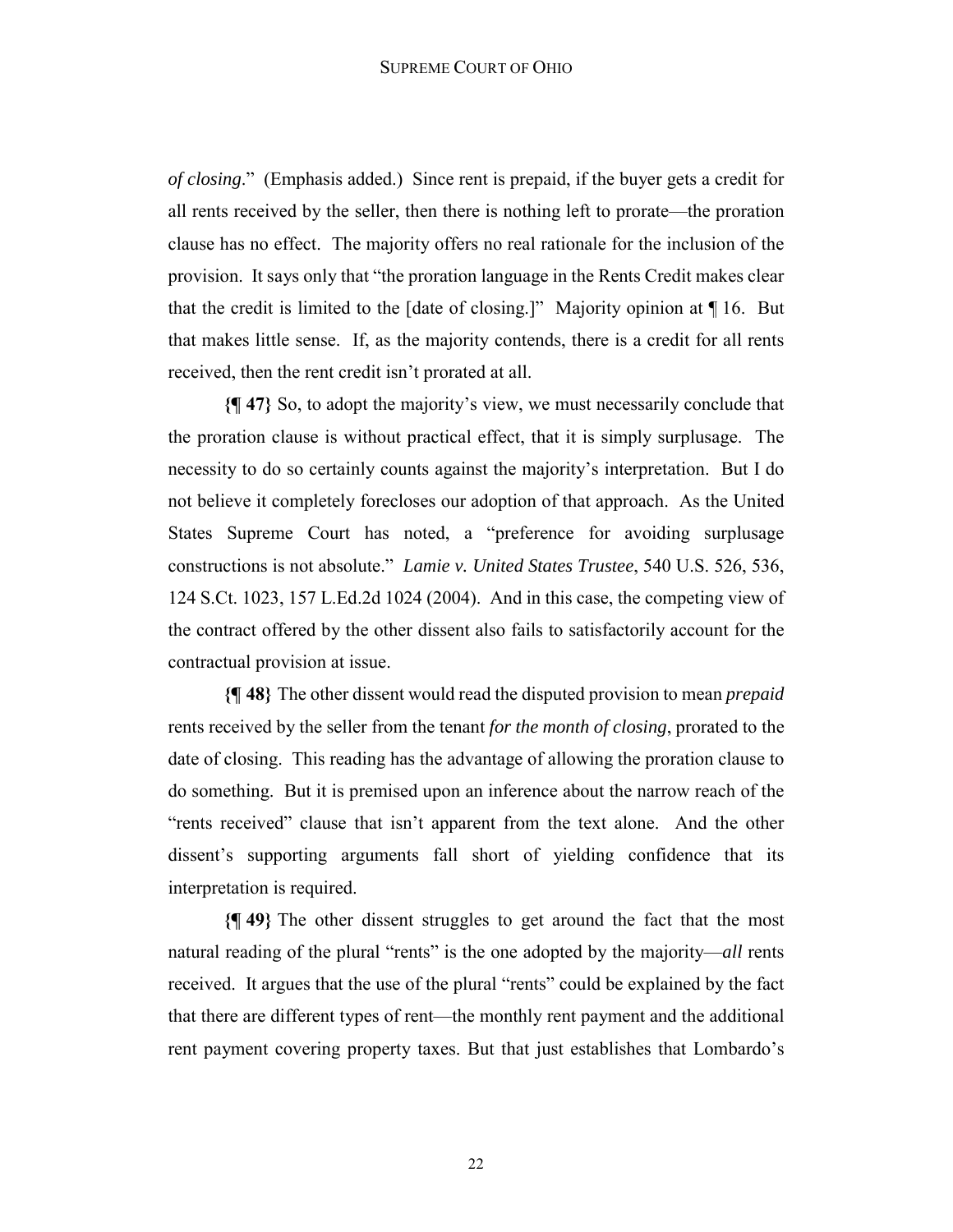interpretation is permissible, the use of the plural "rents" notwithstanding. It doesn't show that Lombardo's interpretation is correct.

**{¶ 50}** Second, the other dissent argues that giving Beverage Holdings a credit for both all rents paid under the lease agreement and for any reduction in principal would be "redundant." Dissenting opinion of Kennedy, J., at ¶ 35. But it is hard to see how "redundancy" is a relevant concept if we look simply at the purchase agreement. To see why, consider that there is no reason, in theory, why the parties could not have agreed to a credit equal to twice the reduction in principal or to twice the total rent payments. Given other conditions, that might even be a sensible deal for both parties—for instance, if both the monthly rent payment and the sale price were far above the actual market values. Based on the rent payments, the sale price of the property, the property's market value, and the date of closing, we could calculate an effective interest rate for the money transferred by the buyer to the seller prior to closing. That interest rate may be high, it may be low, or it may be quite reasonable. If under prevailing commercial norms that effective rate is too high or too low, that might count against a party's interpretation of the contract. But that is something that can be assessed only through extrinsic evidence. From the face of the contract, this court simply cannot tell. And it would be a mistake to rule out that sort of transaction by declaring the credits contemplated by the agreement to be redundant.

**{¶ 51}** So, we are left with two competing interpretations, either of which could be claimed to be permitted by the text but neither of which is an especially good fit for it. The ordinary rules of contract interpretation do not answer the question before us; instead, they point us in different directions. I would therefore find that the text of the contract is ambiguous. "[W]here a contract is ambiguous, parol evidence may be employed to resolve the ambiguity and ascertain the intention of the parties." *Illinois Controls, Inc. v. Langham*, 70 Ohio St.3d 512, 521, 639 N.E.2d 771 (1994). I would send the matter back to the trial court for it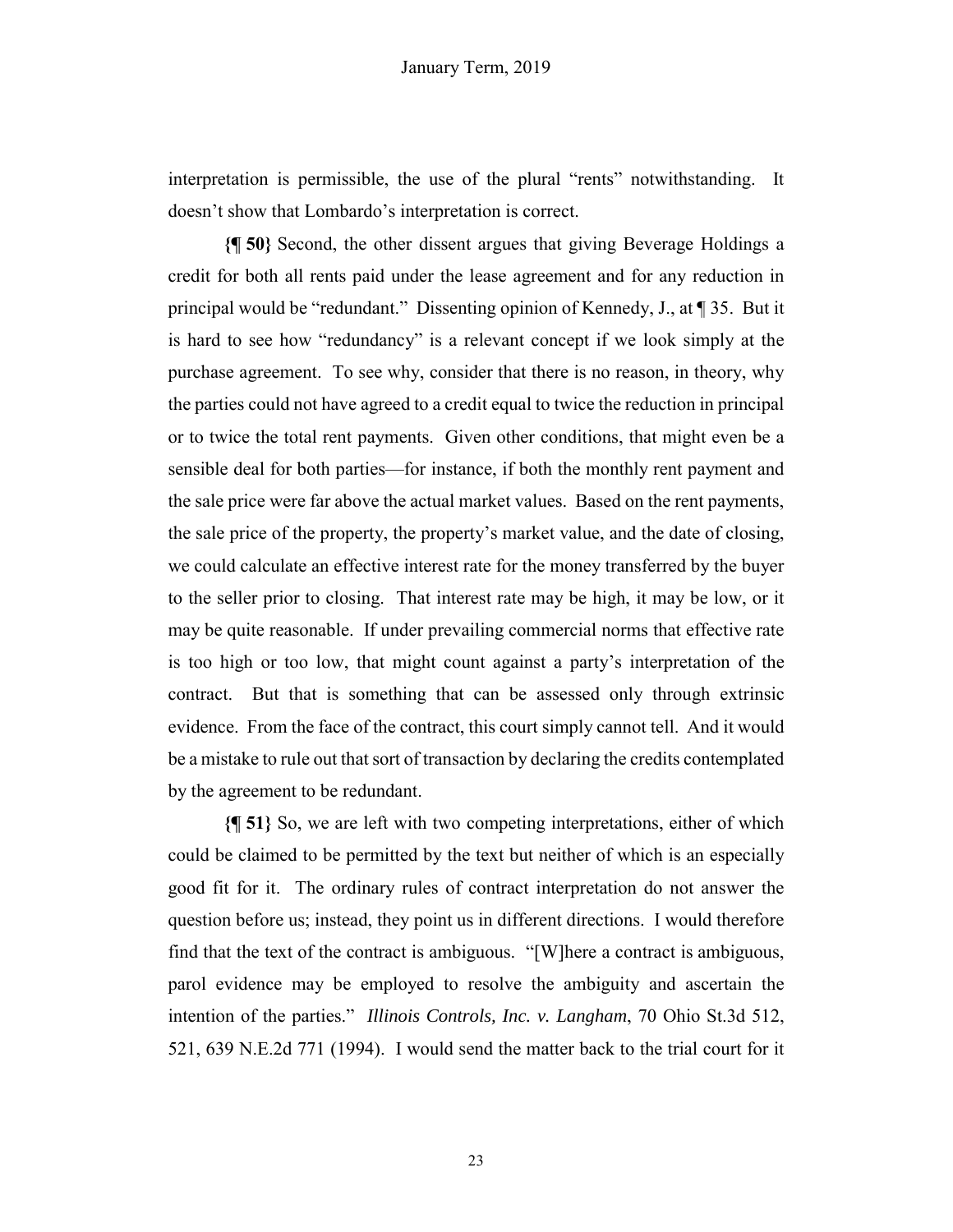to look to extrinsic evidence in order to determine the intent of the parties regarding the disputed rent-credit provision.

**{¶ 52}** So, like the court of appeals, and unlike the majority and the other dissent, I believe a remand for further proceedings is in order. But I believe that the court of appeals erred in finding that Beverage Holdings' interpretation was manifestly absurd. As the majority correctly points out, the court of appeals did not adequately respect the narrow scope of our manifest-absurdity doctrine. That doctrine should not be invoked to rescue a party from a harsh result of applying the clear meaning of a contract. *Foster Wheeler Enviresponse, Inc. v. Franklin Cty. Convention Facilities Auth.*, 78 Ohio St.3d 353, 362, 678 N.E.2d 519 (1997). Rather, it is appropriately applied only to interpretations that make the contract incoherent in some fundamental way—perhaps by requiring a party to do something that is functionally impossible or by yielding nonsense.

**{¶ 53}** Here, there is nothing manifestly absurd about Beverage Holdings's interpretation. As I have explained, whether Beverage Holdings's interpretation of the contract is even a bad deal for Lombardo depends on what additional assumptions one makes about the market rental and sale value of the property. Indeed, this case illustrates the dangers of a court deploying the manifest-absurdity doctrine to protect against what it perceives to be a bad deal for one of the parties. Courts that get involved in assessing whether a contract is a bad deal can often be mistaken in that assessment. And, anyway, sometimes contracting parties make bad deals. The better course in deploying the manifest-absurdity doctrine is to stick with the face of the contract and ask whether a plain reading would render it fundamentally incoherent, such that no reasonable person would have agreed to it. Beverage Holdings's interpretation of the contract is certainly not fundamentally incoherent in a way that would legitimate invoking the manifest-absurdity exception to the plain-meaning rule. Thus, while I would remand the matter to the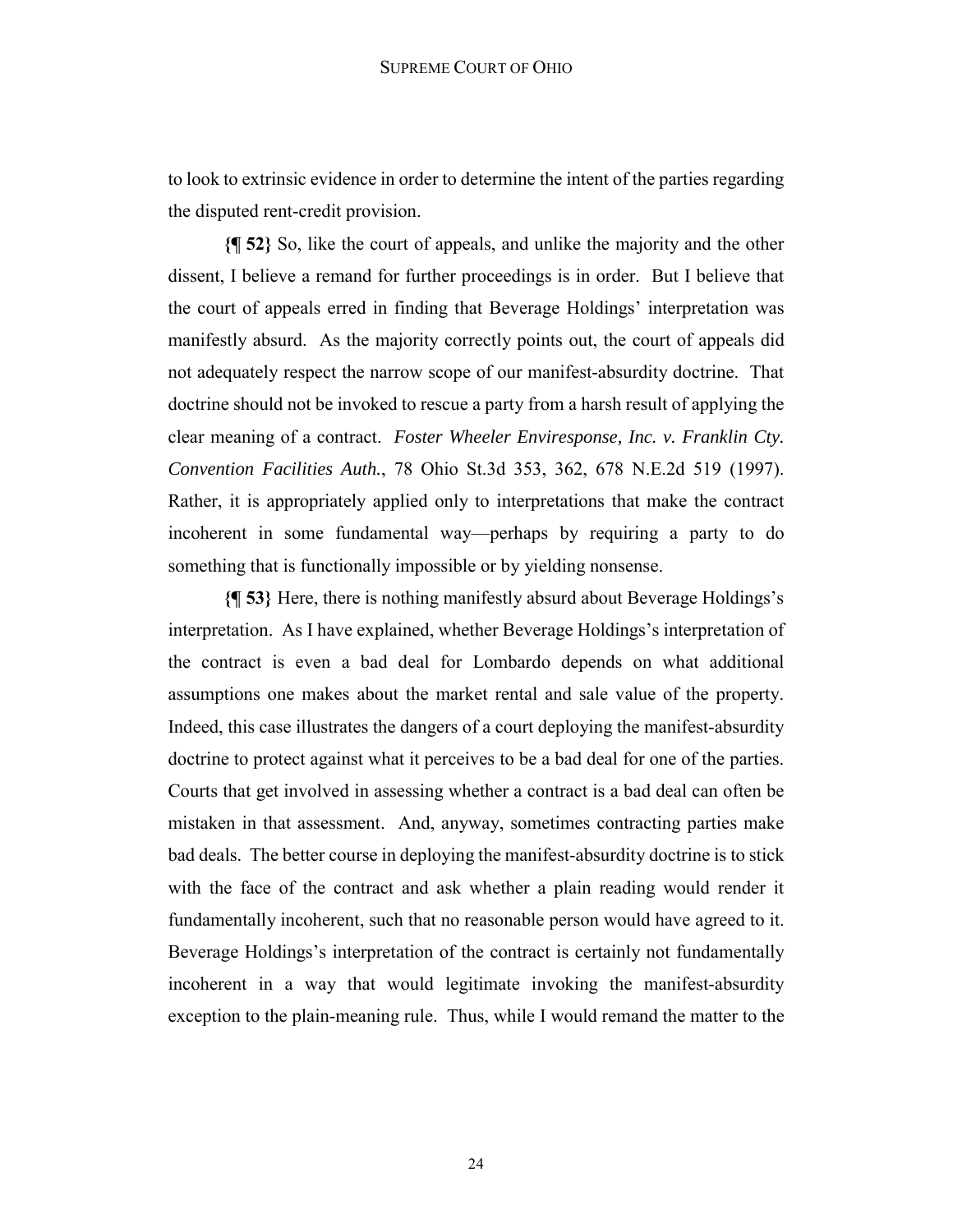trial court for it to look to extrinsic evidence to determine the parties' intent, I would do so without any presumption that Beverage Holdings's interpretation is absurd.<sup>3</sup>

Polito Rodstrom Burke, L.L.P., Joseph T. Burke, and James D. Romer, for appellant.

DiCaudo, Pitchford & Yoder, L.L.C., J. Reid Yoder, and Benjamin R. Sorber, for appellee.

Nee Law Firm, L.L.C., and Leigh S. Prugh, urging reversal for amicus curiae West Shore Bar Association.

Haddad Law Office and Tina R. Haddad, urging reversal for amici curiae Harlan D. Karp and Tina R. Haddad.

 $\frac{1}{2}$ 

1

<sup>3.</sup> We accepted five propositions of law. The disposition of this case turns on the first proposition of law, which relates to the proper interpretation of the contract. Based on how I would resolve this case, propositions two through four are moot. In the fifth proposition of law, Beverage suggests that when parties are of equal bargaining power, ambiguities are construed against the drafter of the contract. But most courts today do not apply the principle that ambiguities are construed against the drafter to contracts negotiated by sophisticated commercial parties represented by counsel. *See Beanstalk*, 283 F.3d at 858. This court has not yet explicitly held that the principle has no application to such disputes. But it has also never held that it applies without first attempting to resolve the ambiguity through other means. Ohio courts routinely hold that to the extent that the principle of construing ambiguities against the drafter applies at all, it is a secondary rule of construction that comes into play only when an ambiguity remains after a court has looked to extrinsic evidence. *See Porterfield v. Bruner Land Co., Inc.*, 2017-Ohio-9045, 103 N.E.3d 152, ¶ 19 (7th Dist.); *Cline v. Rose*, 96 Ohio App.3d 611, 615, 645 N.E.2d 806 (3d Dist.1994); *Malcuit v. Equity Oil & Gas Funds, Inc.*, 81 Ohio App.3d 236, 240, 610 N.E.2d 1044 (9th Dist.1992).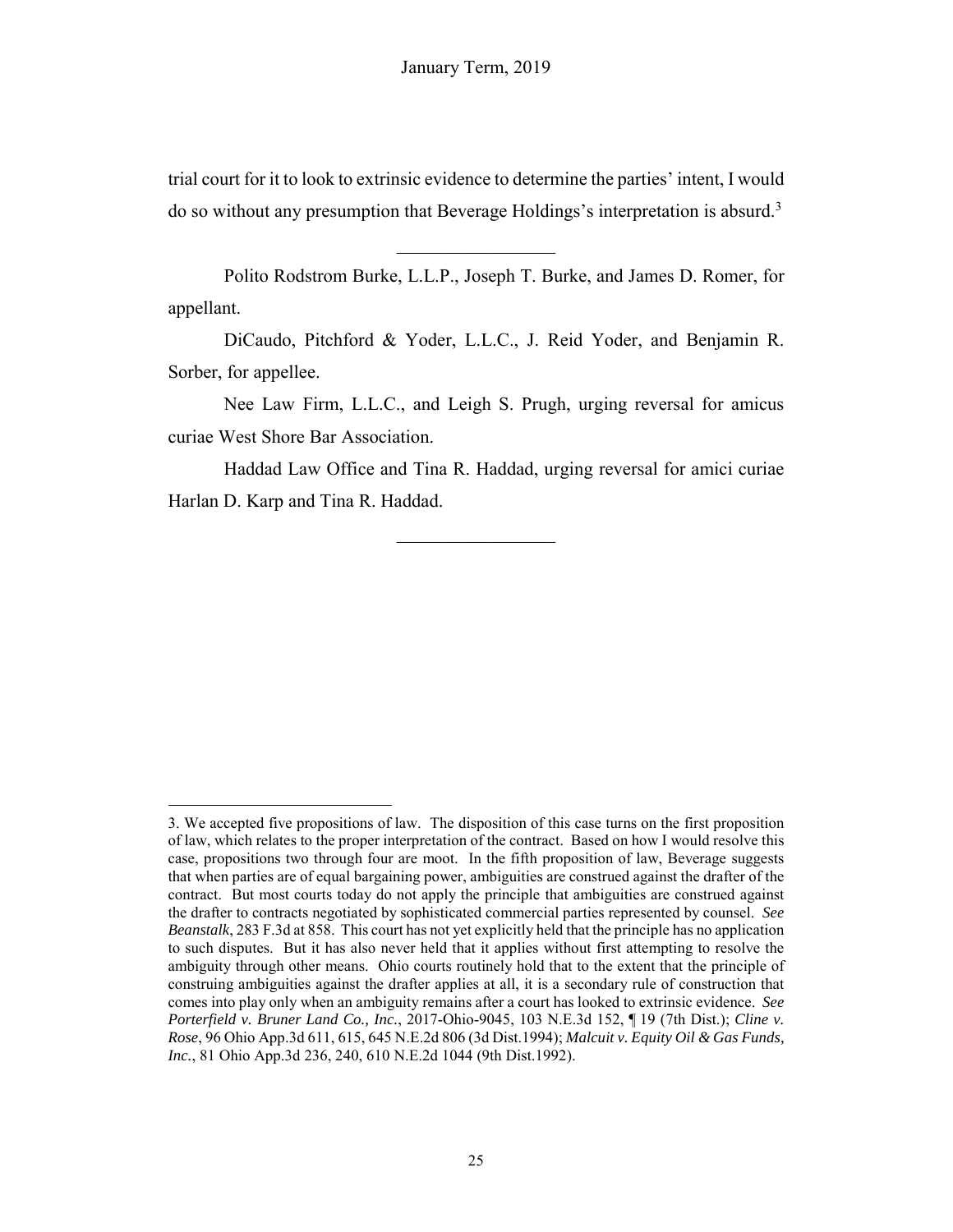# COURT OF APPEALS DELAWARE COUNTY, OHIO FIFTH APPELLATE DISTRICT

| RICHARD A. BRISKEY,          | <b>JUDGES:</b>            |
|------------------------------|---------------------------|
|                              | Hon. W. Scott Gwin, P.J.  |
| <b>Plaintiff - Appellant</b> | Hon. Craig R. Baldwin, J. |
|                              | Hon. Earle E. Wise, J.    |
| $-VS-$                       |                           |
|                              |                           |
| <b>KAF PROPERTIES LLC,</b>   | Case No. 19 CAE 07 0042   |
|                              |                           |
| Defendant - Appellee         | <b>OPINION</b>            |

CHARACTER OF PROCEEDING: Appeal from the Delaware County Court of Common Pleas, Case No. 17 CVH 100661

JUDGMENT: Affirmed

DATE OF JUDGMENT: November 4, 2019

APPEARANCES:

DAVE LACKEY **EXAMPLE A TAILOG HARASH PATRICK H. BOGGS** Sybert, Rhoad, Lackey & Swisher, LLC JOHN P. MILLER

For Plaintiff-Appellant For Defendant-Appellee

153 S. LIberty St. Onda, LaBuhn, Rankin & Boggs Co., LPA 35 North Fourth Street, Suite 100 Columbus, Ohio 43215-2511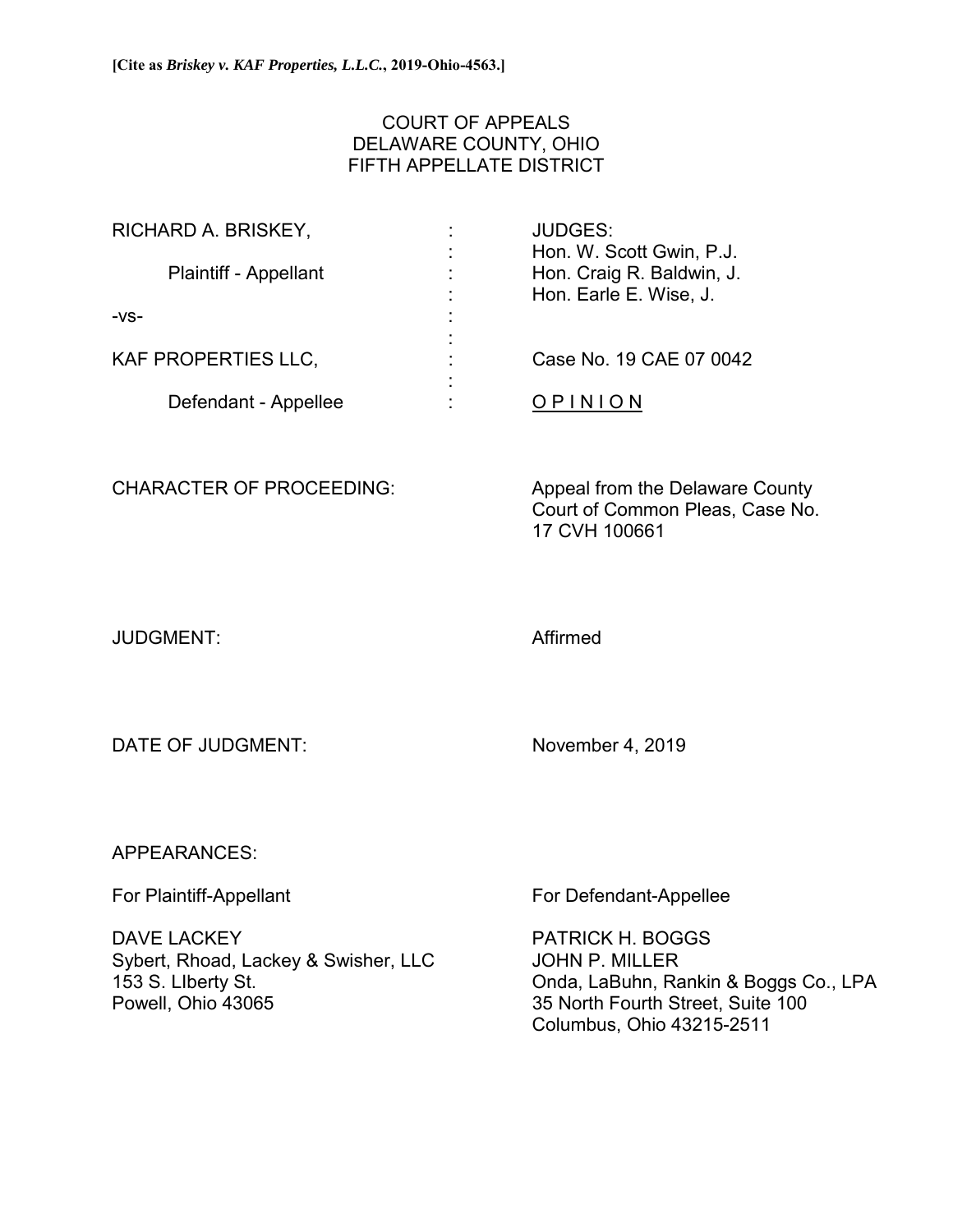*Baldwin, J.*

**{¶1}** Appellant, Richard A. Briskey, appeals the decision of the Delaware County Court of Common Pleas denying his motion for summary judgment and granting Appellee KAF Properties, LLC's motion for summary judgment.

## **STATEMENT OF FACTS AND THE CASE**

**{¶2}** Gregory Filbrun and his company, AHV Construction, LLC defaulted on a loan made to them by Appellant, Richard A. Briskey. Mr. Filbrun filed for bankruptcy protection, so Appellant attempted to collect the debt from Appellee, relying upon Gregory Filbrun's signature on a cognovit note, purportedly signing on behalf of Appellee. Kathleen Filbrun, wife of Greg Filbrun and owner of KAF Properties objected, claiming that Greg Filbrun had no authority to sign on behalf of her company. Appellant argued that Mr. Filbrun was authorized as an agent to bind KAF, but the trial court disagreed and found that the Appellee was entitled to summary judgment.

**{¶3}** AHV Construction, LLC, Gregory Filbrun's company was suffering financial distress. Appellant had the resources to provide a loan and attorney Brian Duncan was a mutual acquaintance of both parties who was aware of financial status of the parties. While the details are not clear, Attorney Duncan did concede that he was part of the reason that Appellant and Gregory Filbrun began discussing a loan from Appellant to AHV Construction, LLC.

**{¶4}** Appellant and Mr. Filbrun reached an agreement regarding the terms of a loan and reported the same to Attorney Duncan, and he drafted a cognovit note for \$132, 000.00 dated January 24, 2017. The terms of this note and the following two notes were negotiated by Appellant and Mr. Filbrun and then relayed to Attorney Duncan for drafting.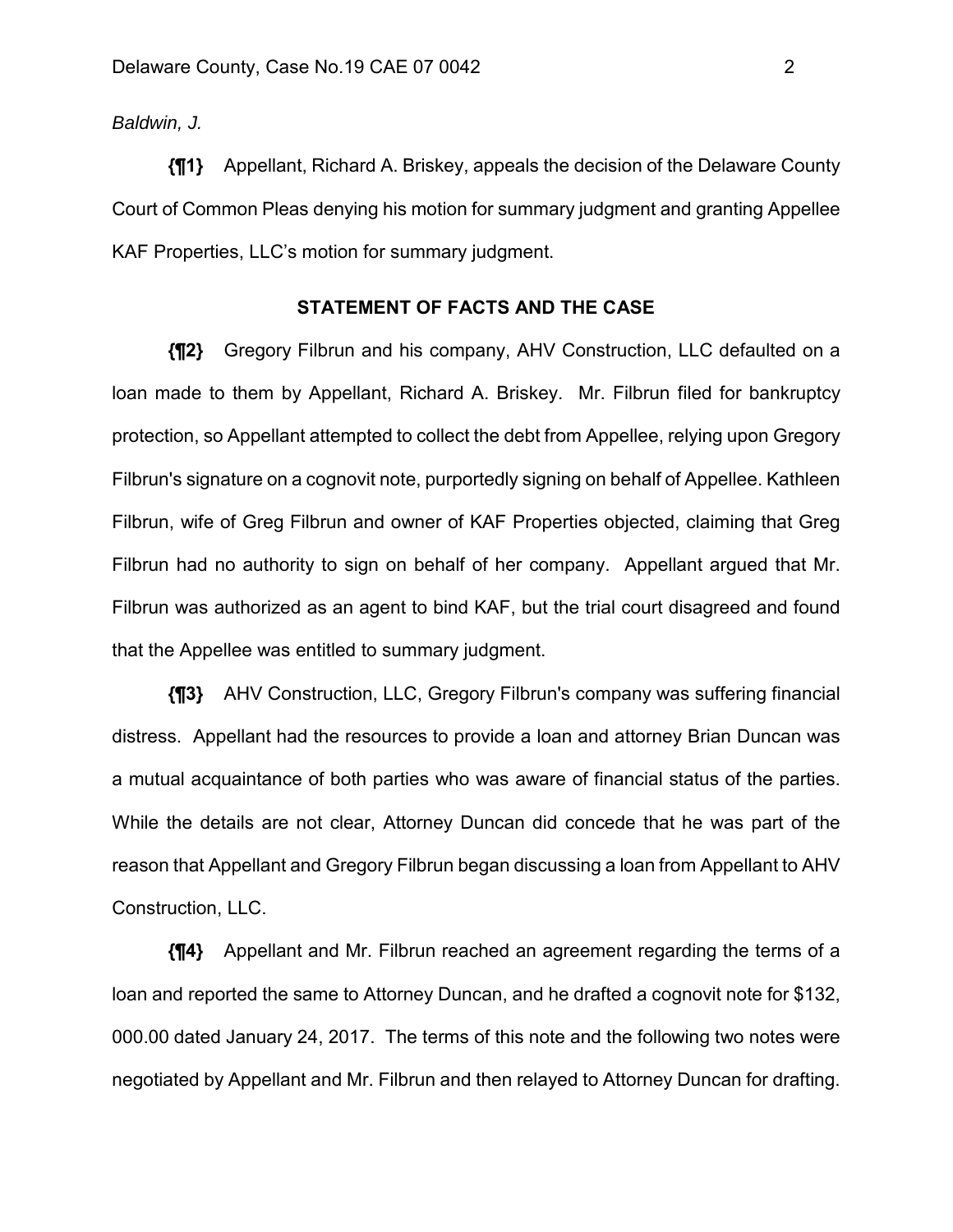**{¶5}** Mr. Filbrun failed to make timely payments on the January 24, 2017 note, and he and Appellant negotiated a second cognovit note in the amount of \$242,500.00, dated July 5, 2017. Mr. Filbrun again defaulted and a third note was issued in the amount of \$255,000.00, dated August 29, 2017. The parties agreed that the final note replaced the first two notes and represented the total amount of principal and interest on the date of the execution of the note.

**{¶6}** The second and third notes included a signature line captioned KAF Properties, LLC, Gregory A. Filbrun, Authorized Representative. In his deposition, Attorney Duncan contended this addition was negotiated between the parties to the note and was incorporated at their request. Mr. Filbrun stated in an affidavit that Attorney Duncan included it without consulting with him. Regardless of who was responsible, Mr. Filbrun signed the notes in the space reserved for the authorized representative of Appellee, KAF Properties, LLC.

**{¶7}** The note was not paid in a timely fashion and Appellant filed a complaint and entry confessing judgment on the note and began foreclosure on real estate held by Appellee. Kathleen Filbrun, principal of Appellee and the sole member of its parent company, F-Holdings, LLC first received notice of Appellee's purported involvement as a borrower on the cognovit note and its inclusion in the judgment when she received notice of the complaint. Appellee sought and was granted relief from judgment, based upon its contention that Gregory Filbrun was not an authorized agent and Appellee did not receive any consideration for the loan or the note.

**{¶8}** Appellee filed a motion for summary judgment repeating the same argument that it presented in its motion for relief from judgment. Appellee contended that it had no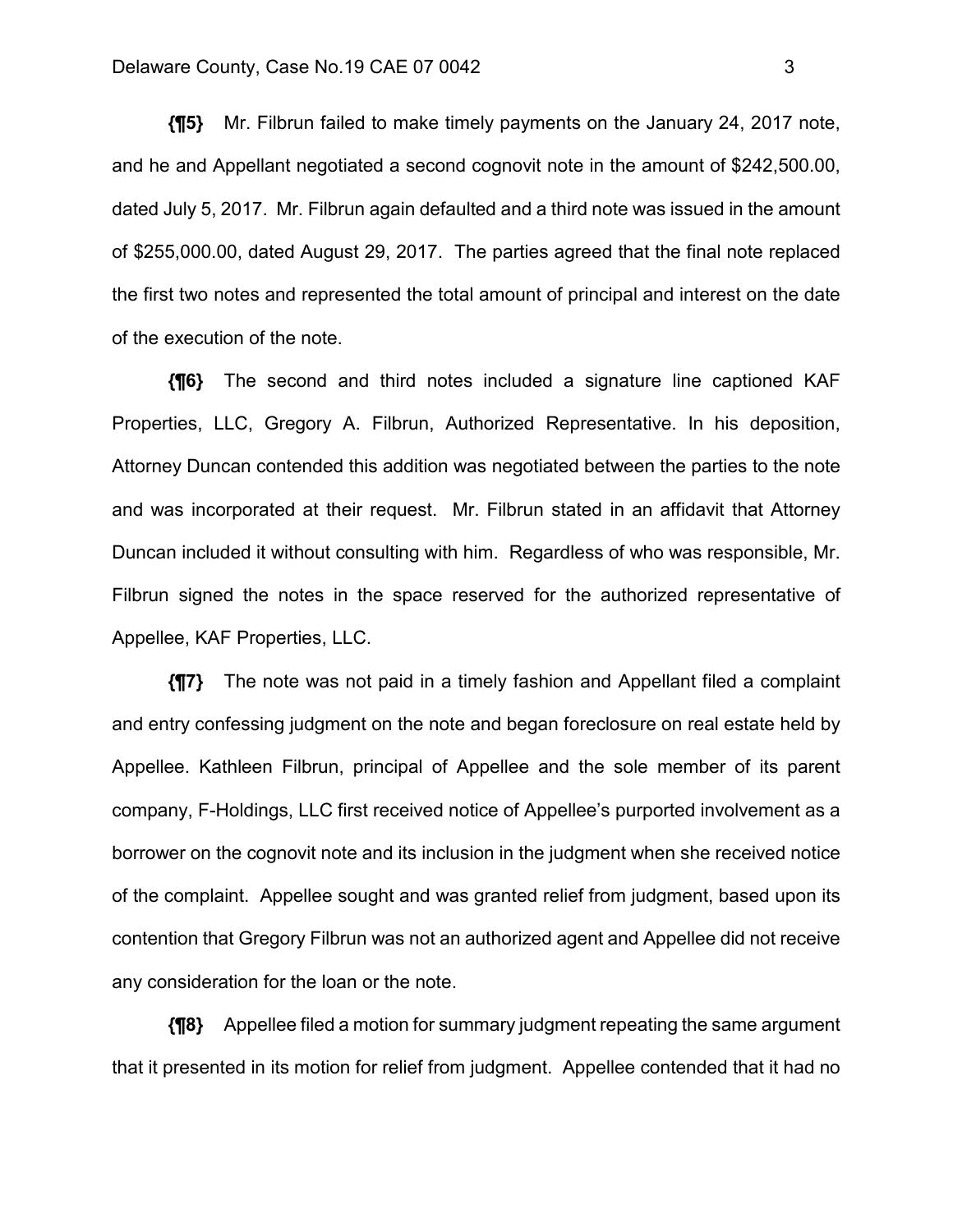knowledge of the transactions and had not authorized Gregory Filbrun to sign on its behalf. Further, Appellee contended that it had done nothing that could reasonably be interpreted as granting Mr. Filbrun apparent agency to bind it. Finally, it contended that it had not received any consideration for the loan and thus the note did not create a binding contract.

**{¶9}** Appellant responded that Mr. Filbrun did have apparent authority to bind the company based upon his actions in litigation. Mr. Filbrun appeared at an environmental court hearing regarding problems with a property titled to Appellee and signed a pleading allegedly on behalf of Appellee. Appellee's principal, Kathleen Filbrun, was aware of the litigation and her husband's appearance, but believed he was investigating what repairs were to be completed on the property. She was not notified of any settlement and did not authorize him to bind the company.

**{¶10}** Appellant included his affidavit with his motion for summary judgment stating:

I no reason(sic) to doubt whether Greg had the authority to sign Note 2 and Note 3 on behalf of KAF. I relied upon the fact that those notes were prepared by an attorney (Brian Duncan) who purported to represent the makers on those notes, as well as Greg's signatures purporting to be an authorized agent for AHV and KAF.

**{¶11}** The trial court found that Appellee was entitled to summary judgment because there were no material questions of fact remaining to be resolved and the single legal issue, whether Gregory A. Filbrun had authority to execute the notes on behalf of Appellee, must be decided in favor of Appellee. Appellant dismissed the claims against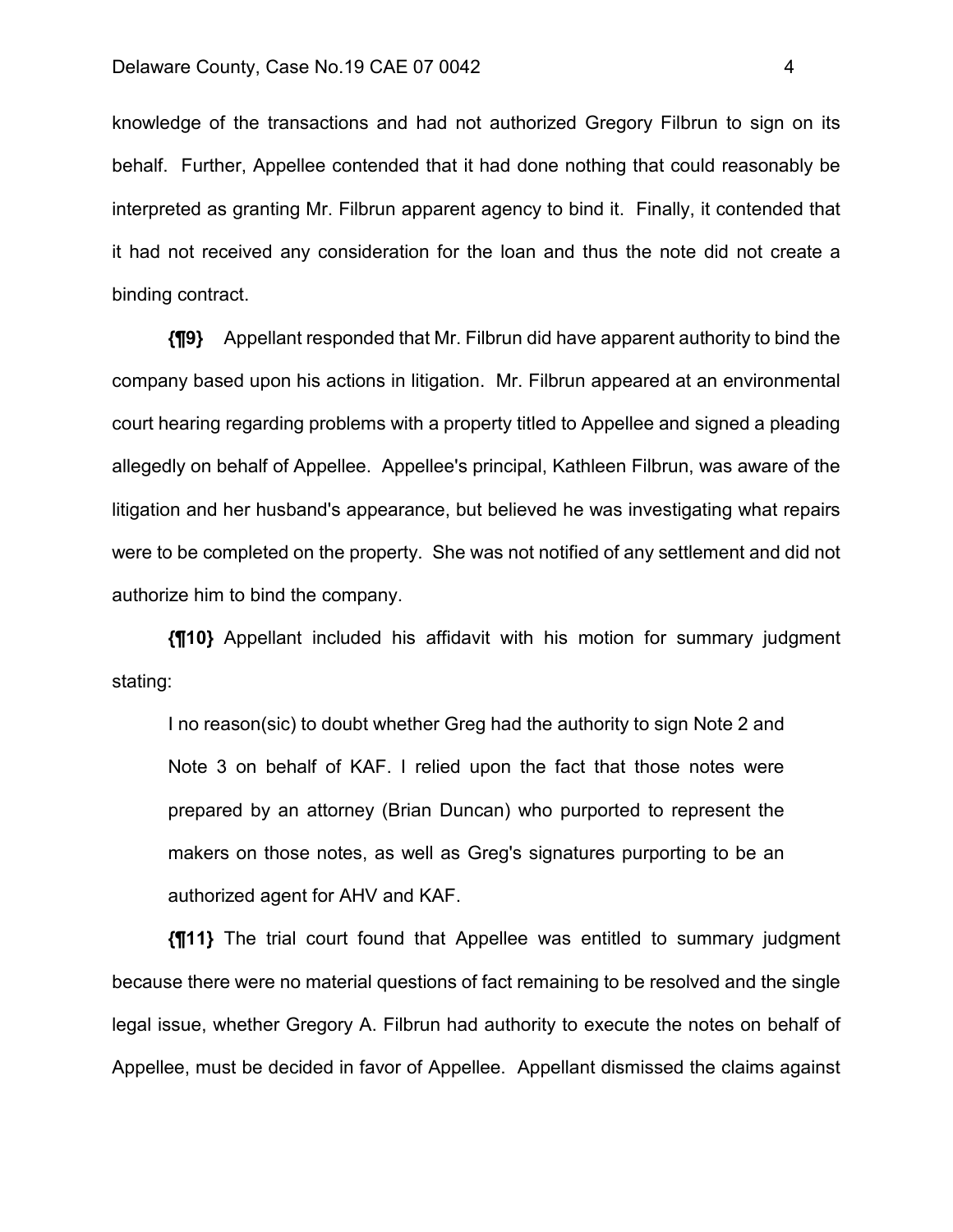AHV and Gregory A. Filbrun that were not decided by the motion for summary judgment and filed a timely notice of appeal with four assignments of error:

**{¶12}** "I. THE TRIAL COURT ERRED WHEN IT HELD THAT GREG FILBRUN LACKED EXPRESS OR ACTUAL AUTHORITY TO EXECUTE PROMISSORY NOTES ON BEHALF OF KAF."

**{¶13}** "II. THE TRIAL COURT ERRED WHEN IT HELD THAT GREG FILBRUN LACKED APPARENT AUTHORITY TO EXECUTE PROMISSORY NOTES ON BEHALF OF KAF."

**{¶14}** "III. THE TRIAL COURT ERRED WHEN IT HELD THAT KAF COULD NOT BE HELD LIABLE UNDER THE PROMISSORY NOTES UNDER THEORIES OF WAIVER AND EQUITABLE ESTOPPEL."

**{¶15}** "IV. THE TRIAL COURT ERRED WHEN IT HELD THAT KAF COULD NOT BE HELD LIABLE UNDER THE PROMISSORY NOTES AS AN ACCOMMODATION PARTY BECAUSE IT RECEIVED NO CONSIDERATION."

## **STANDARD OF REVIEW**

**{¶16}** We review cases involving a grant of summary judgment using a de novo standard of review. *Bonacorsi v. Wheeling & Lake Erie Ry. Co.,* 95 Ohio St.3d 314, 2002- Ohio-2220, 767 N.E.2d 707, ¶ 24. A de novo review requires an independent review of the trial court's decision without any deference to the trial court's determination. *Brown v. Scioto Cty. Bd. of Commrs.,* 87 Ohio App.3d 704, 711, 622 N.E.2d 1153 (4th Dist.1993) as cited in *State v. Standen*, 9th Dist., 173 Ohio App.3d 324, 2007-Ohio-5477, 878 N.E.2d 657, ¶ 7. "Thus, viewing the pleadings in the light most favorable to the [appellant], we must determine whether [appellee] was entitled to judgment as a matter of law." Civ.R.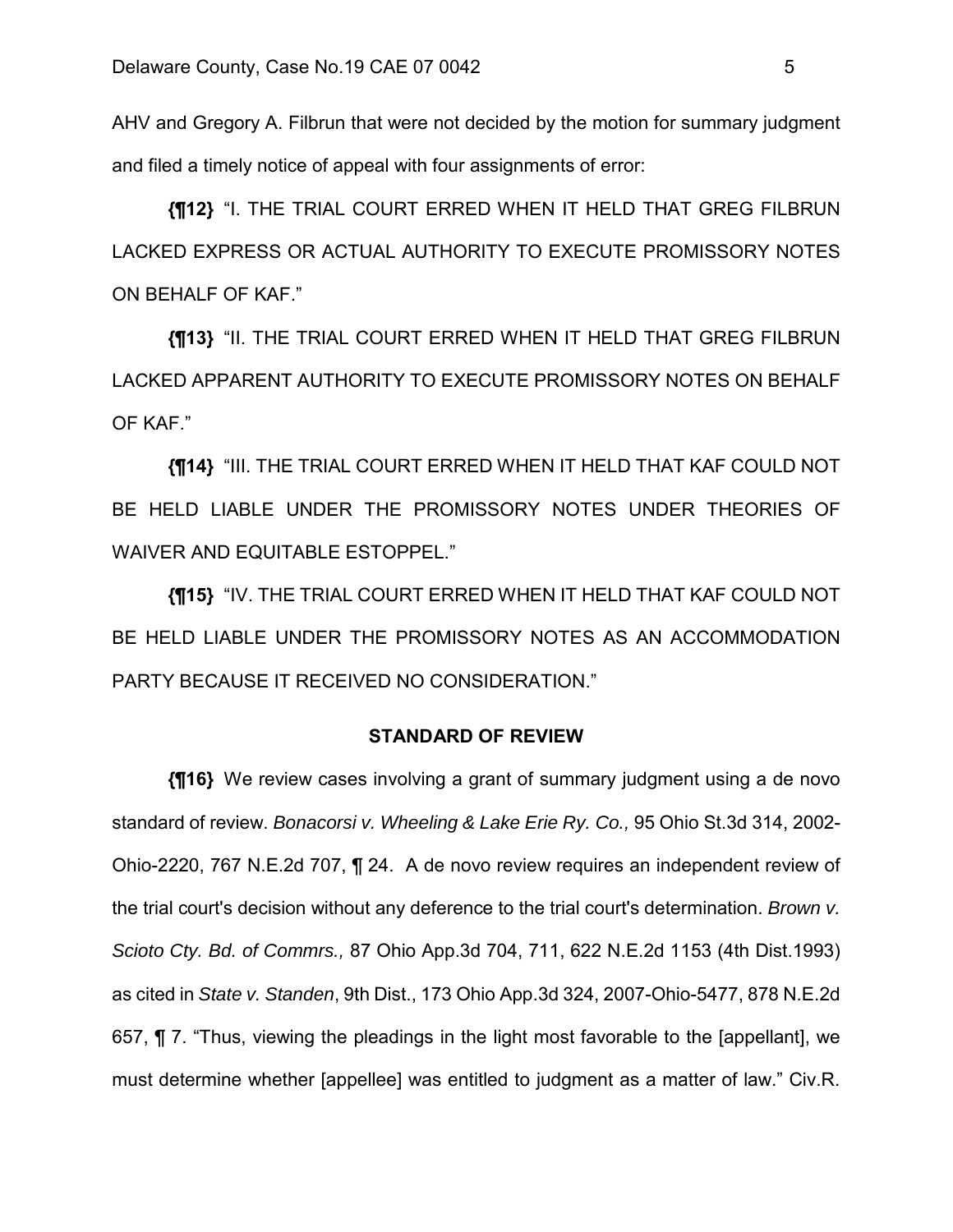56(C). *Troyer v. Janis*, 132 Ohio St.3d 229, 2012-Ohio-2406, 971 N.E.2d 862, ¶ 6 (2012). Accordingly, we apply the same standard as the trial court and court of appeals in this case. \*771 *Bonacorsi v. Wheeling & Lake Erie Ry. Co*., 95 Ohio St.3d 314, 2002-Ohio-2220, 767 N.E.2d 707,  $\P$  24 (2002). "\* \* \* we afford no deference to the trial court's decision and independently review the record to determine whether summary judgment is appropriate." *Tornado Techs., Inc. v. Quality Control Inspection, Inc.,* 8th Dist., 2012- Ohio-3451, 977 N.E.2d 122, ¶ 13.

## **ANALYSIS**

**{¶17}** This case is before us on the accelerated calendar which is governed by App.R. 11.1. Subsection (E), Determination and Judgment on Appeal, provides in relevant part: "The appeal will be determined as provided by App.R. 11.1. It shall be sufficient compliance with App.R. 12(A) for the statement of the reason for the court's decision as to each error to be in brief and conclusionary form."

**{¶18}** One of the important purposes of the accelerated calendar is to enable an appellate court to render a brief and conclusory decision more quickly than in a case on the regular calendar where the briefs, facts, and legal issues are more complicated. *Crawford v. Eastland Shopping Mall Assn*., 11 Ohio App.3d 158, 463 N.E.2d 655 (10th Dist.1983).

**{¶19}** This appeal shall be considered in accordance with the aforementioned rules.

**{¶20}** Appellant has listed four assignment of error, but resolution of each assignment is dependent on the determination of whether Gregory Filbrun was an agent of Appellee and therefore we will focus on that issue.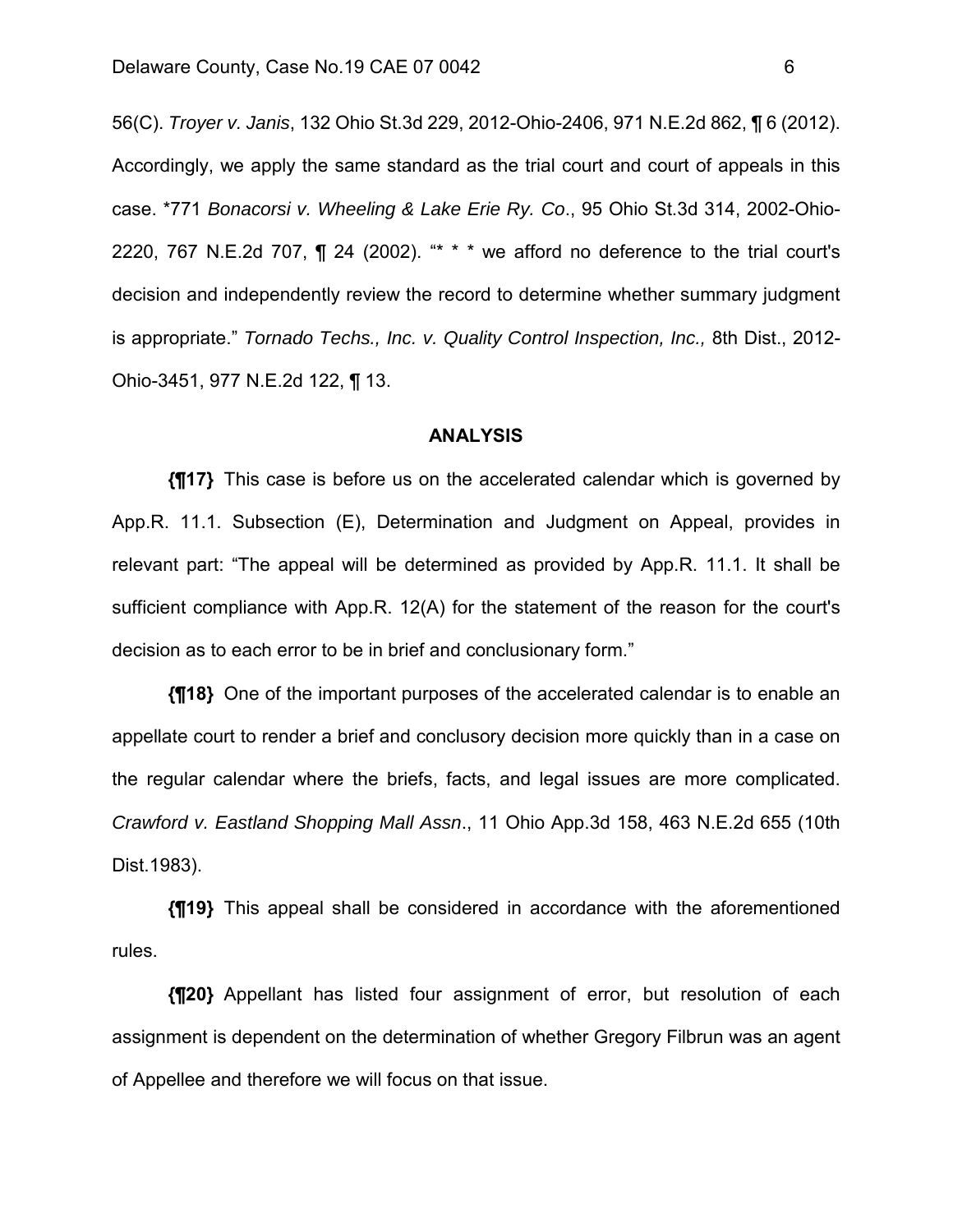**{¶21}** Appellant asserts Gregory Filbrun was an express agent of Appellee acting with apparent authority. The creation of an agency relationship may be express or implied. "The relationship of principal and agent, and the resultant liability of the principal for the acts of the agent, may be created by the express grant of authority by the principal. Absent express agency, the relation may be one of implied or apparent agency." *Master Consolidated Corp. v. BancOhio Natl. Bank,* 61 Ohio St.3d 570, 574, 575 N.E.2d 817 (1991). Apparent agency exists "where one who is assuming to act as an agent for a party in the making of a contract but in fact has no actual authority to do so, such party will nonetheless be bound by the contract 'if such party has by his words or conduct, reasonably interpreted, caused the other party to the contract to believe that the one assuming to act as agent had the necessary authority to make the contract.'" *Scott v. Kindred Transitional Care & Rehab*., 8th Dist. Cuyahoga No. 103256, 2016–Ohio–495 ¶13 quoting *Master Consolidated*, 61 Ohio St.3d at 576, 575 N.E.2d 817 quoting *Miller v. Wick Bldg. Co.,* 154 Ohio St. 93, 93 N.E.2d 467 (1950).

**{¶22}** For a principal to be bound by the acts of his agent under the theory of apparent authority, evidence must affirmatively show the existence of an express agency relationship and : (1) that the principal held the agent out to the public as possessing sufficient authority to embrace the particular act in question, or knowingly permitted him to act as having such authority, and (2) that the person dealing with the agent knew of those facts and acting in good faith had reason to believe and did believe that the agent possessed the necessary authority. *Master Consolidated Corp*., *supra* at syllabus. The burden of proving that apparent authority exists rests upon the party asserting the agency.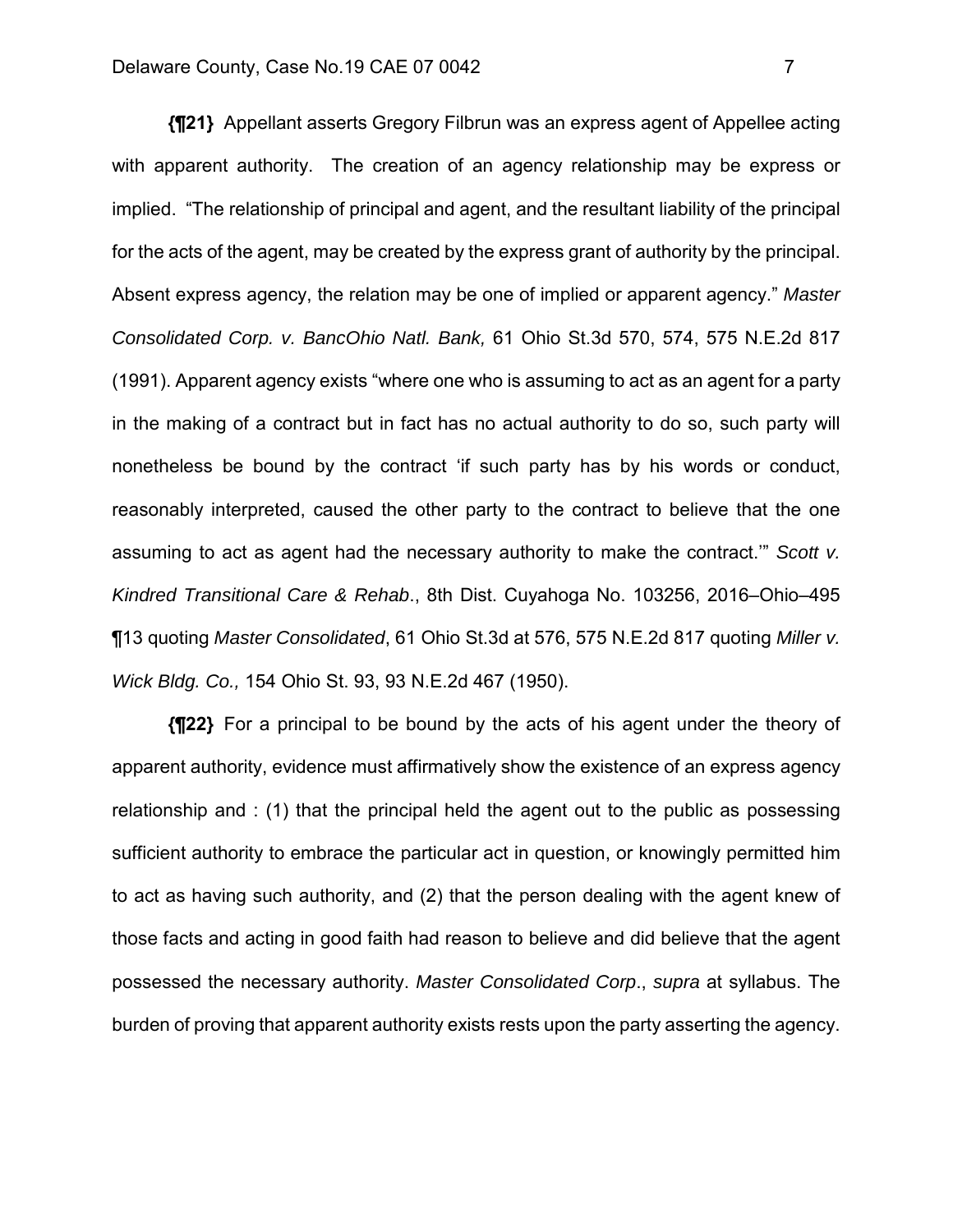*Scott supra* at *¶ 15* quoting *Irving Leasing Corp. v. M & H Tire Co.,* 16 Ohio App.3d 191, 475 N.E.2d 127 (2nd Dist.1984).

**{¶23}** The Appellant has not presented evidence that supports the existence of an express grant of authority by Appellee to Gregory Filbrun. We have reviewed the record before us and find insufficient evidence to establish an express agency relationship between Appellee and Gregory Filbrun and, therefore, we hold that the record contains no evidence of apparent authority.

**{¶24}** Appellant describes past litigation and offered copies of pleadings in support of his contention that an agency relationship arose from the actions of Appellee. We have reviewed the record and the litigation cited by Appellant and, whether reviewed individually or considered collectively, these facts do not support a conclusion that Gregory Filbrun was an agent of Appellee for the purpose of executing the cognovit notes that are the subject of this litigation.

**{¶25}** Appellant suggests that the filing of a notice of a bankruptcy filing by Gregory Filbrun in *Deutsche Bank National Trust Company v. Carolyn Filbrun, et al*., Montgomery County Common Pleas 2007 CV 09793 should be construed as evidence of an agency relationship, but the pleading offered by Appellant lists Gregory Filbrun as a defendant in that matter. Neither Mrs. Filbrun nor Appellant provide any context regarding the nature of that litigation or the purpose of the attached filing. We will not speculate regarding the circumstances regarding that pleading.

**{¶26}** Appellant refers to an allegation in a complaint filed on Gregory Filbrun's behalf that states that Appellee was a holding company created by Mr. Filbrun and interprets that statement as an admission by Appellee that Appellant was an owner of the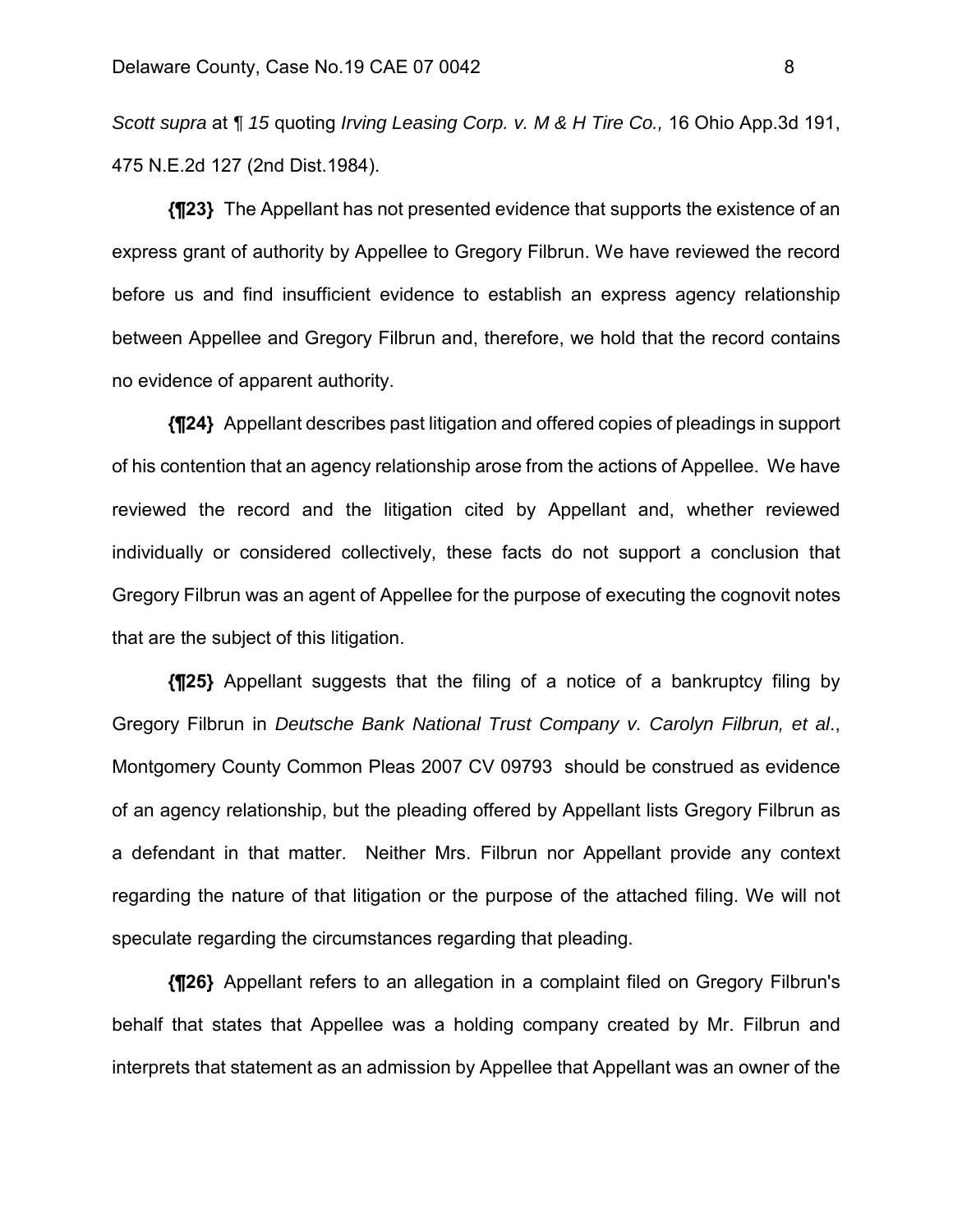company. We cannot stretch the language of that allegation to mean anything more than what is alleged--that Mr. Filbrun claims that he allegedly created Appellee. Ownership and control of Appellee is not addressed.

**{¶27}** Appellant offers a copy of an answer filed in a lawsuit against Appellant, Kathleen Filbrun and Appellee, and argues that because only Mr. Filbrun signed the document, he was acting on behalf of Appellee and Mrs. Filbrun. That pleading expressly lists all three defendants as acting pro se, and there is nothing in the document indicating that Mr. Filbrun was acting on behalf of Appellee, refuting any argument that Appellant was acting on behalf of any of the parties.

**{¶28}** Appellant points to another action filed in Franklin County's Environmental Court involving Appellee's property. Mrs. Filbrun retained counsel to represent Appellee and, though she was aware that Mr. Filbrun was attending hearings, she assumed his role was only to discover the nature of the complaint and make repairs. In that case, the City of Columbus asked to have Mr. Filbrun joined as a party because he "may claim an interest in the real estate which is the subject matter of this action" and further alleged that Mr. Filbrun was "an owner/occupant and/or interested party in this case pursuant to Columbus City Code Section 4703.01(E)(5) and (6) by virtue of being an agent and/or manager and /or having care and control of the property." The trial court in that case granted the motion without any finding regarding Appellant's status. We cannot draw any conclusion regarding the status of Mr. Filbrun from the allegations, though Mrs. Filbrun did admit that Mr. Filbrun did "handywork" on the property, suggesting that he was seen by the City of Columbus as a person who held himself " out to be in charge, care or control of the premises as evidenced by performing maintenance or repairs on the premises \*\*\*"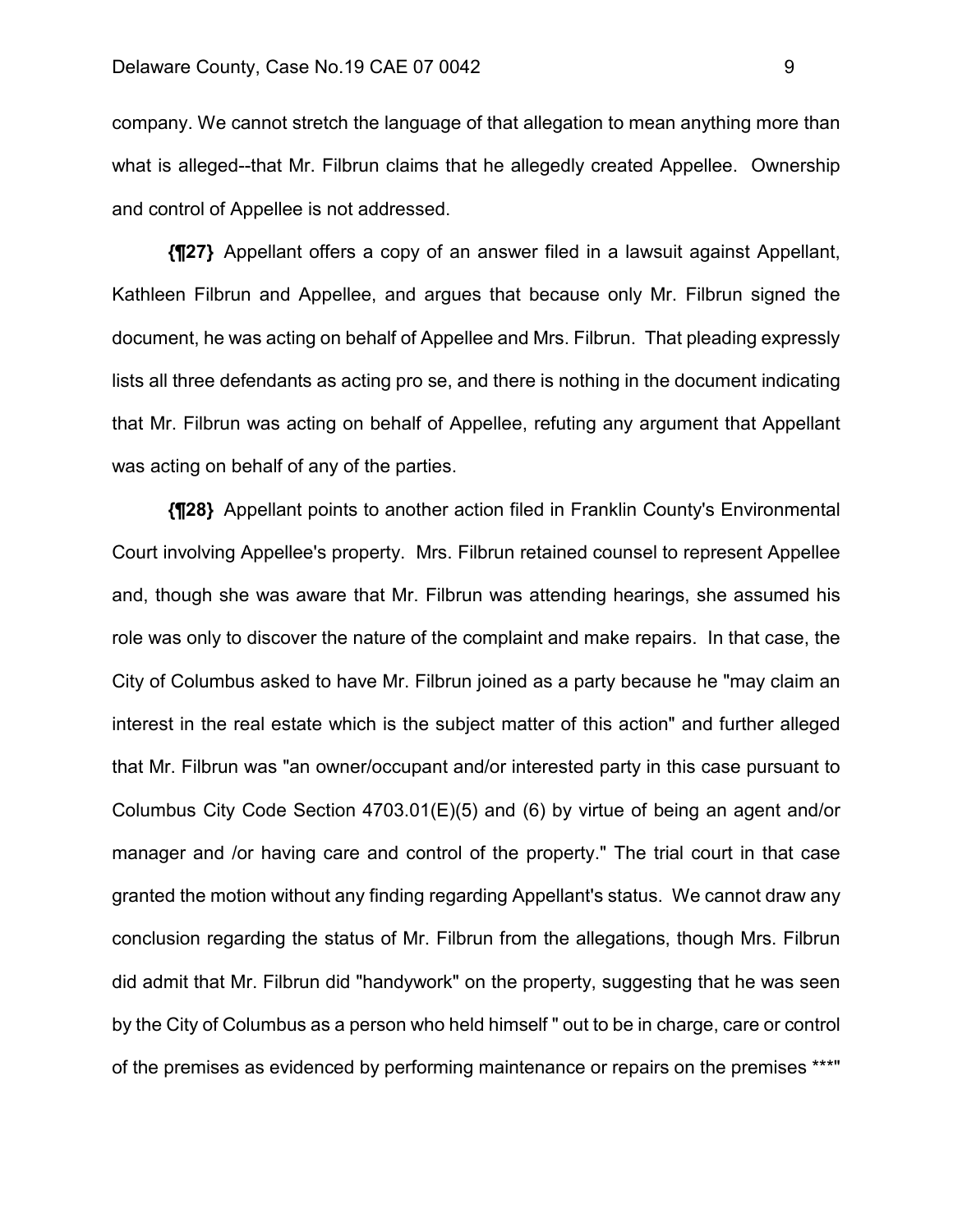Columbus City Code 4703.01(E)(6). The record provided does not contain sufficient explanation of the facts of the environment court action to rely on the allegations of the City as evidence of an express grant of authority by Appellee to Mr. Filbrun.

**{¶29}** Appellant contends that "At some point, Greg and/or Katie decided to hire attorney Brian Duncan ("Attorney Duncan") to represent KAF. (See Katie tr. p. 29, lines 11-19 and Duncan tr. page 15, line 13 through page 16, line 1)." (Appellant's Brief, p. 9) However, Mrs. Filbrun (Katie) denied that she knew Attorney Duncan and instead referenced an attorney who she only remembered as "Andy" who she believed may have worked at the same firm. She never spoke to Attorney Duncan regarding this litigation. Attorney Duncan was hired by Gregory Filbrun (Duncan Deposition, p. 8, lines 12-17) and he did not represent that Gregory Filbrun was an agent of KAF, though he assumed that was true. (Duncan Deposition, p. 84, lines 9-11; p. 94 lines 1-4). The fact that Mr. Filbrun appeared at hearings, hired Attorney Duncan and the litigation involved both Mr. Filbrun and Appellee does not support the existence of an express grant of authority by Appellee to Mr. Filbrun.

**{¶30}** The fact that legal bills for representation of KAF may have been paid by Mr. Filbrun's company also falls short of demonstrating an express agency.

**{¶31}** Because Appellant did not demonstrate Gregory Filbrun was an agent of Appellee as a result of express grant of authority by Appellee, we need not consider Appellant's argument that Mr. Filbrun had apparent authority to bind KAF to the obligation in the cognovit note. We noted in *Globalcor Assoc. v. Law Office of Robert Soles*, 5th Dist. Stark No. 2018CA00090, 2019-Ohio-2208, ¶¶ 57-58, "that [a]pparent authority" and "apparent agency" are sometimes referred to interchangeably but are in fact two different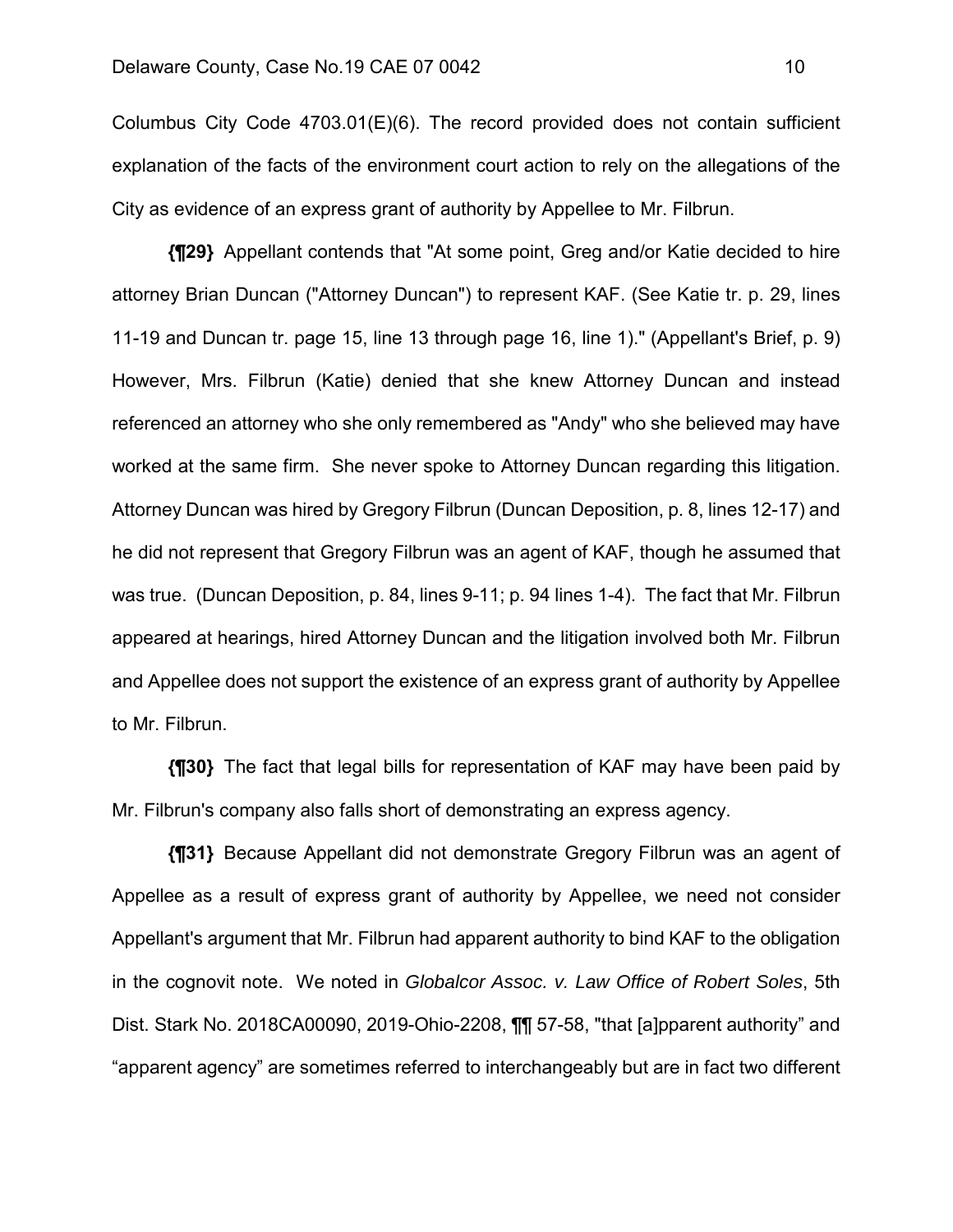#### Delaware County, Case No.19 CAE 07 0042 11

theories. "Apparent agency is a distinct concept from apparent authority; while the first works to create an agency relationship between two parties, the second expands the authority of an actual agent, and thus, apparent authority is relevant only if actual agency has already been established." To establish liability premised upon apparent authority, evidence of a principal/agent relationship is a prerequisite. Mr. Filbrun and Appellee did not have a principal/agent relationship when Appellant executed the cognovit notes. Thus, the doctrine of "apparent authority" is inapplicable.

**{¶32}** Appellant's reliance on the holding of *Master Consol. Corp. v. Bancohio Natl. Bank,* 61 Ohio St.3d 570, 570, 575 N.E.2d 817, (1991) is misplaced as that case is dealing with an established relationship of principal and agent and the question was whether the agent had the authority to act. That express agency relationship does not exist in this case, so further analysis of apparent authority is unnecessary.

**{¶33}** If we were to consider whether the facts support an apparent agency, we would come to the same conclusion. "To establish liability premised upon apparent agency, a plaintiff must show that (1) the defendant made representations leading the plaintiff to reasonably believe that the wrongdoer was operating as an agent under the defendant's authority, and (2) the plaintiff was thereby induced to rely upon the ostensible agency relationship to his detriment. See *Johnson v. Wagner Provision Co*. (1943), 141 Ohio St. 584, 26 O.O. 161, 49 N.E.2d 925, paragraph four of the syllabus. *Shaffer v. Maier,* 68 Ohio St.3d 416, 1994-Ohio-134, 627 N.E.2d 986 (1994). Appellant did not provide evidence that he relied upon representations of the Appellee. Instead, within his affidavit he states: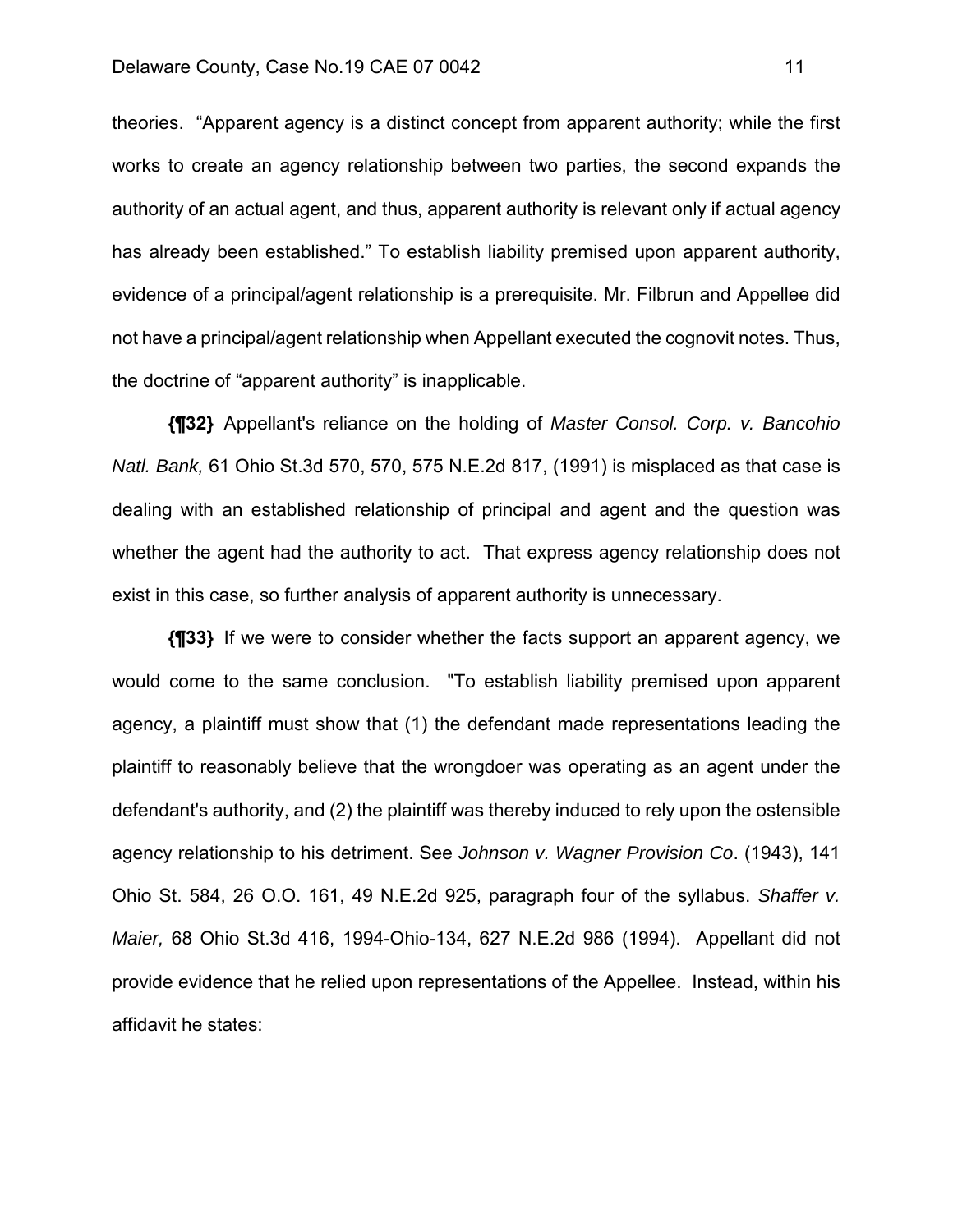I no reason (sic) to doubt whether Greg had the authority to sign Note 2 and Note 3 on behalf of KAF. I relied upon the fact that those notes were prepared by an attorney (Brian Duncan) who purported to represent the makers on those notes, as well as Greg's signatures purporting to be an authorized agent for AHV and KAF.

**{¶34}** All of the Appellant's argument regarding the allegation that Gregory Filbrun was an agent as a result of his involvement in litigation is made moot by this statement, as Appellant did not rely on this information to conclude that Mr. Filbrun had authority to sign the note nor did he rely on any representations or actions of Appellee.

**{¶35}** We find that there were no material issues of fact that remained to be resolved and, even construing the evidence most strongly to favor the Appellant, the trial court did not err in finding that no agency relationship was created authorizing Mr. Filbrun to execute notes on behalf of Appellee and that Appellee was entitled to judgment as a matter of law.

**{¶36}** The Appellant's first and second assignments of error are denied.

**{¶37}** Appellant's third and fourth assignments of error, that the "trial court erred when it held that KAF could not be held liable under the promissory notes under theories of waiver and equitable estoppel" and that "KAF could not be held liable under the promissory notes under theories of waiver and equitable estoppel" are rendered moot by our denial of the first two assignments of error. As Gregory Filbrun did not have any authority to bind the Appellee to pay the notes, we need not decide whether it waived any defense, was bound by equitable estoppel or signed as an accommodation party.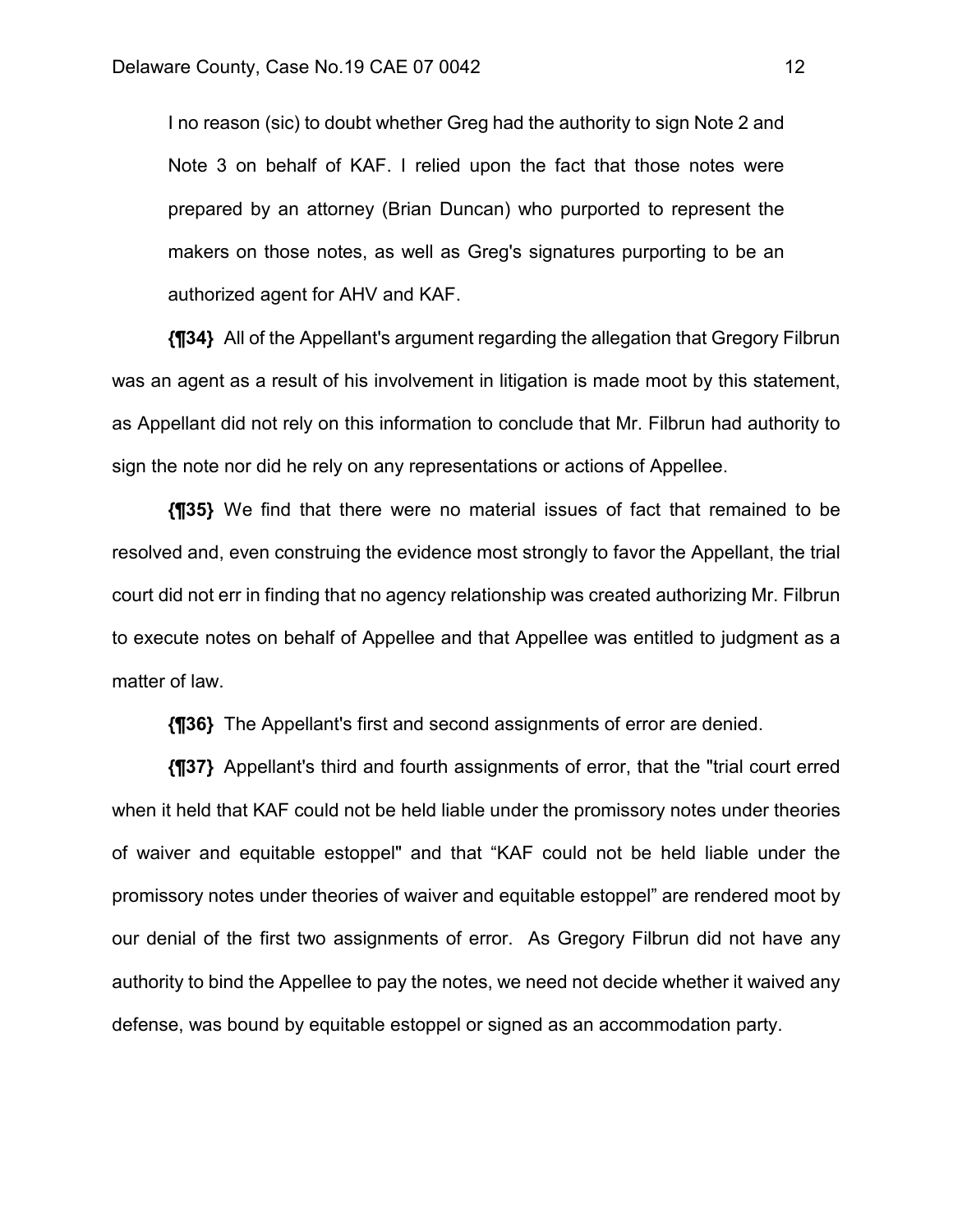**{¶38}** Appellant's third and fourth assignments of error are denied and the decision of the Delaware County Court of Common Pleas is affirmed.

By: Baldwin, J.

Gwin, P.J. and

Wise, Earle, J. concur.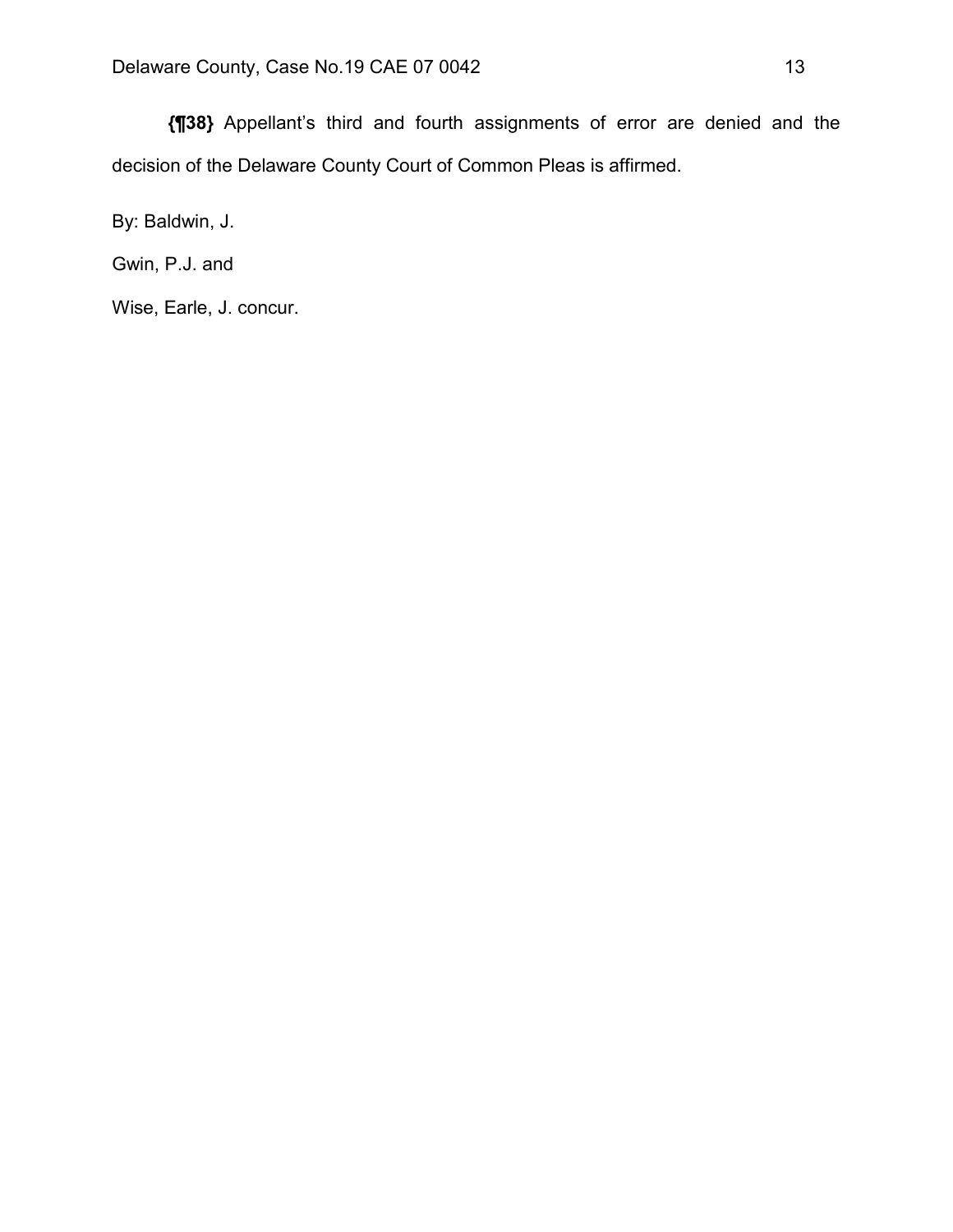# **IN THE COURT OF APPEALS**

# **ELEVENTH APPELLATE DISTRICT**

# **GEAUGA COUNTY, OHIO**

| PATRICK H. HATFIELD,                                                    |  | OPINION                     |
|-------------------------------------------------------------------------|--|-----------------------------|
| Plaintiff-Appellant,                                                    |  | <b>CASE NO. 2018-G-0168</b> |
| - VS -                                                                  |  |                             |
| PRESTON CHEVROLET-CADILLAC, INC.,<br>d.b.a. PRESTON CHEV-CAD-KIA, INC., |  |                             |
| Defendant-Appellee.                                                     |  |                             |

Civil Appeal from the Geauga County Court of Common Pleas, Case No. 2017 P 000862.

Judgment: Affirmed.

*Ronald I. Frederick*, and *Michael L. Berler*, Frederick & Berler, LLC, 767 East 185th Street, Cleveland, OH 44119 (For Plaintiff-Appellant).

*Robert A. Poklar*, and *Matthew Charles Miller*, Weston Hurd, LLP, The Tower at Erieview, 1301 East Ninth Street, Suite 1900, Cleveland, OH 44114 (For Defendant-Appellee).

THOMAS R. WRIGHT, P.J.

**{¶1}** Appellant, Patrick Hatfield, appeals the judgment dismissing his complaint

with prejudice against appellee, Preston Chevrolet-Cadillac, Inc. (Preston). We affirm.

**{¶2}** Hatfield raises one assignment of error:

**{¶3}** "The trial court erred in granting Preston's motion to dismiss pursuant to

Civ.R. 12(B)(6) based on Regulation M of the Federal Truth in Lending Act because (a)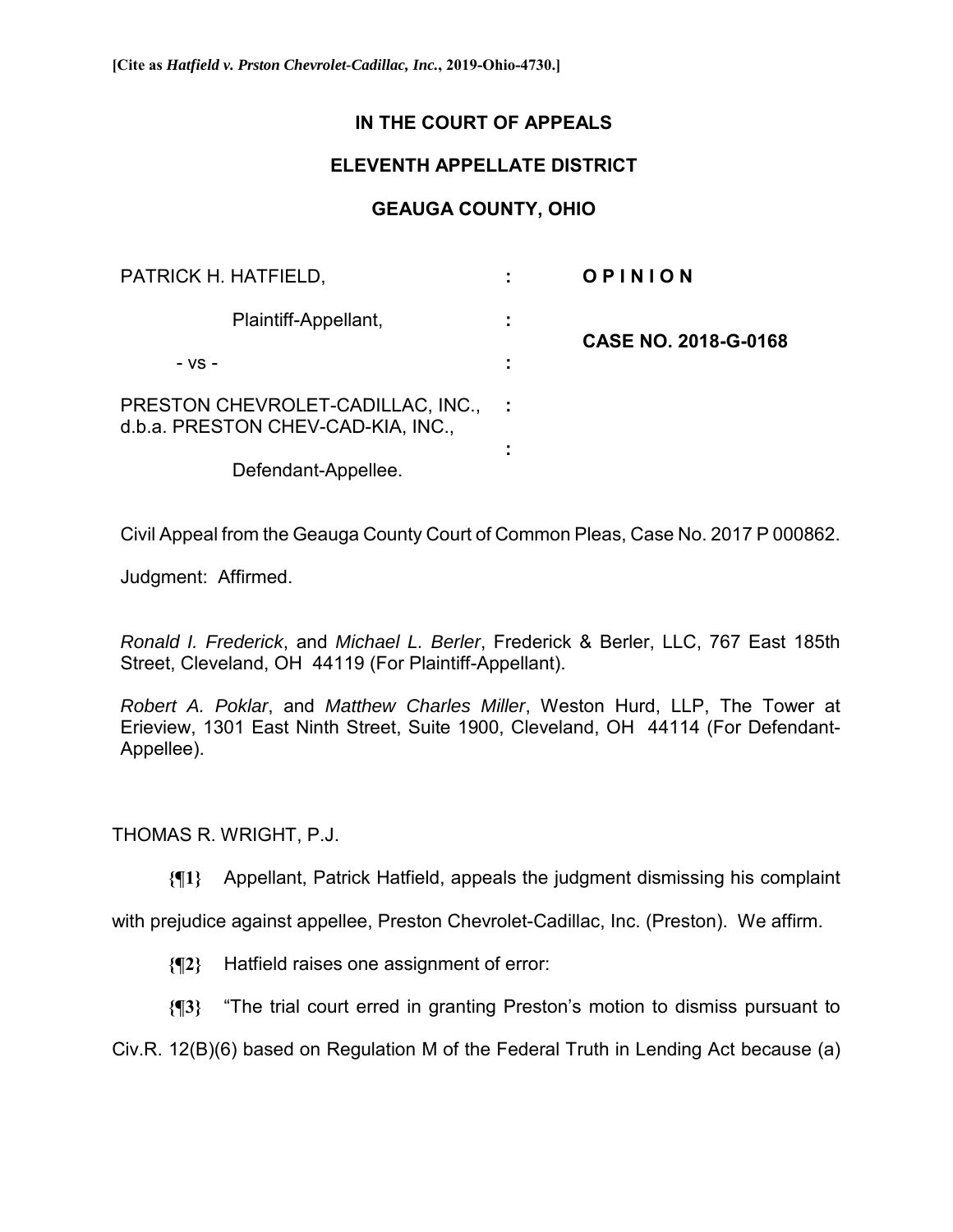Regulation M does not supersede state law, and (b) Appellee's 'lease acquisition fee' is prohibited under Ohio law (OAC 109:4-3-16(B)(21) and case law interpreting that law.)"

**{¶4}** We review the trial court's decision granting motions to dismiss de novo, without deference to the trial court's decision. *LGR Realty, Inc. v. Frank & London Ins. Agency,* 152 Ohio St.3d 517, 2018-Ohio-334, 98 N.E.3d 241 ¶ 10.

**{¶5}** Upon reviewing motions to dismiss for failure to state a claim for which relief can be granted under Civ.R. 12(B)(6), we accept all factual allegations in the complaint as true and dismiss only when "it appears 'beyond doubt from the complaint that the plaintiff can prove no set of facts entitling him to recovery." *Id. quoting O'Brien v. Univ. Community Tenants Union, Inc.*, 42 Ohio St.2d 242, 327 N.E.2d 753 (1975), syllabus. We must also afford a plaintiff all reasonable inferences derived from the factual allegations included. *Mitchell v. Lawson Milk Co.*, 40 Ohio St.3d 190, 192, 532 N.E.2d 753 (1988). "A copy of any written instrument attached to a pleading is a part of the pleading for all purposes." Civ.R. 10(C).

**{¶6}** Hatfield filed a class-action complaint against Preston alleging violations of the Ohio Consumer Sales Practices Act (CSPA) and Ohio's Administrative Code 109:4- 3-16(B)(17) & (21). His complaint sets forth three claims for relief and attaches two documents, the Closed End Motor Vehicle Lease and Retail Lease Order. Hatfield generally avers that Preston "routinely commits acts declared deceptive" by including a lease-acquisition fee, in addition to the "agreed upon value," on its pre-printed lease agreement forms.

2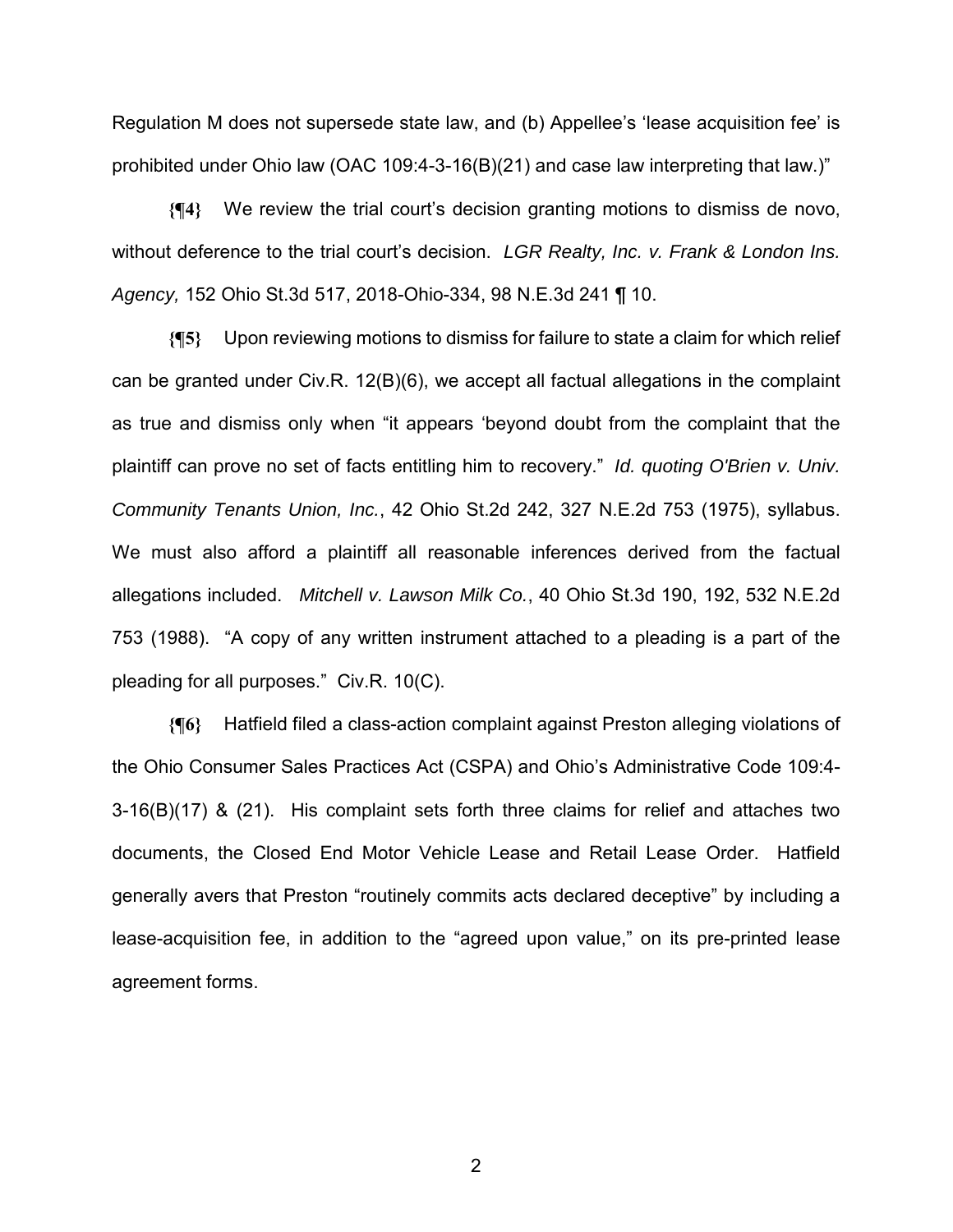**{¶7}** "The CSPA prohibits unfair or deceptive acts and unconscionable acts or practices by suppliers in consumer transactions whether they occur before, during, or after the transaction. R.C. 1345.02(A) and 1345.03(A). \* \* \*

**{¶8}** "The General Assembly has delegated authority to the attorney general to '[a]dopt, amend, and repeal substantive rules defining with reasonable specificity acts or practices that violate sections 1345.02 [and] 1345.03 \* \* \* of the Revised Code.' R.C. 1345.05(B)(2). Pursuant to this authority, the attorney general has promulgated Ohio Adm.Code 109:4-3-16(B) \* \* \*" that identifies certain acts as violating the CSPA. *Williams v. Spitzer Autoworld Canton, L.L.C.,* 122 Ohio St.3d 546, 2009-Ohio-3554, 913 N.E.2d 410, ¶ 10-11.

**{¶9}** Hatfield's first claim for relief avers that "the advertised price for the vehicle was the 'agreed upon value for the vehicle' stated on the Lease Agreement of \$29,300.00." Hatfield claims that the lease-acquisition fee is neither mentioned nor listed in the "Retail Lease Order." But Hatfield acknowledges that the lease-acquisition fee of \$595 is listed under "other amounts included in the gross capitalization cost" in the Lease Agreement. Hatfield's complaint states that this lease-acquisition fee was not in the "agreed upon value for the vehicle," and it was added to the amount he was responsible for after the fact.

**{¶10}** Hatfield alleges that the Ohio Adm.Code does not authorize the charging of a lease-acquisition fee and that the regular charging of such a fee constitutes a violation of OAC 109:4-3-16(B)(17) & (21).

 $\sim$  3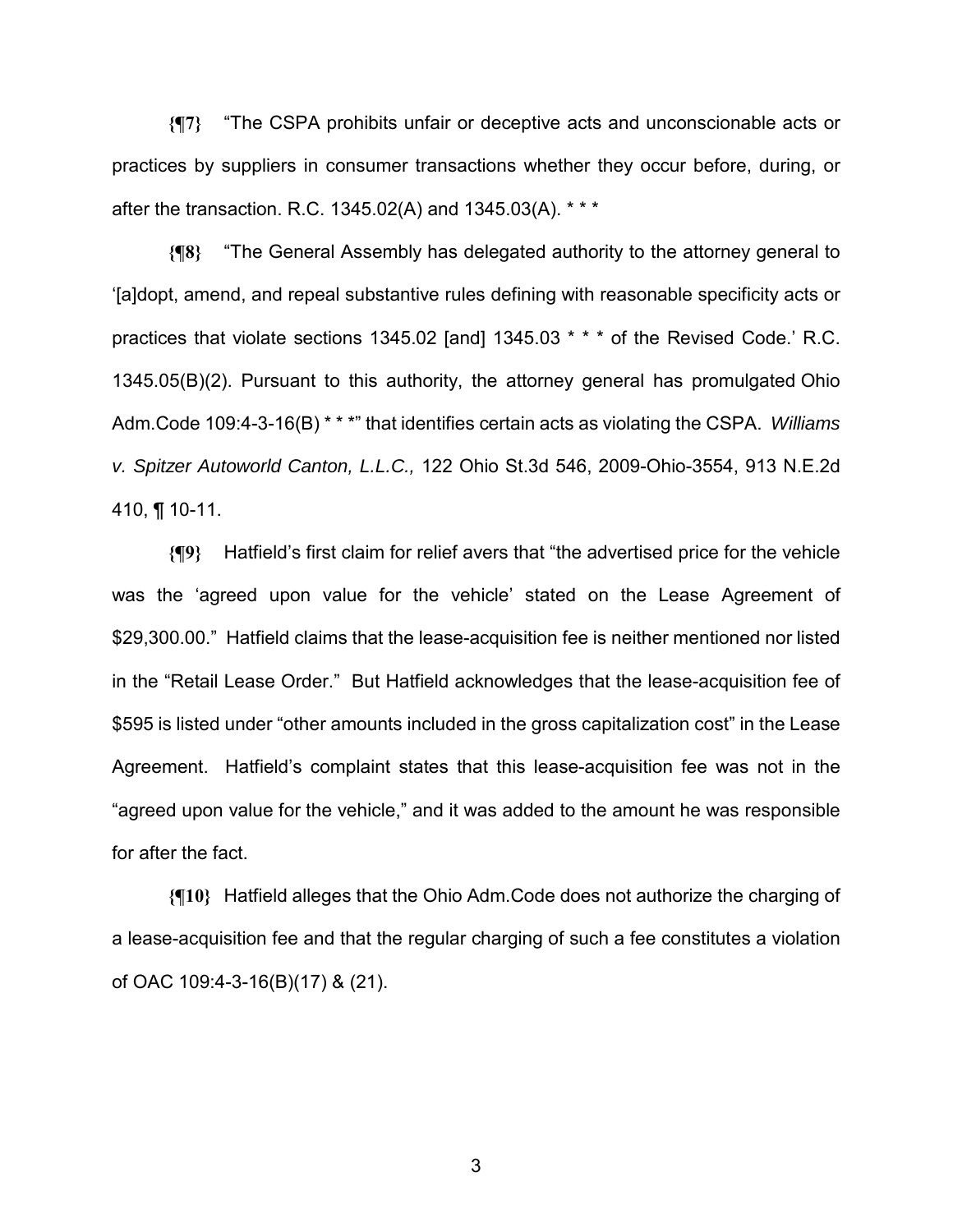**{¶11}** In his second claim for relief, Hatfield alleges that Preston's inclusion of the lease-acquisition fee negligently misrepresented to him and the class that the fee was proper.

**{¶12}** Hatfield's third and final claim for relief avers that Preston materially misrepresented that the inclusion of the lease-acquisition fee was proper, even though it is in violation of Ohio law, and that this misrepresentation constitutes fraud.

**{¶13}** Hatfield seeks return of the lease-acquisition fee plus interest and tax; declaratory judgment that the inclusion of said fee constitutes an unfair, deceptive, and unconscionable sales practice in violation of Ohio law; and attorney fees and costs.

**{¶14}** Ohio Adm.Code 109:4-3-16(B)(17) & (21) state:

**{¶15}** "(B) It shall be a deceptive and unfair act or practice for a dealer, manufacturer, advertising association, or advertising group, in connection with the advertisement or sale of a motor vehicle, to:

**{¶16}** "\* \* \*

**{¶17}** "(17) Raise or attempt to raise the actual purchase price of any motor vehicle to a specific consumer \* \* \*;

**{¶18}** "\* \* \*

**{¶19}** "(21) Advertise any price for a motor vehicle unless such price includes all costs to the consumer except tax, title and registration fees, and a documentary service charge, provided such charge does not exceed the maximum documentary service charge permitted to be charged pursuant to section 1317.07 of the Revised Code. Additionally, a dealer may advertise a price which includes a deduction for a discount or

4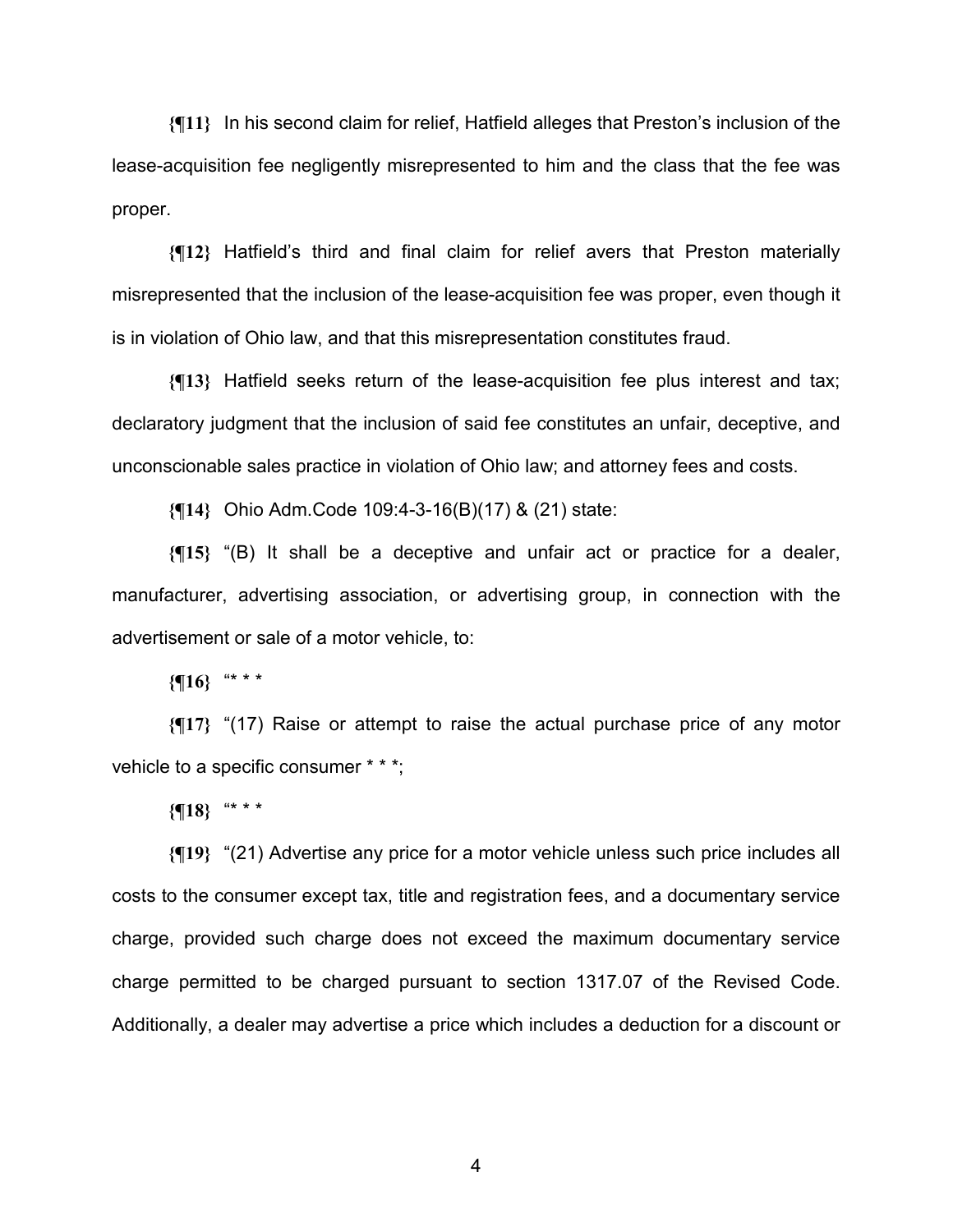rebate which all consumers qualify for, provided that such advertisement clearly discloses the deduction of such discount or rebate."

**{¶20}** Although advertised price is not defined in the Administrative Code, "advertisement" is defined as,

**{¶21}** "any electronic, written, visual, or oral communication made to a consumer by means of personal representation, newspaper, magazine, circular, billboard, direct mailing, sign, radio, television, telephone or otherwise, which identifies or represents the terms of any item of goods, service, franchise, or intangible which may be transferred in a consumer transaction." Ohio Adm.Code 109:4-3-01(C)(5).

**{¶22}** "When analyzing a statute, our primary goal is to apply the legislative intent manifested in the words of the statute. \* \* \* Statutes that are plain and unambiguous must be applied as written without further interpretation. \* \* \* In construing the terms of a particular statute, words must be given their usual, normal, and/or customary meanings. \* \* \*." *Proctor v. Kardassilaris,* 115 Ohio St.3d 71, 2007-Ohio-4838, 873 N.E.2d 872, ¶ 12.

**{¶23}** A plain reading of Ohio Adm.Code 109:4-3-16(B)(21) reveals that it does *not* preclude a dealer or seller of an automobile from *charging* fees other than those specified. To the contrary, a plain reading confirms that this provision is designed to ensure that the advertised price *includes all costs*, except those specified. Thus, one of the included costs in a car's advertised price could be a lease-acquisition fee, and accordingly, a lease-acquisition fee is *not* in violation of Ohio Adm.Code 109:4-3- 16(B)(21) as long as that fee is encompassed in the "advertised" price of the vehicle. *But see Burns v. Spitzer Mgt., Inc.,* 190 Ohio App.3d 365, 2010-Ohio-5369, 941 N.E.2d 1256,

 $5<sup>th</sup>$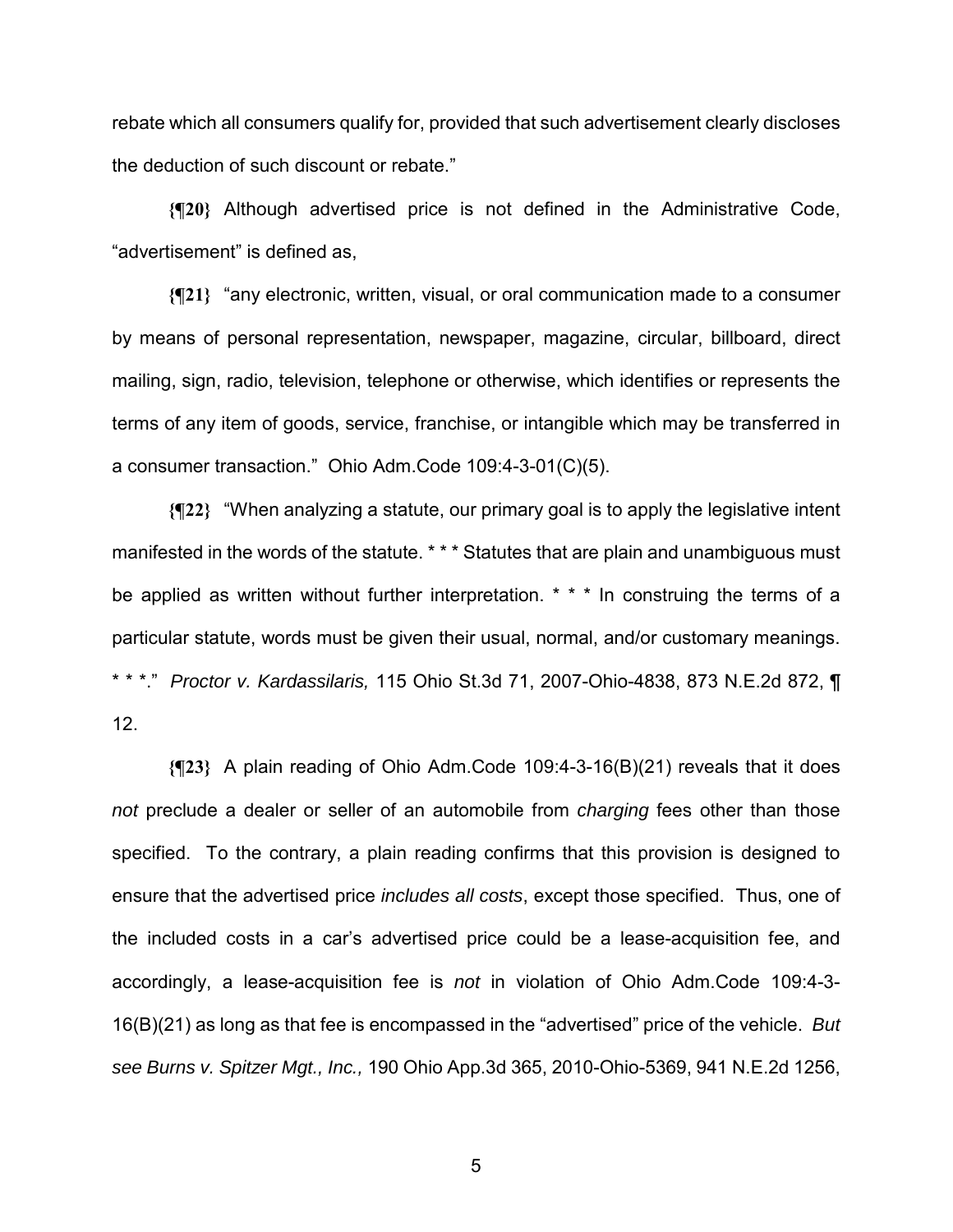¶ 2 (8th Dist.) (finding, with no analysis of the statutory language, that Ohio Adm.Code 109:4-3-16(B)(21) "specifically limits the fees that may be charged by a dealer, so that consumers are informed of the actual price charged when comparison shopping.")

**{¶24}** Thus, to the extent that Hatfield's complaint avers that Preston's act of charging a lease-acquisition fee is illegal or contrary to this provision, we disagree. Moreover, since his second and third claims for relief, negligent misrepresentation and fraud, hinge on the incorrect premise that the charging of this type of fee is illegal and that Preston acted either negligently or fraudulently in hiding the illegally charged fee, Hatfield's second and third counts were correctly dismissed as a matter of law.

**{¶25}** As for Hatfield's first count, based on the allegation that the leaseacquisition fee was included after the fact, Hatfield alleges that Preston raised his vehicle's lease price in violation of Ohio Adm.Code 109:4-3-16(B)(17) by inserting this lease-acquisition fee via its pre-printed form lease agreements, or that Preston failed to include the lease-acquisition fee in the advertised price contrary to Ohio Adm.Code 109:4- 3-16(B)(21).

**{¶26}** However, Hatfield only alleges that Preston's advertised price was conveyed to him and the other potential class members via the Lease Agreement, and because the "agreed upon value" set forth as \$29,300 does not include the \$595 leaseacquisition fee, Preston has raised the price and/or advertised to a price different than the one charged in violation of the foregoing Ohio Administrative Code Sections. We disagree. Hatfield's argument confuses a vehicle's stated "agreed upon value" with the advertised price. This misunderstanding is best evidenced by his allegation in paragraph 24 of his complaint, which states in part:

 $\sim$  6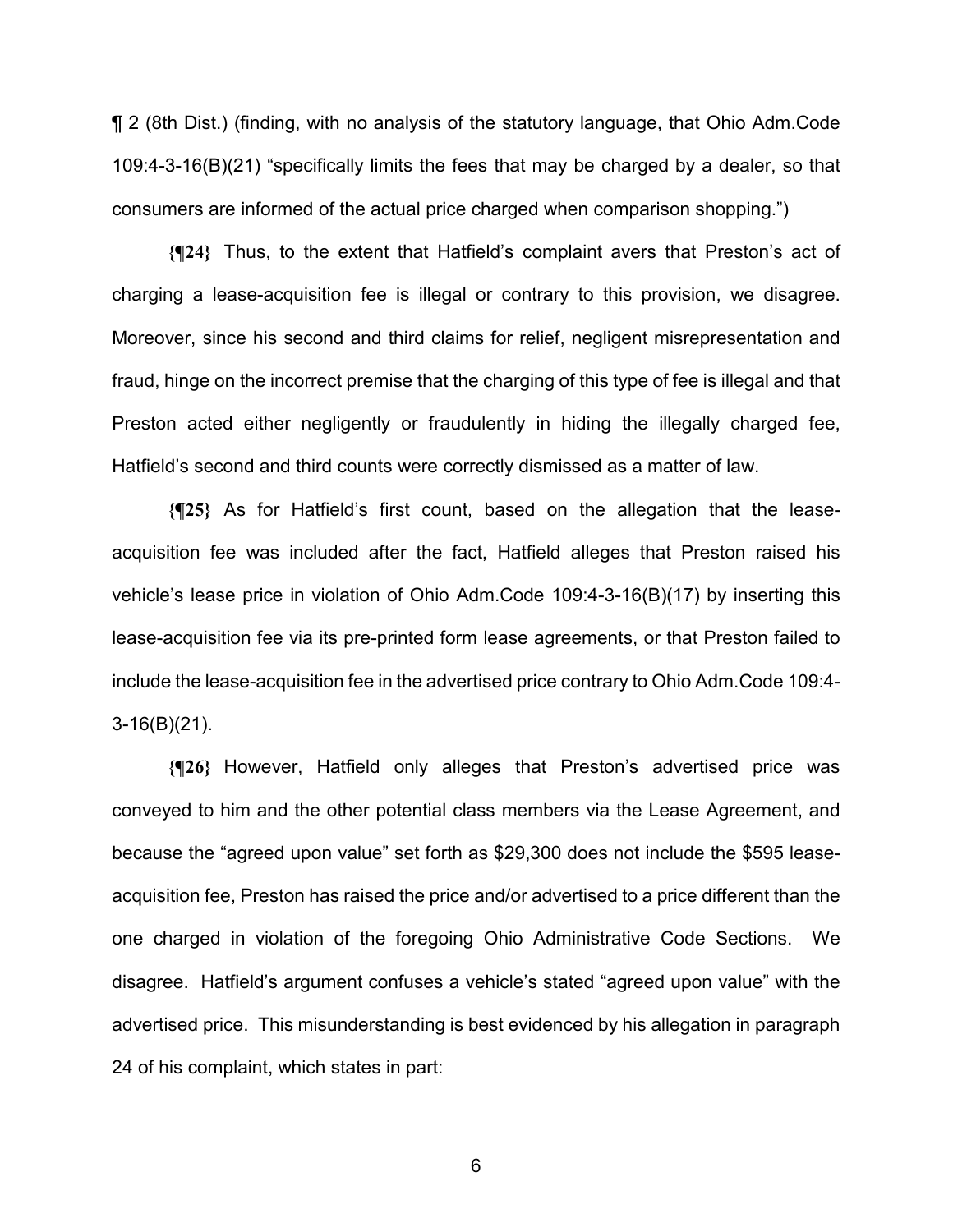**{¶27}** "24. Typicality: Mr. Hatfield's claim is identical to the claims of other class members, being charged by Preston a fee in excess of the agreed upon value of the leased vehicle stated on a standard, pre-printed lease agreement."

**{¶28}** Moreover, Hatfield's argument also runs contrary to the basic principle of contract construction that a written agreement is to be read as a whole in order to attempt to give effect to each part. *Foster Wheeler Enviresponse, Inc. v. Franklin Cty. Convention Facilities Auth.,* 78 Ohio St.3d 353, 1997-Ohio-202, 678 N.E.2d 519 (1997). Upon reading the "advertisement," i.e., the Lease Agreement, as a whole, it is evident the advertised price is not only the stated "agreed upon value of the vehicle," but that it also includes the stated lease-acquisition fee. Accordingly, dismissal here was proper because the atissue lease-acquisition fee was set forth in the advertised price. *But see Burns v. Spitzer Mgt., Inc.,* 190 Ohio App.3d 365, 2010-Ohio-5369, 941 N.E.2d 1256, ¶ 2 (8th Dist.) (holding, with no analysis of the language of the governing provisions, that the charging of a dealer overhead fee via a preprinted form in addition to the price of the car states a cause of action under Ohio Adm.Code 109:4-3-16(B)(21)).

**{¶29}** Our decision is in accord with that in *Linn v. Roto Rooter, Inc.,* 8th Dist. Cuyahoga No. 82657, 2004-Ohio-2559, ¶ 17, which held in part that a predetermined fixed charge, disclosed to the customer in advance of the decision to accept goods or services and included within the price, is inherently legal, and "such charges are commonly imposed for such things as use of ATM machines, ticket processing fees, and even basic court costs. Furthermore, courts have found that these charges are lawful, especially considering that the fee is disclosed in advance."

7